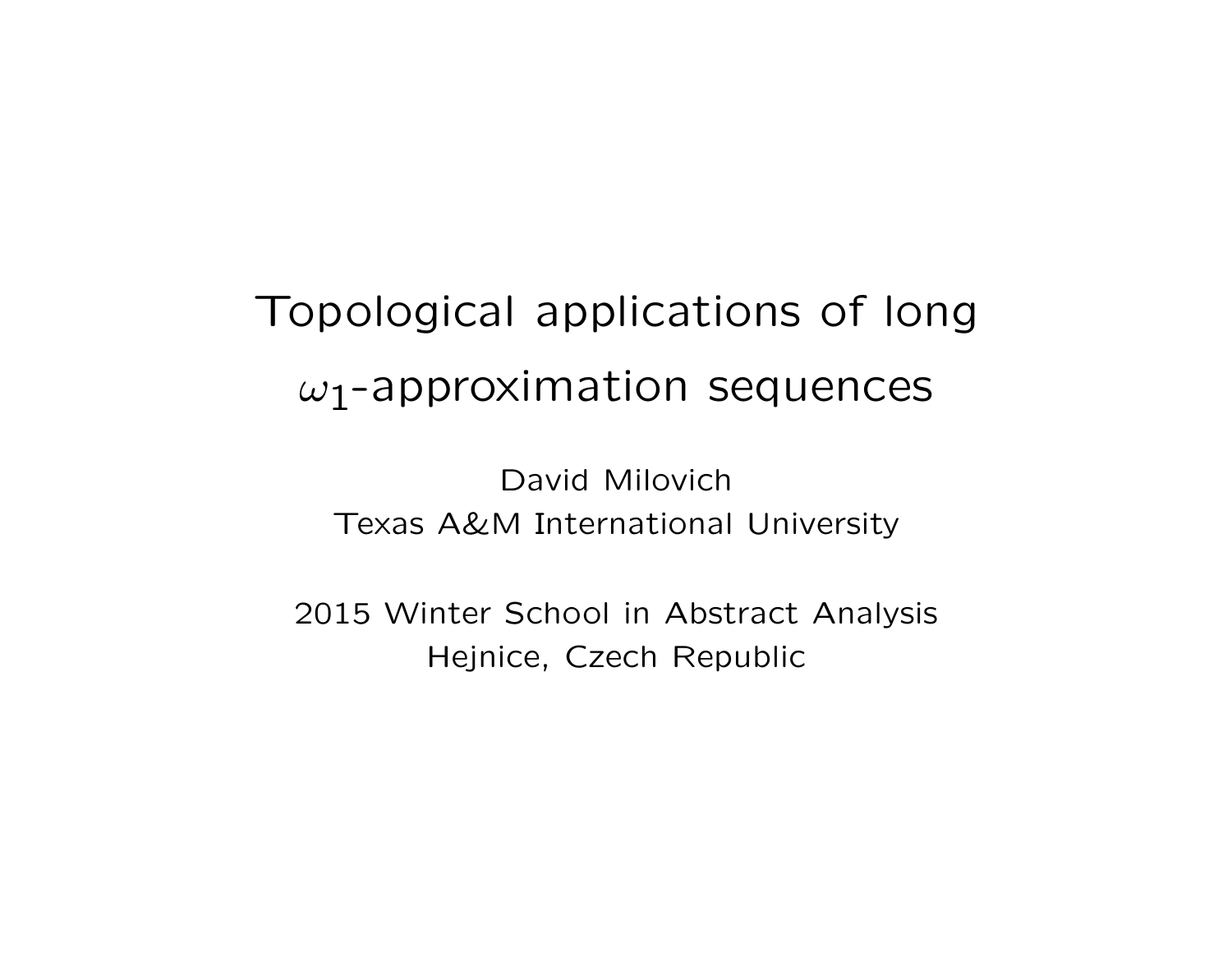A long time ago, some authors used "curve" to denote an isometric copy of a graph of a function  $\mathbb{R} \to \mathbb{R}$ . (Continuity is not required.)

If such a curve is a measurable subset of  $\mathbb{R}^2$ , then it is null.

However, Sierpiński showed (1933) that, assuming CH, the plane is a countable union of graphs of functions and their converses:

- Let  $\triangleleft$  order R with type  $\omega_1$ .
- Let  $f_x$  map  $\omega$  onto  $\{y : y \leq x\}$ .
- Let  $g_n(x) = f_x(n)$ .
- $\bigcup_{n < \omega} (g_n \cup g_n^{-1}) = \bigcup_{n < \omega} \bigcup_{x \in \mathbb{R}} \{ (x, g_n(x)), (g_n(x), x) \} = \mathbb{R}^2$

Thus, CH implies that the plane is a countable union of curves.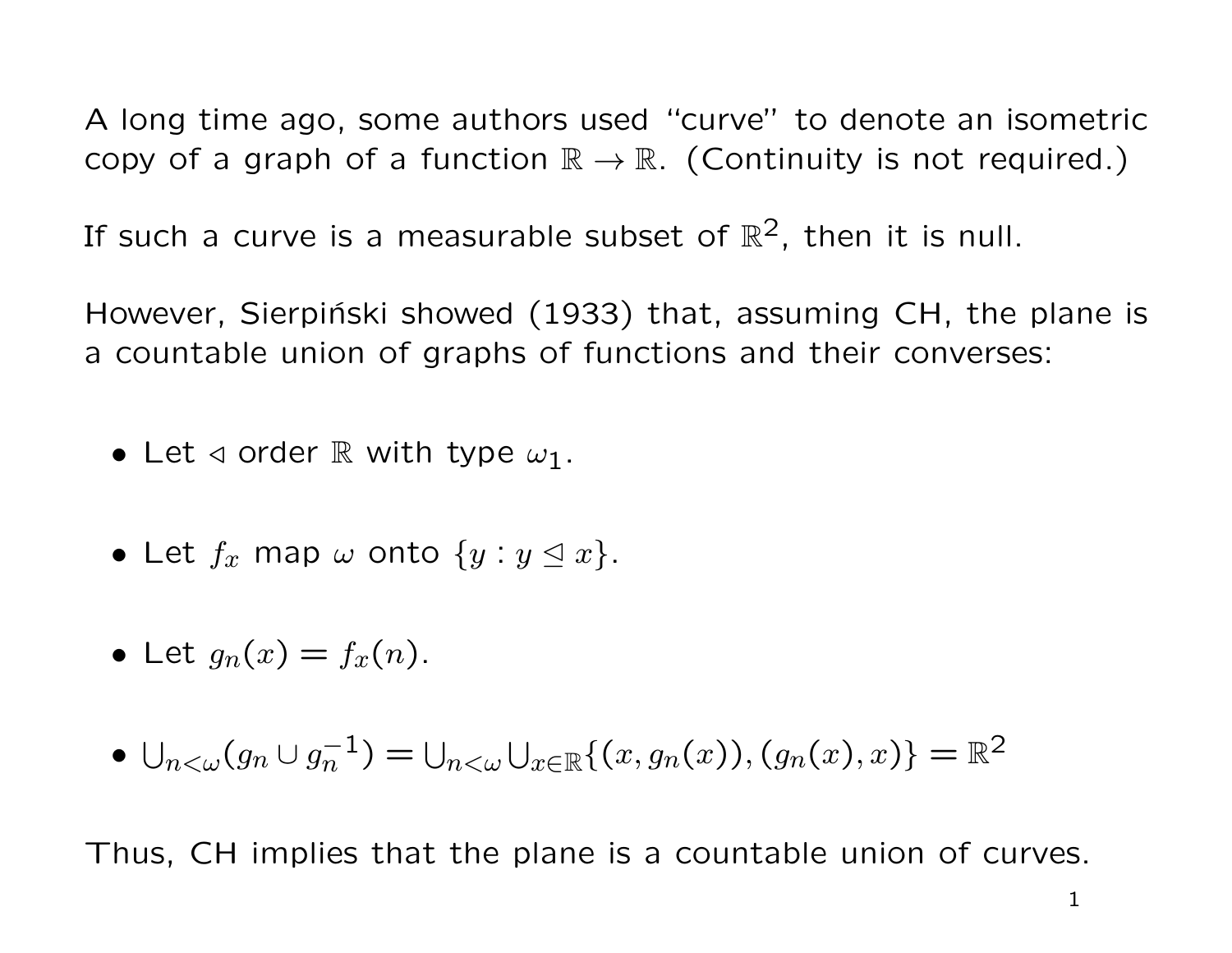Sierpinski asked (1951) if CH is needed to cover the plane by countably many curves.

Roy O. Davies answered "no" (1963) with an ingenious ZFC covering. (Never underestimate the axiom of choice!)

To cover the plane by countable many curves, it is enough to partition the plane into countably many partial curves.

Fix an  $\omega$ -sequence pairwise non-parallel lines  $(L_n : n < \omega)$ . (For us, identical lines are considered parallel.)

Davies constructed a partition  $\bigsqcup_{n<\omega}C_n=\mathbb{R}^2$  such that  $|L\cap C_n|\leq 1$ for all n and all lines  $L||L_n$ .

(Davies remarked that an argument of Sierpiński implicitly shows that, given a covering of  $\mathbb{R}^2$  by countably many curves, there is a covering of  $\mathbb{R}^2$  by countably many pairwise isometric curves.)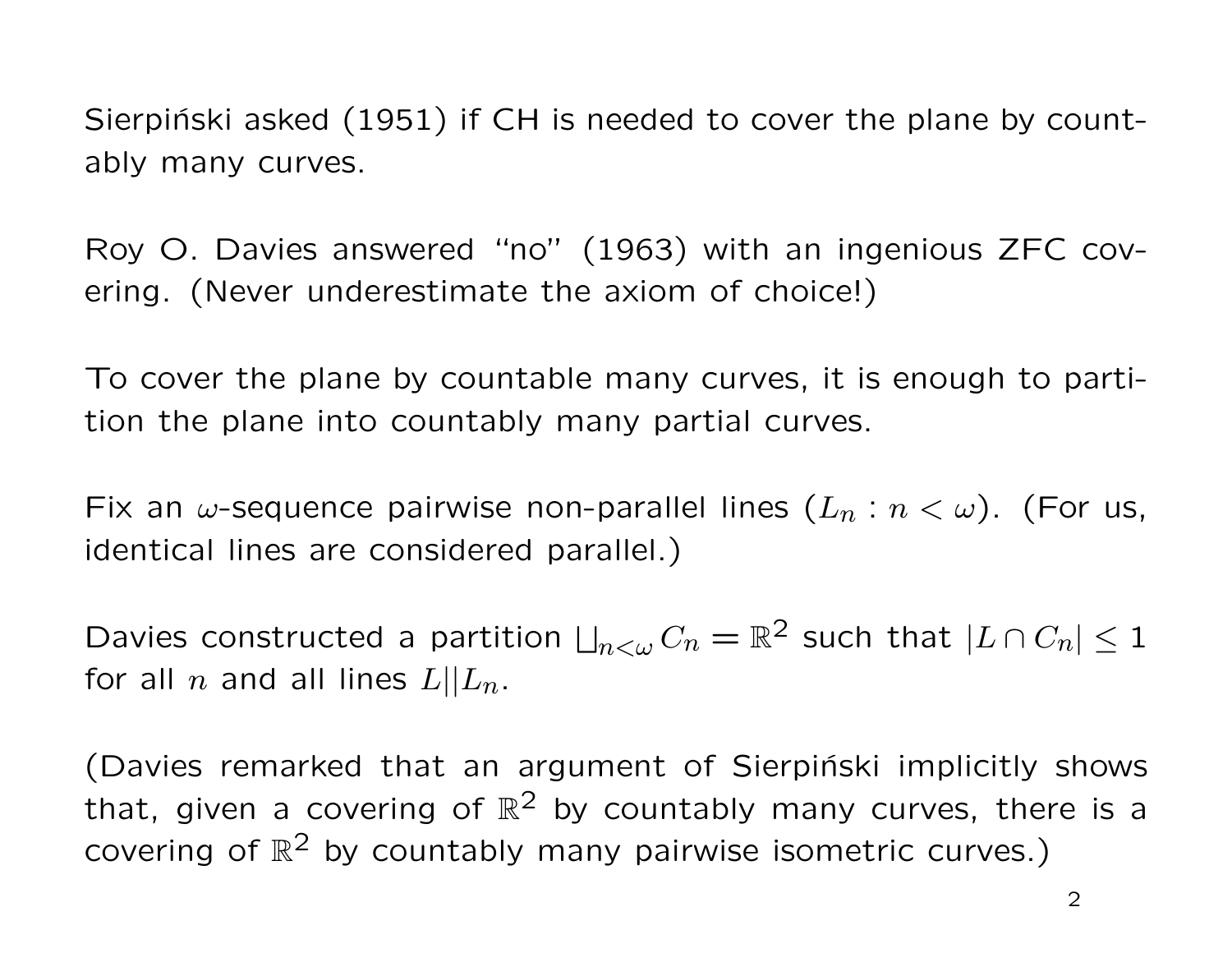To a set theorist, the tastiest ingredient of Davies' proof is his following implicit lemma.

**Lemma** (Davies' Lemma). Let  $\mathcal L$  be a countable first order language. Let  $\mathfrak A$  be an uncountable *L*-structure. Then there is a transfinite sequence  $\overline{\mathfrak{M}} = (\mathfrak{M}_{\alpha})_{\alpha < \eta}$  such that

- every  $\mathfrak{M}_{\alpha}$  is a countable substructure of  $\mathfrak{A}_{n}$ ,
- $\bullet$   $\bigcup$ ran $(\overline{\mathfrak{M}}) = \mathfrak{A}$ , and
- $\mathfrak M$  has the Davies property: for all  $\alpha \leq \eta$ ,

 $\mathfrak{M}_{<\alpha}=\bigcup_{\beta<\alpha}\mathfrak{M}_\beta$  is a **finite** union of substructures of  $\mathfrak A.$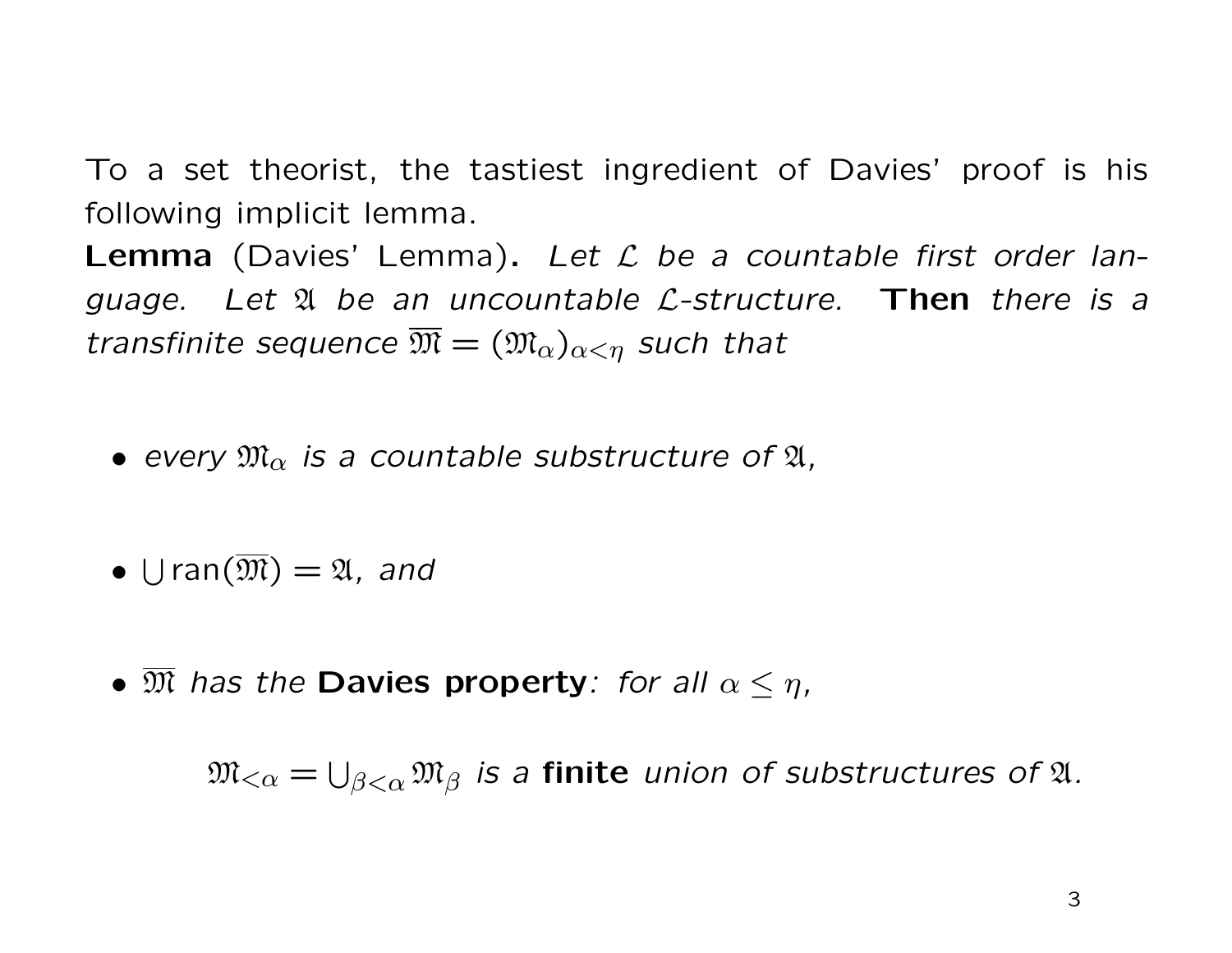Davies' partition of the plane applies his lemma to a partial Skolemization of  $(\mathscr{P}, \mathscr{L}, \in; L_n : n < \omega)$  where  $\mathscr{P}$  is the set  $\mathbb{R}^2$  of points in the plane and  $\mathscr L$  is the set of lines in the plane.

We will simply let  $\mathfrak A$  be a complete Skolemization of  $(\mathscr P,\mathscr L,\in;L_n:$  $n < \omega$ ). Therefore, all substructures are elementary substructures.

Let  $\overline{\mathfrak{M}} = (\mathfrak{M}_{\alpha})_{\alpha < \eta}$  be as in Davies' Lemma.

Suppose that  $\alpha < \eta$  and we have constructed a partition  $\bigsqcup_{n < \omega} C_n =$  $\mathscr{P} \cap \mathfrak{M}_{<\alpha}$  such that  $|L \cap C_n| \leq 1$  for all n and all lines  $L||L_n$ .

It suffices to show that we can extend  $\overline{C}$  to a partition  $\bigsqcup_{n<\omega}C_n'''=$  $\mathscr{P}\cap\mathfrak{M}_{<\alpha+1}$  such that  $|L\cap C_n'''|\leq 1$  for all n and all lines  $L||L_n$ .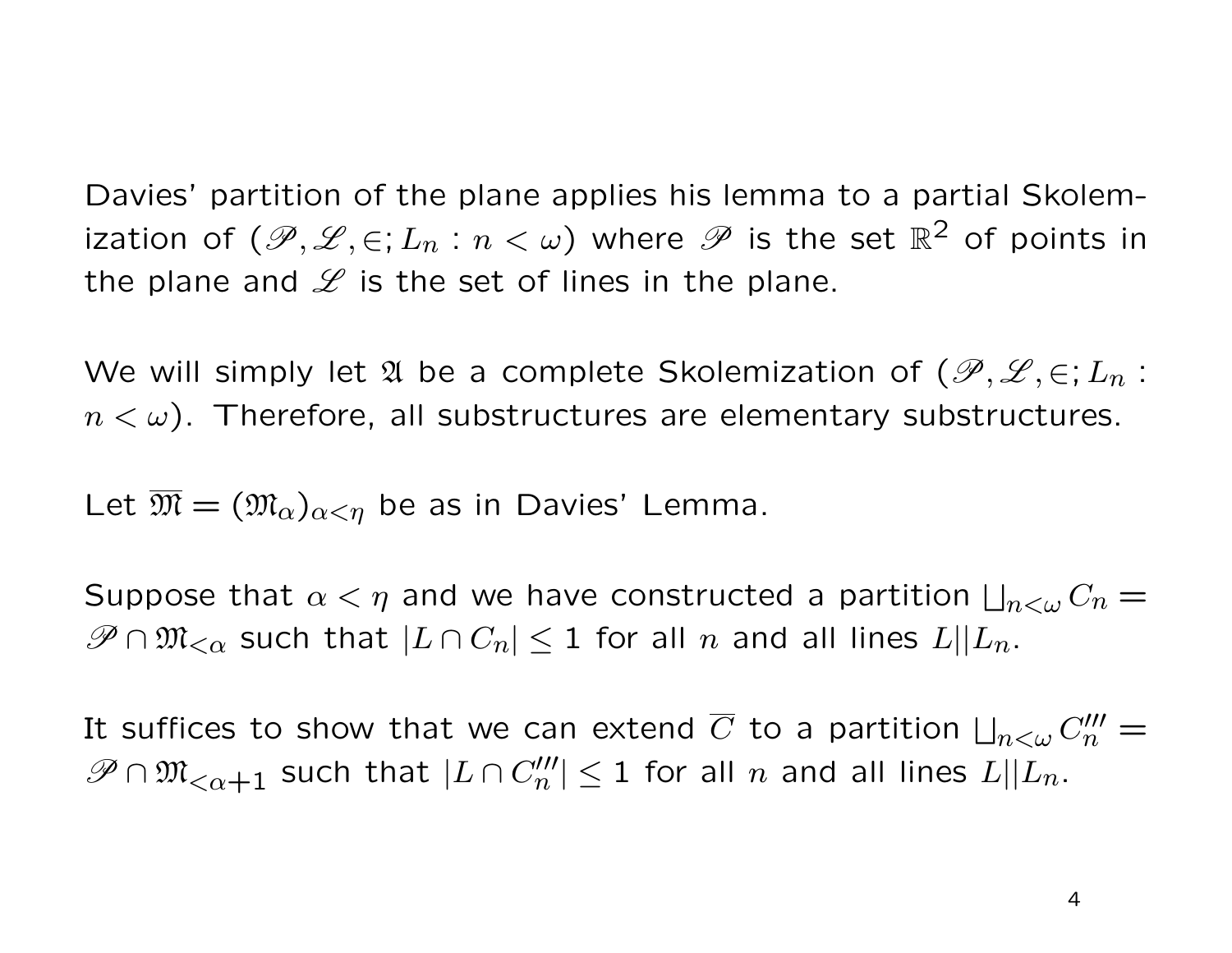Let  $\nu \leq \omega$  and let  $\overline{p} = (p_k)_{k \leq \nu}$  biject from  $\nu$  to  $\mathscr{P} \cap \mathfrak{M}_{\alpha} \setminus \mathfrak{M}_{\leq \alpha}$ .

Suppose that  $k < \nu$  and we have extended  $\overline{C}$  to a partition  $\bigsqcup_{n < \omega} C'_n = \emptyset$  $\mathscr{P}\cap\mathfrak{M}_{\leq\alpha}\cup\{p_j:j such that  $|L\cap C'_n|\leq 1$  for all  $n$  and all lines$  $L||L_n$ .

It suffices to show that that we can extend  $\overline{C}'$  to a partition  $\bigsqcup_{n<\omega}C''_n=$  $\mathscr{P}\cap\mathfrak{M}_{\leq\alpha}\cup\{p_j:j such that  $|L\cap C''_n|\leq 1$  for all  $n$  and all$ lines  $L||L_n$ .

Let  $d < \omega$  and  $\overline{\mathfrak{N}} = (\mathfrak{N}_i)_{i < d}$  be such that  $\mathfrak{M}_{< \alpha} = \bigcup \text{ran}(\overline{\mathfrak{N}})$  and each  $\mathfrak{N}_i$  is a substructure of  $\mathfrak{A}.$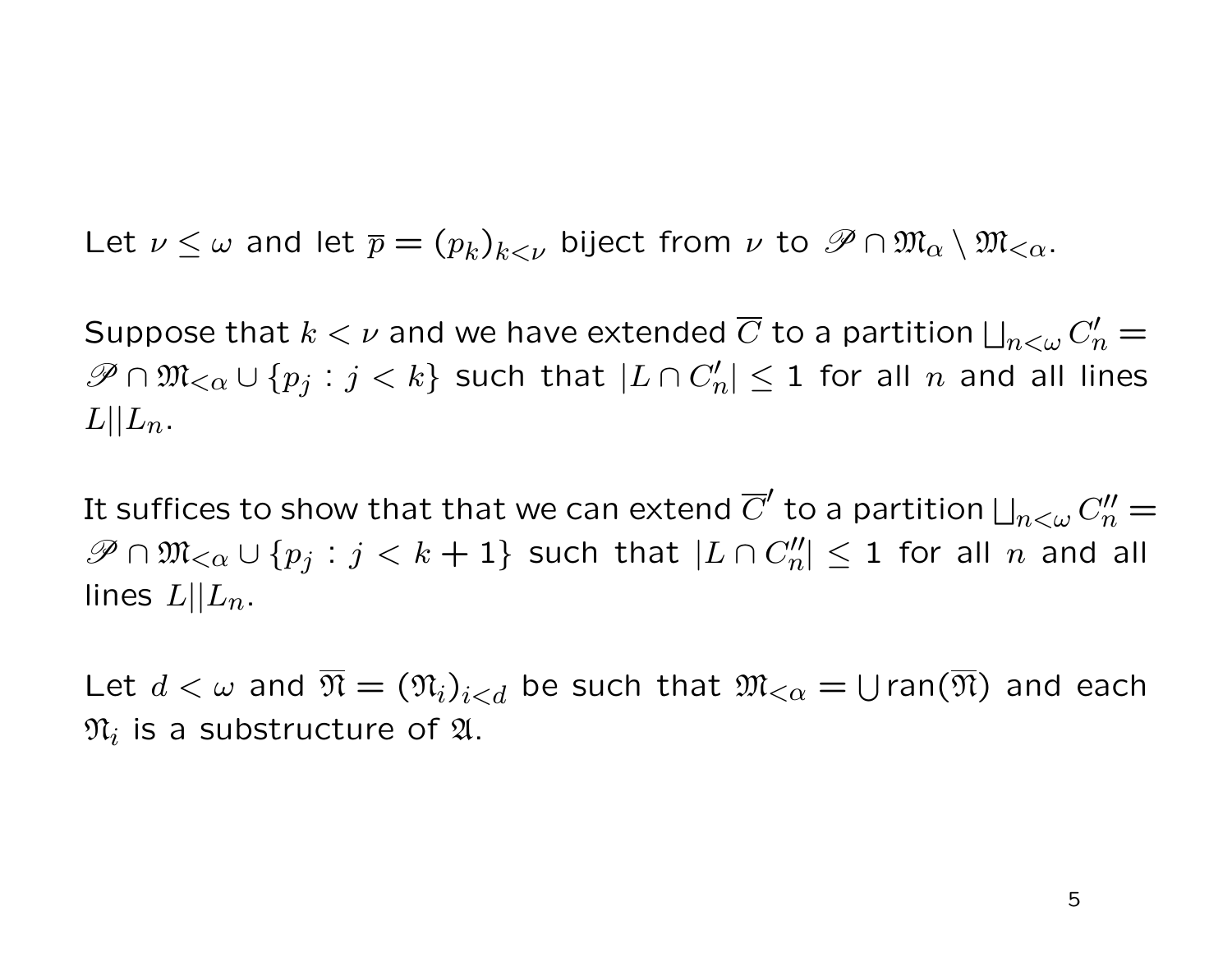For each  $n < \omega$ , let  $K_n$  be the line through  $p_k$  that is parallel to  $L_n$ .

It suffices to show that there exists  $n < \omega$  such that  $K_n$  is disjoint from  $\mathfrak{M}_{<\alpha}\cup\{p_j:j$ 

For each  $j < k$ , there is at most one  $n < \omega$  such that  $p_j \in K_n$ .

For each  $i < d$ , there is at most one  $n < \omega$  such that  $K_n$  intersects  $\mathscr{P} \cap \mathfrak{N}_i$ . Why? If  $m < n < \omega$ ,  $x \in K_m \cap \mathfrak{N}_i$ , and  $y \in K_n \cap \mathfrak{N}_i$ , then  $K_m, K_n \in \mathfrak{N}_i$ ; then  $p_k \in \mathfrak{N}_i$  because  $K_m \cap K_n = \{p_k\}$ . But  $p \notin \mathfrak{N}_i$ .

Thus,  $K_n$  is disjoint from  $\mathfrak{M}_{\leq \alpha} \cup \{p_j : j < k\}$  for almost all  $n.$   $\Box$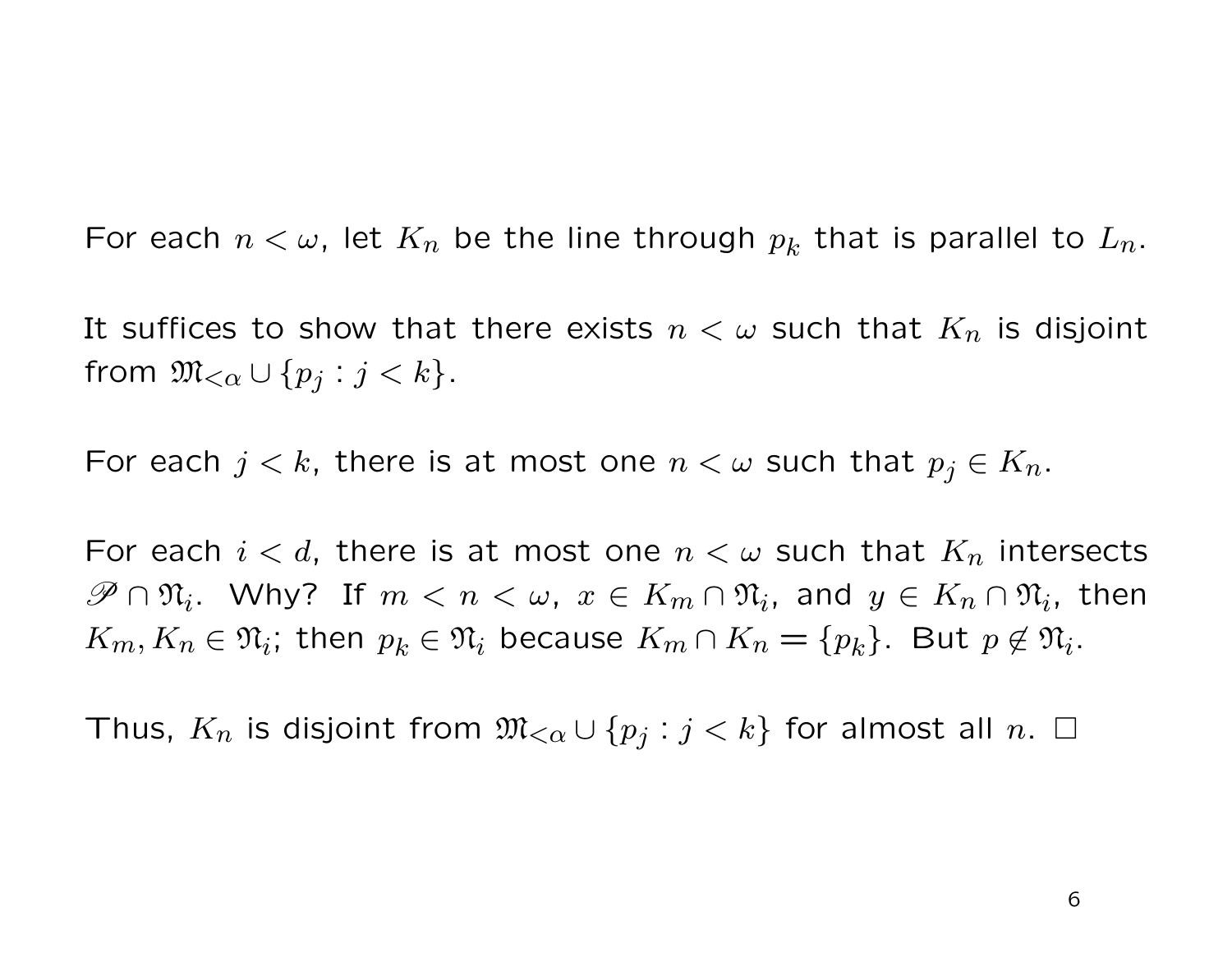Davies' Lemma apparently was not used in print again until 2002 by Jackson and Mauldin, and then by Milovich starting in 2008.

Jackson and Mauldin constructed (in ZFC) a Steinhaus set, that is, a subset of  $\mathbb{R}^2$  that intersects every isometric copy of  $\mathbb{Z}^2$  at exactly one point.

Without Davies' Lemma, Jackson and Mauldin's proof would have needed CH.

We do not know if higher-dimensional analogs of Steinhaus sets exist.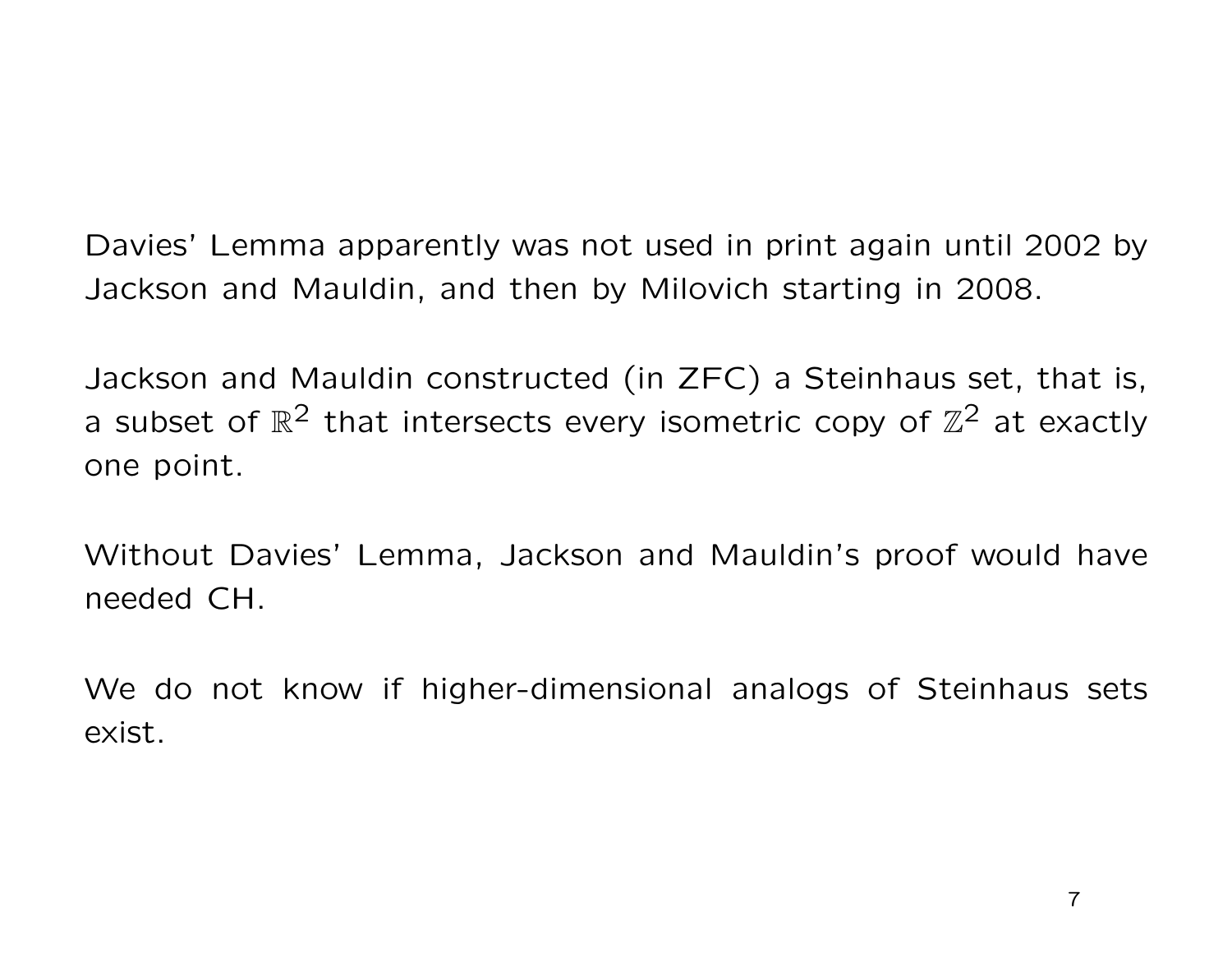#### References

R. O. Davies, Covering the plane with denumerably many curves, J. London Math. Soc. 38 (1963), 433–438.

S. Jackson and R. D. Mauldin, On a lattice problem of H. Steinhaus, J. Amer. Math. Soc. 15 (2002), no. 4, 817–856.

D. Milovich, Noetherian types of homogeneous compacta and dyadic compacta, Topology Appl. 156 (2008), 443–464.

D. Milovich, The  $(\lambda, \kappa)$ -Freese-Nation property for Boolean algebras and compacta, Order 29 (2012), 361–379.

D. Milovich, On the strong Freese-Nation property (2014), arXiv:1412.7443.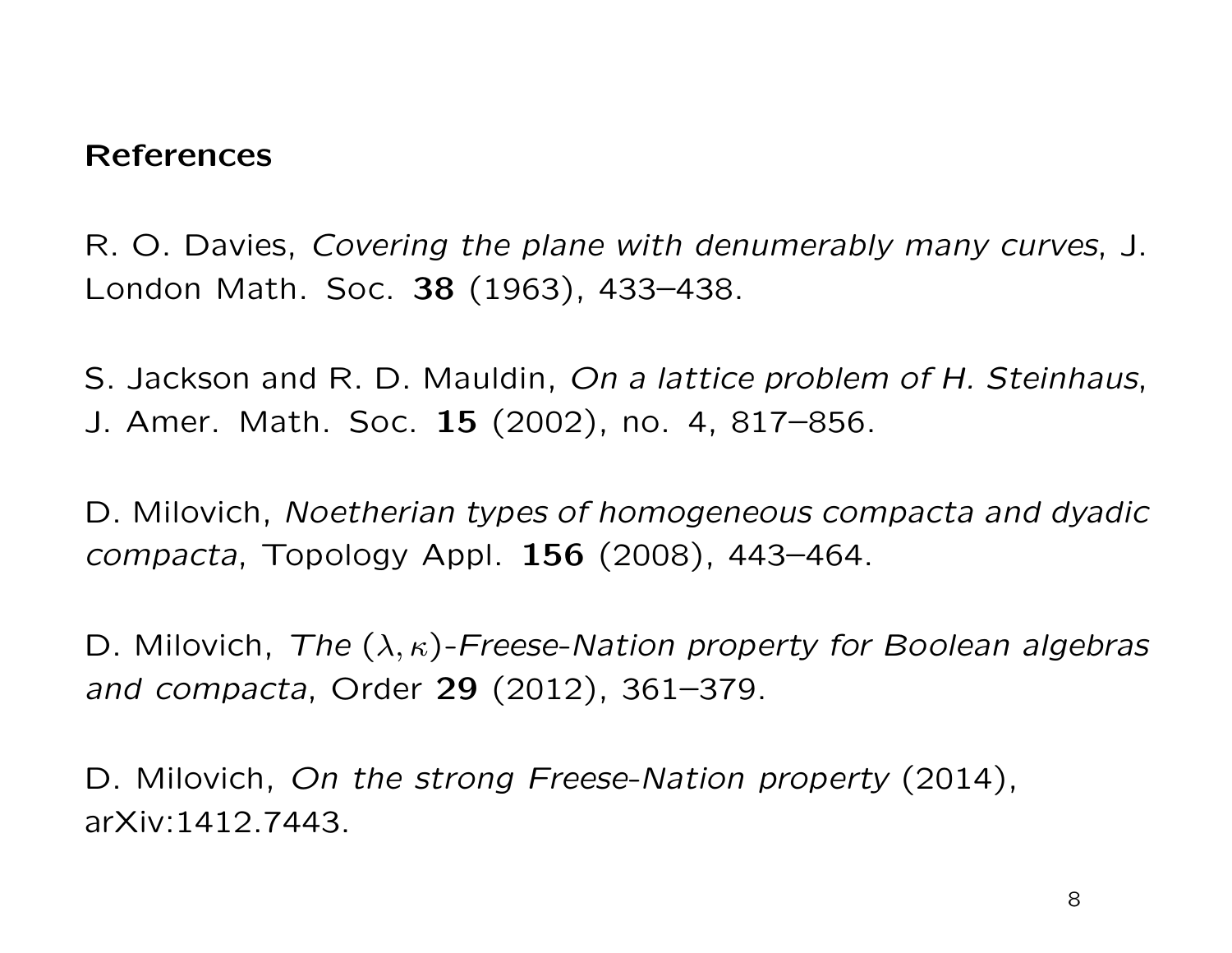How did Davies prove his lemma? Recall:

**Lemma** (Davies' Lemma). Let  $L$  be a countable first order language. Let  $\mathfrak A$  be an uncountable  $\mathcal L$ -structure. Then there is a transfinite sequence  $\overline{\mathfrak{M}} = (\mathfrak{M}_{\alpha})_{\alpha < \eta}$  such that

- every  $\mathfrak{M}_{\alpha}$  is a countable substructures of  $\mathfrak{A}_{n}$ ,
- $\bullet$   $\bigcup$ ran $(\overline{\mathfrak{M}}) = \mathfrak{A}$ , and
- $\overline{\mathfrak{M}}$  has the Davies property: for all  $\alpha \leq \eta$ ,

 $\mathfrak{M}_{<\alpha}=\bigcup_{\beta<\alpha}\mathfrak{M}_\beta$  is a finite union of substructures of  $\mathfrak A.$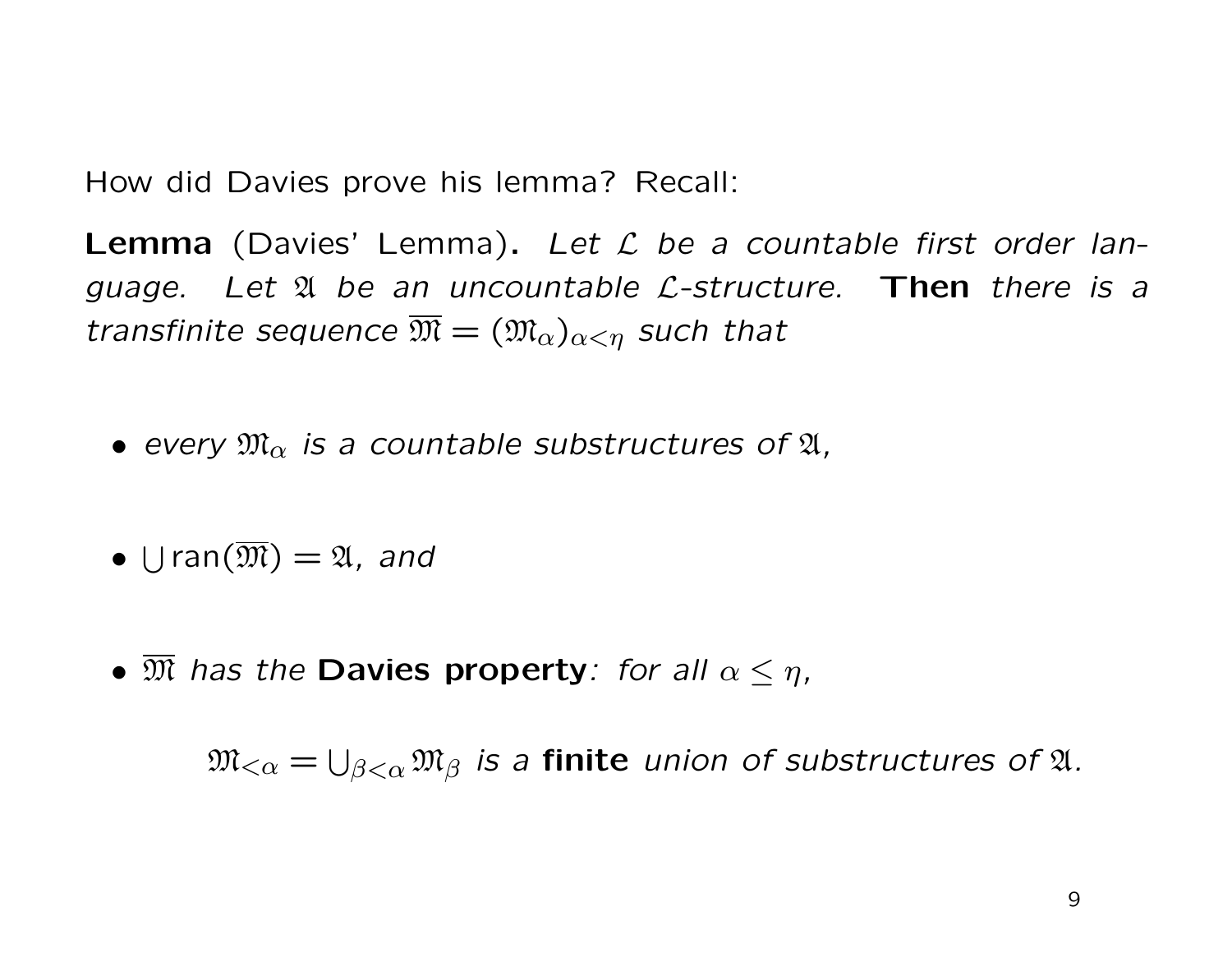Proof: The Davies tree. Recursively construct as follows a sequence  $(\mathfrak{B}_t : t \in T)$  with T a subtree of  $Ord^{{<}\omega}$ .

 $\bullet$   $\mathfrak{B}_{()} = \mathfrak{A}.$ 

- If  $\mathfrak{B}_t$  is countable, declare  $t$  to be a leaf of  $T$ .
- If  $|\mathfrak{B}_t| = \kappa > \aleph_0$ , declare  $t^-(\alpha) \in T$  for all  $\alpha < \kappa$  and choose an increasing sequence  $(\mathfrak{B}_{t^\frown(\alpha)})_{\alpha<\kappa}$  of substructures of  $\mathfrak{B}_t$  with union  $\mathfrak{B}_t$  such that  $|\mathfrak{B}_{t^\frown(\alpha)}|<|\mathfrak{B}_t|$  for all  $\alpha$ .

 $T$  is well-founded. Therefore, the set  $L$  of leaves of  $T$  is well ordered by its lexicographic order  $\lt_{\text{lex}}$ .

Moreover,  $\bigcup_{t \in L} \mathfrak{B}_t = \mathfrak{A}.$ 

Finally, if  $t \in L$ , then  $\bigcup_{s \leq \text{lex} t} \mathfrak{B}_s = \bigcup_{i < \text{dom}(t)} \bigcup_{\alpha < t_i} \mathfrak{B}_{(t \restriction i)^\frown (\alpha)}$ .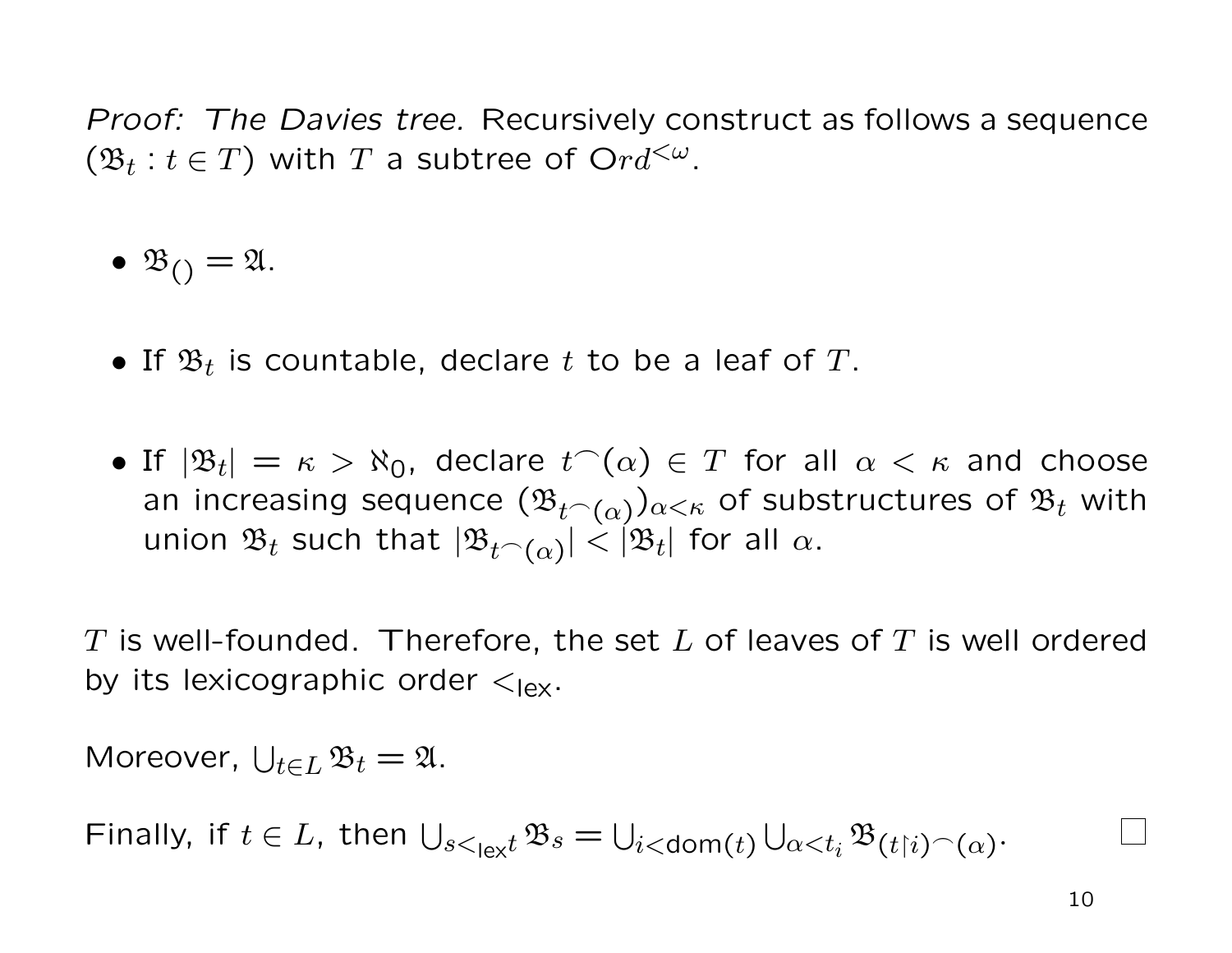Note that if  $|\mathfrak{A}| = \aleph_n < \aleph_\omega$ , then the Davies tree has height  $n + 1$ . Therefore:

**Lemma.** Let  $\mathcal L$  be a countable first order language. Let  $\mathfrak A$  be an uncountable L-structure of size  $\aleph_n < \aleph_\omega$ . Then there is a transfinite sequence  $\overline{\mathfrak{M}} = (\mathfrak{M}_{\alpha})_{\alpha < \eta}$  such that

- every  $\mathfrak{M}_{\alpha}$  is a countable substructure of  $\mathfrak{A}_{I}$ ,
- $\bullet$   $\bigcup$ ran $(\overline{\mathfrak{M}}) = \mathfrak{A}$ , and
- for all  $\alpha \leq \eta$ ,  $\mathfrak{M}_{<\alpha}$  is a union at most n substructures of  $\mathfrak{A}$ .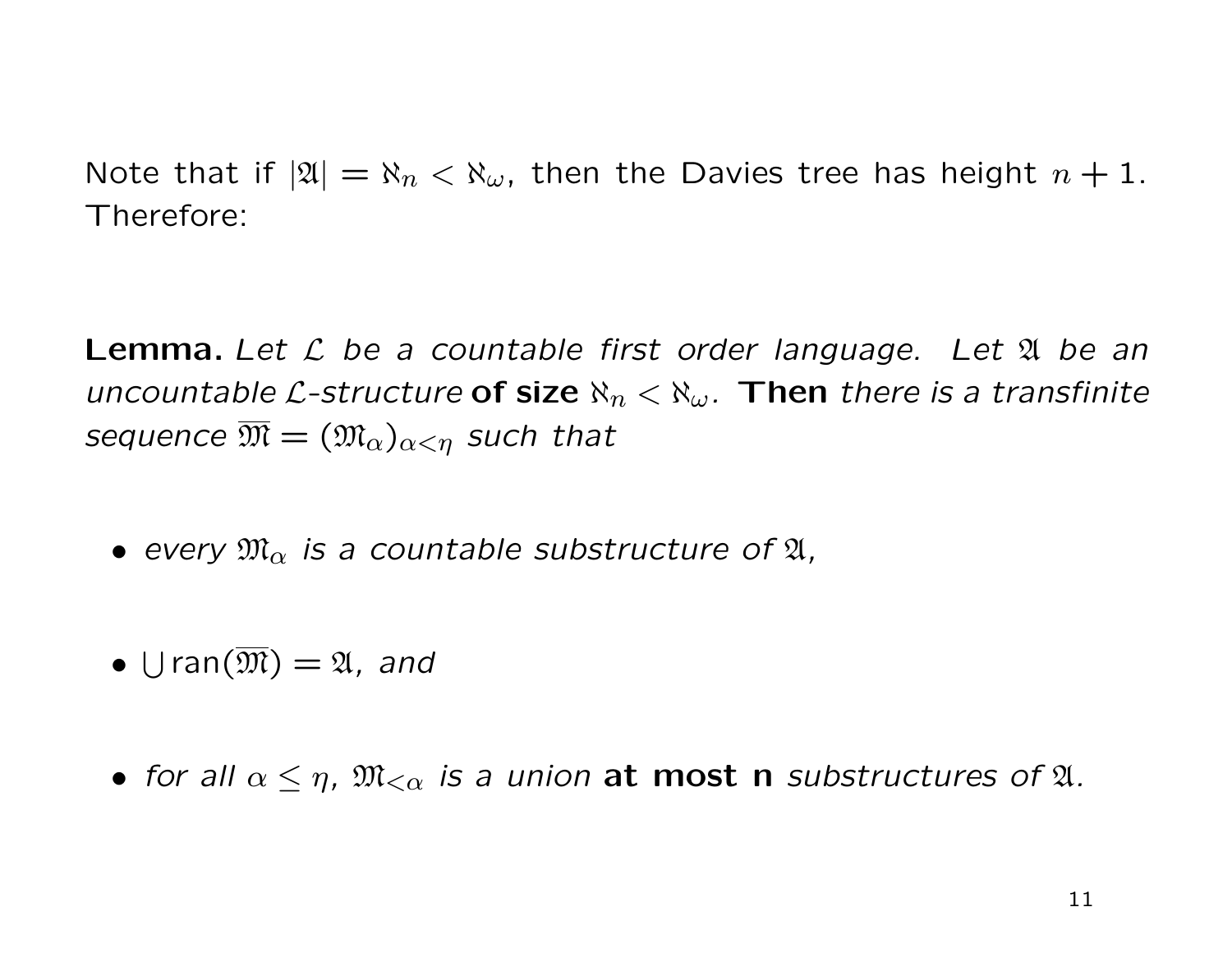For each cardinal  $\kappa$ , let  $H(\kappa)$  denote the set of all sets x with transitive closure  $\bigcup_{n<\omega}\bigcup^nx$  of cardinality less than  $\kappa.$ 

For each regular uncountable cardinal  $\theta$ ,  $(H(\theta), \in)$  is a model of ZFC except possibly for the power set axiom.

We will always implicitly choose  $\theta$  large enough to include all the sets and power sets we need for the problem at hand.

The notation  $N \prec H(\theta)$  means that N is an elementary  $\{\in\}$ -substructure of  $H(\theta)$ .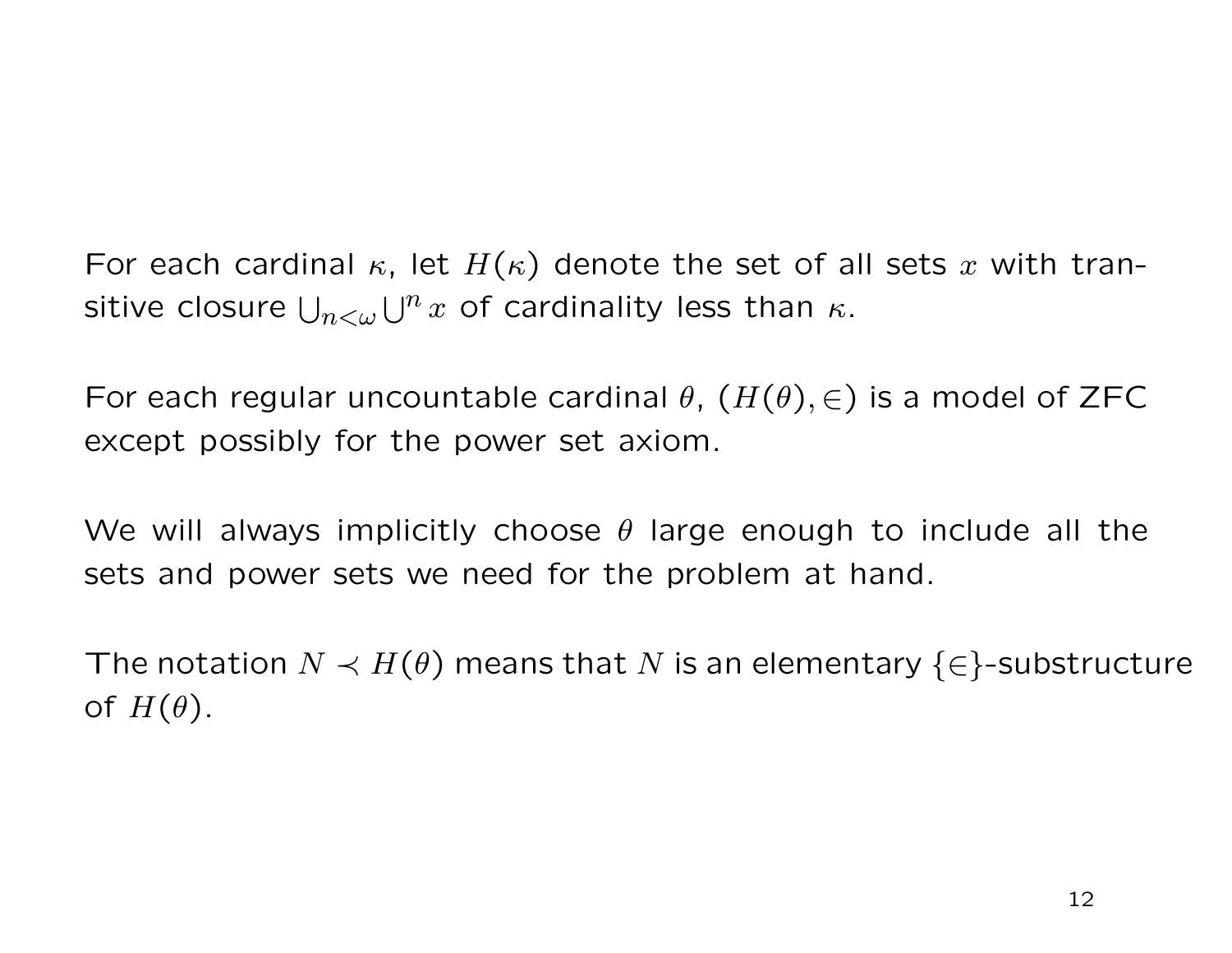A long  $\omega_1$ -approximation sequence is a transfinite sequence  $\overline{M}$  =  $(M_{\alpha})_{\alpha<\eta}$  of countable elementary substructures of  $(H(\theta), \in)$  that is retrospective:

for each  $\alpha < \eta$ , the sequence  $(M_\beta)_{\beta < \alpha}$  is an element of  $M_\alpha$ .

Warning: If  $\alpha$  is uncountable, then  $(M_\beta)_{\beta<\alpha}$ ,  $\{M_\beta: \beta<\alpha\}$ , and  $M_{<\alpha} = \bigcup_{\beta<\alpha} M_\beta$  are not subsets of  $M_\alpha.$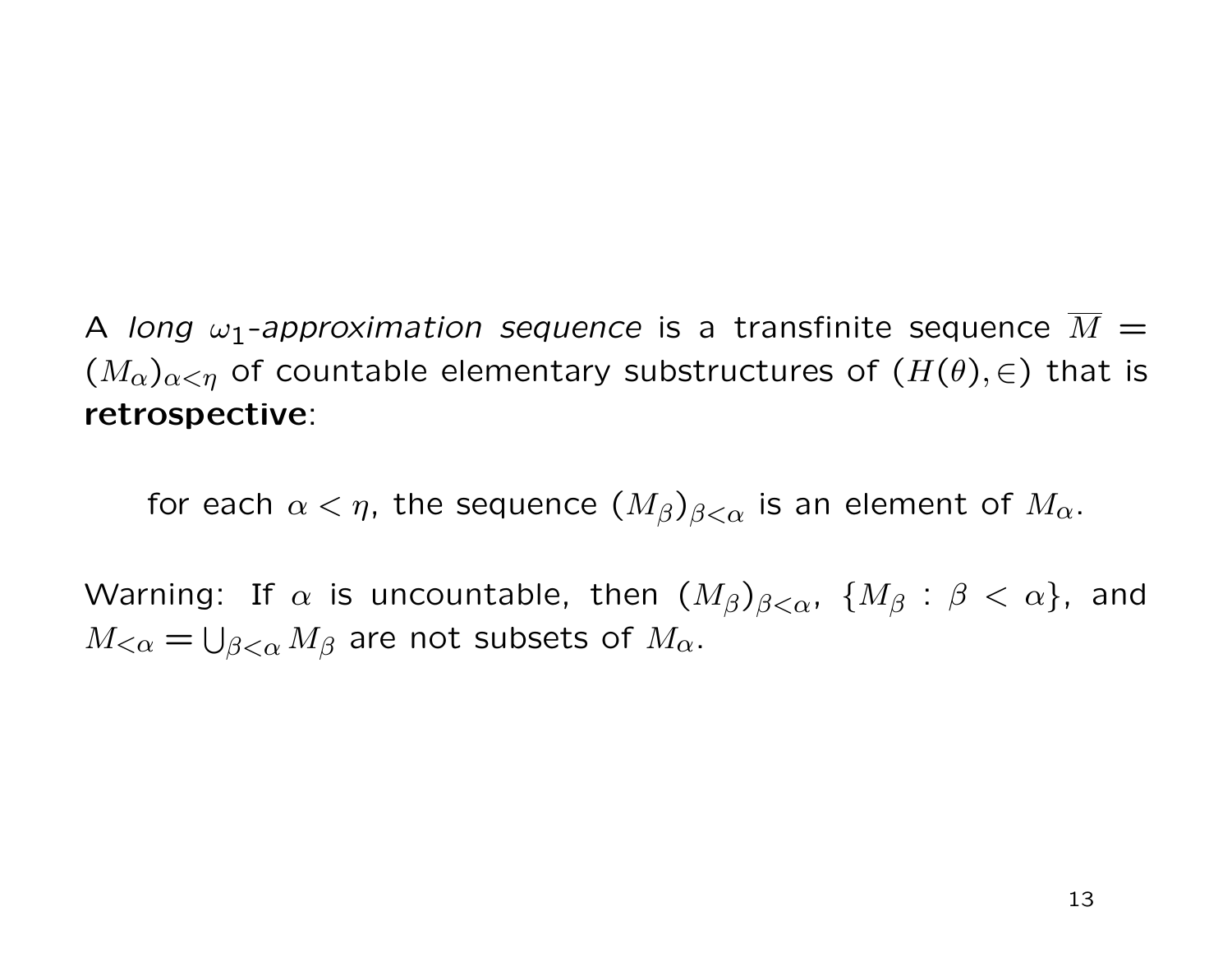If  $\overline{M}$  is a long  $\omega_1$ -approximation sequence,  $A \in M_0$ , and  $0 < \alpha <$ dom $(\overline{M})$ , then  $M_0$  and  $\alpha$  are definable from  $(M_\beta)_{\beta<\alpha}$ , and hence elements of  $M_{\alpha}$ .

Recall that if  $X \in N \prec H(\theta)$  and  $|X| \leq \aleph_0$ , then  $X \subset N$ .

Therefore,  $M_0 \subset M_\alpha$  for all  $\alpha \in \text{dom}(M)$ .

Also,  $M_{\beta} \subset M_{\alpha}$  for all  $\beta \leq \alpha \in \omega_1 \cap \text{dom}(\overline{M})$ .

More generally, for all  $\alpha, \beta \in \text{dom}(M)$ , we have

 $M_{\beta} \subsetneq M_{\alpha} \Leftrightarrow M_{\beta} \in M_{\alpha} \Leftrightarrow \beta \in \alpha \cap M_{\alpha}.$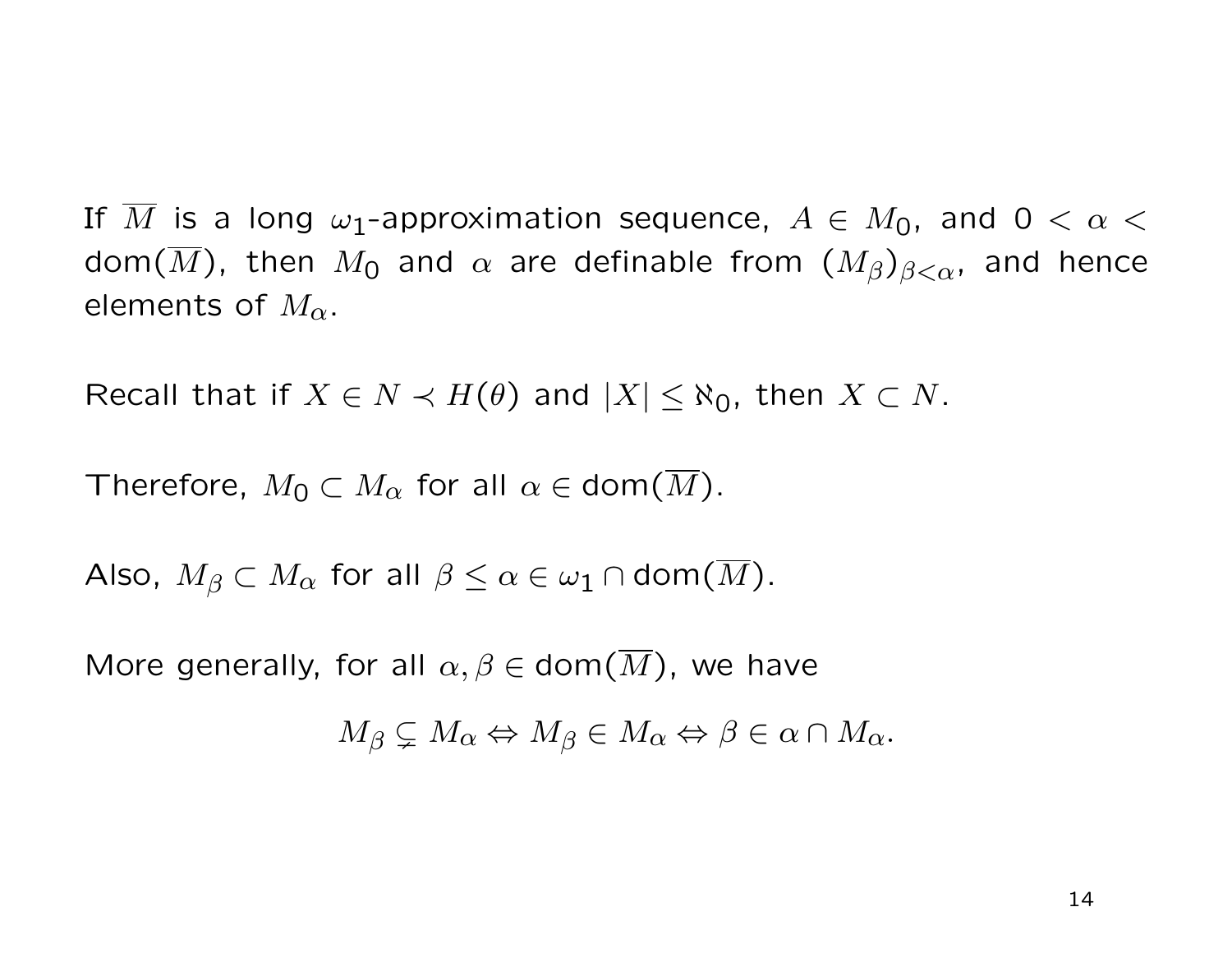Recall that if  $\mathfrak A$  is a first order structure for a countable language  $\mathfrak L$ and  $\mathfrak{A} \in N \prec H(\theta)$ , then  $\mathfrak{A} \cap N \prec_{\mathfrak{L}} \mathfrak{A}$ .

Therefore, assuming  $\mathfrak{A} \in M_0$ , we have  $\mathfrak{A} \cap M_\alpha \prec_{\mathfrak{L}} \mathfrak{A}$  for all  $\alpha \in$  $\mathsf{dom}(\overline{M}).$ 

Moreover, if every  $M_{\leq \alpha}$  is a finite union of elementary substructures of  $H(\theta)$  (and we will show that it is), then every  $\mathfrak{A} \cap M_{\leq \alpha}$  is a finite union of  $\mathfrak{L}$ -elementary substructures of  $\mathfrak{A}$ .

Choose a surjection  $f: |\mathfrak{A}| \to \mathfrak{A}$  in  $M_0$ . Assuming  $|\mathfrak{A}| \leq \text{dom}(\overline{M})$ , we have  $f(\alpha)\in M_\alpha$  for all  $\alpha<|\mathfrak{A}|.$  Therefore,  $\bigcup_{\alpha<|\mathfrak{A}|}(\mathfrak{A}\cap M_\alpha)=\mathfrak{A}.$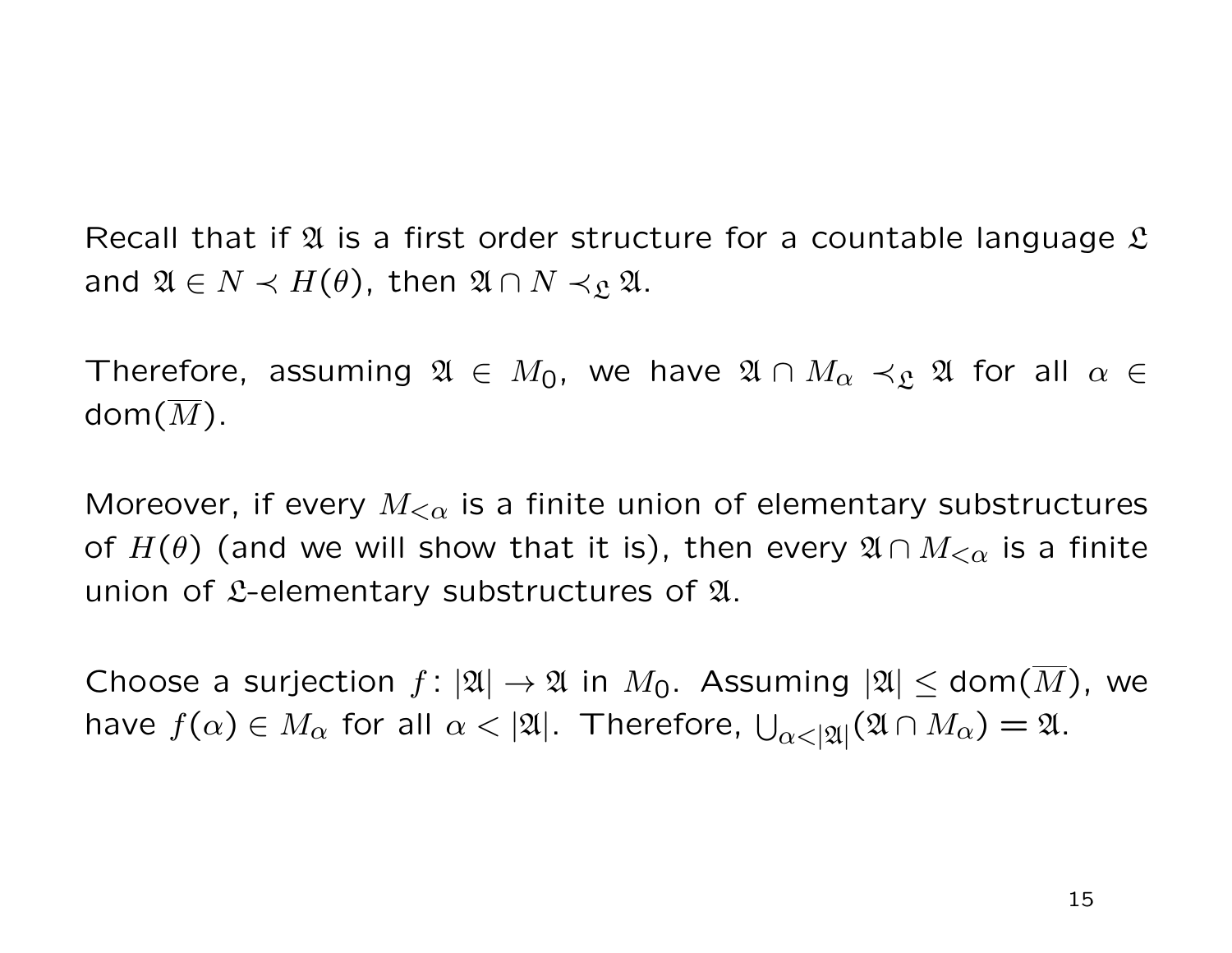Long  $\omega_1$ -approximation sequences are canonical sequences of countable structures that are sufficiently rich to encode Davies trees of which they are leaves.

A Davies tree is built top-down, starting from a large structure. Long  $\omega_1$ -approximation sequences are more flexibly built up from countable structures, which simplifies the construction of large structures "from scratch."

Long  $\omega_1$ -approximation sequences provide a uniformly definable version of the Davies property and additional coherence properties.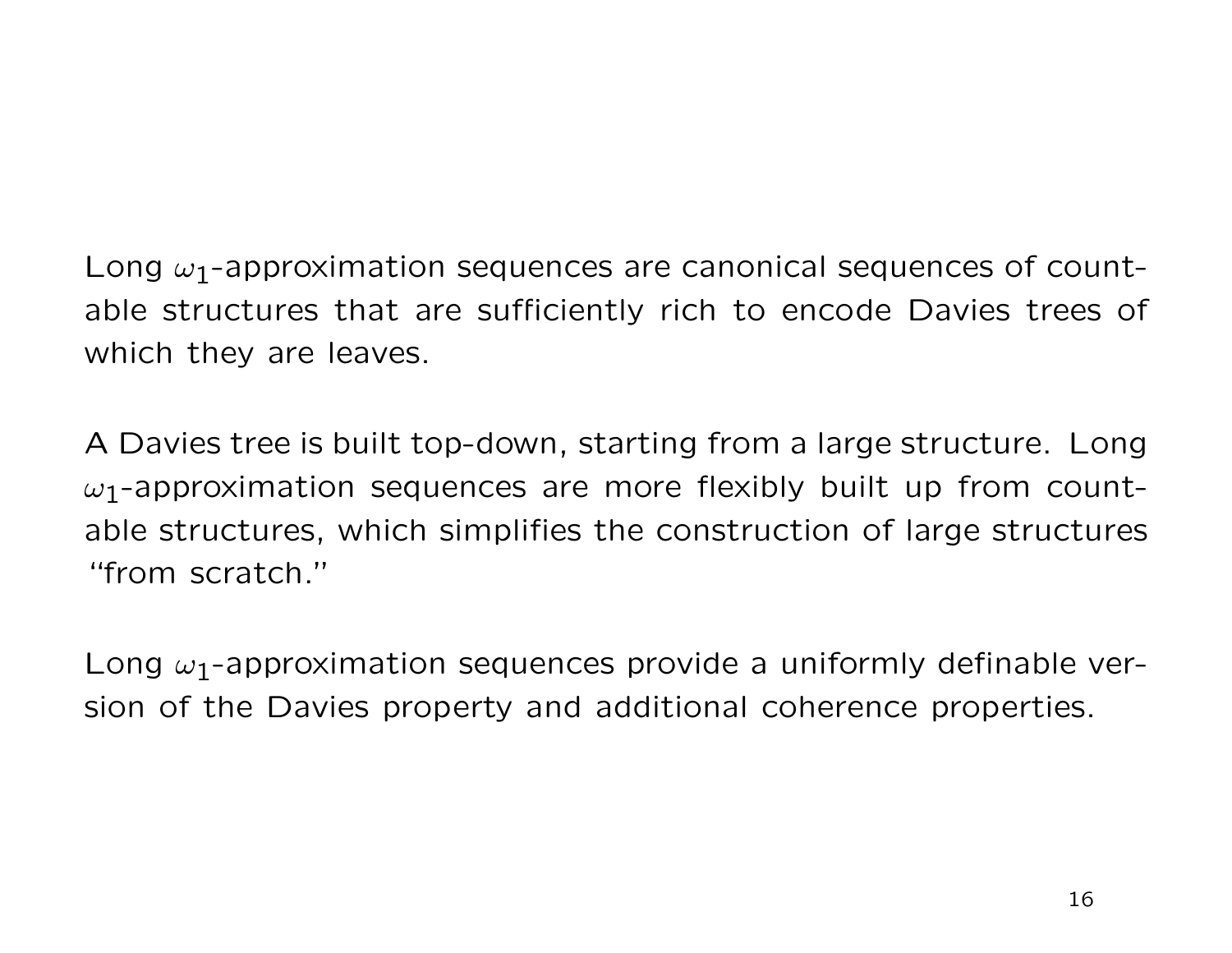The cardinal normal form of an ordinal  $\alpha$  is the polynomial

$$
\omega_{\beta_0}\cdot \gamma_0+\omega_{\beta_1}\cdot \gamma_1+\cdots +\omega_{\beta_{m-1}}\cdot \gamma_{m-1}+\gamma_m
$$

that equals  $\alpha$  and satisfies

$$
\bullet \ \beta_0 > \cdots > \beta_{m-1} \geq 1,
$$

$$
\bullet \ \ 1 \leq \gamma_i < \omega_{\beta_i}^+ \ \ \text{for all} \ \ i < m, \ \ \text{and}
$$

 $\bullet$   $\gamma_m < \omega_1$ .

An example cardinal normal form:

$$
\omega_{\omega+1} \cdot 4 + \omega_{\omega} + \omega_7 \cdot \left(\omega_7^{\omega_3^2} + \omega_6 \cdot \omega\right) + \omega_1 \cdot \omega_1 + \left(\omega^{\omega} + \omega \cdot 2 + 3\right)
$$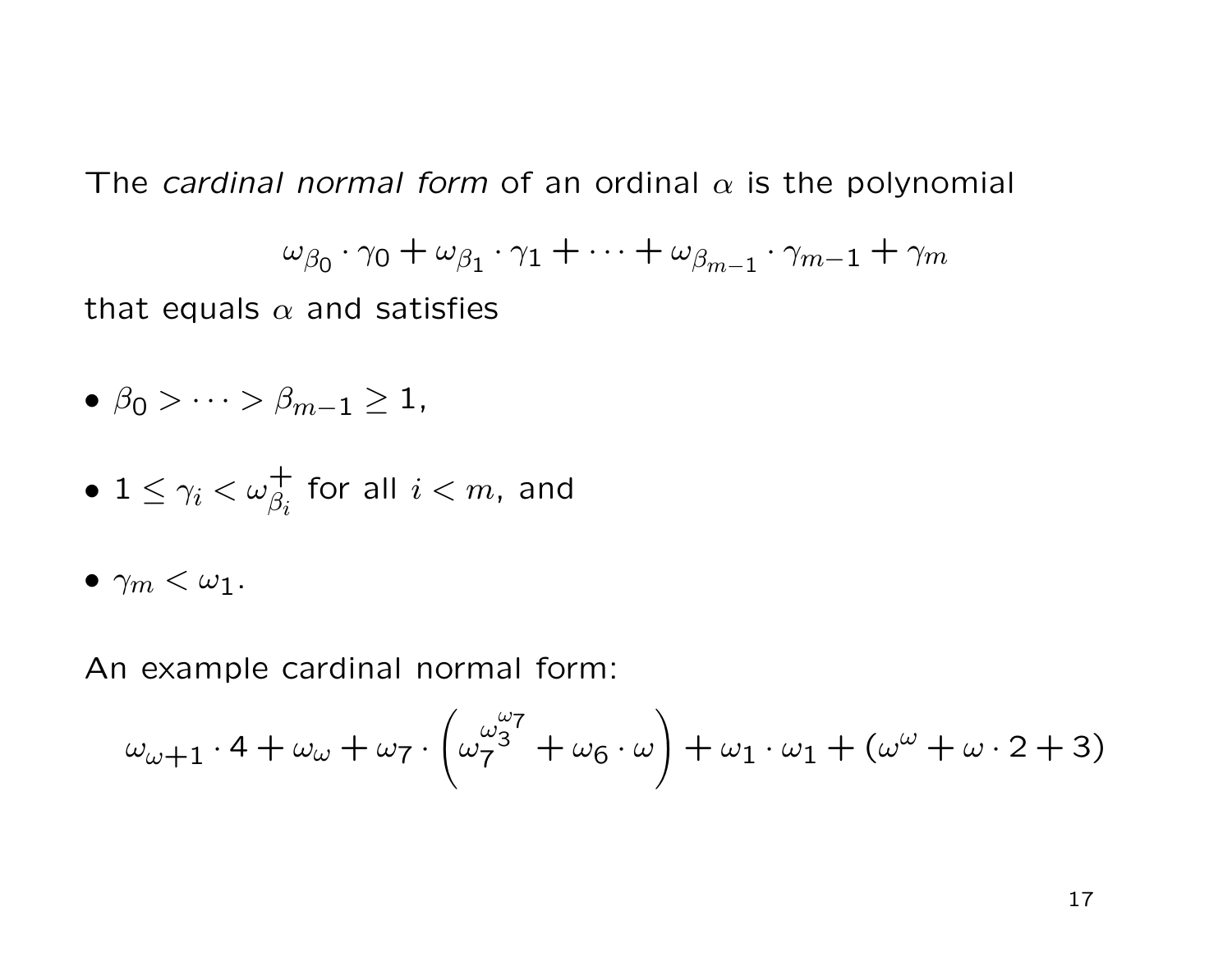The mapping sending each ordinal  $\alpha$  to the code  $\left(\overline{\beta},\overline{\gamma}\right)$  for its unique cardinal normal form is uniformly definable without parameters according to the following computation.

- For every  $\zeta \geq \omega_1$ , let  $|\zeta|$  be the greatest  $|\zeta| \cdot \delta \leq \zeta$ .
- For every  $\zeta < \omega_1$ , let  $|\zeta| = \zeta$ .
- For every ordinal  $\zeta$ , let  $\partial \zeta$  be the unique  $\varepsilon$  such that  $|\zeta| + \varepsilon = \zeta$ .
- For every ordinal  $\zeta$ , let  $\alpha_0 = \alpha$  and  $\alpha_{i+1} = \partial \alpha_i$  for each  $i < \omega$ .
- For each  $i < \omega$ , let  $\partial_i \alpha = |\alpha_i|$ .
- Let m be least such that  $\alpha_m < \omega_1$ .
- $\bullet$  For each  $i < m$ , let  $\beta_i$  satisfy  $\omega_{\beta_i} = |\partial_i \alpha|.$
- $\bullet$  For each  $i < m$ , let  $\gamma_i$  satisfy  $\omega_{\beta_i} \cdot \gamma_i = \partial_i \alpha$ .
- Let  $\gamma_m = \partial_m \alpha$ .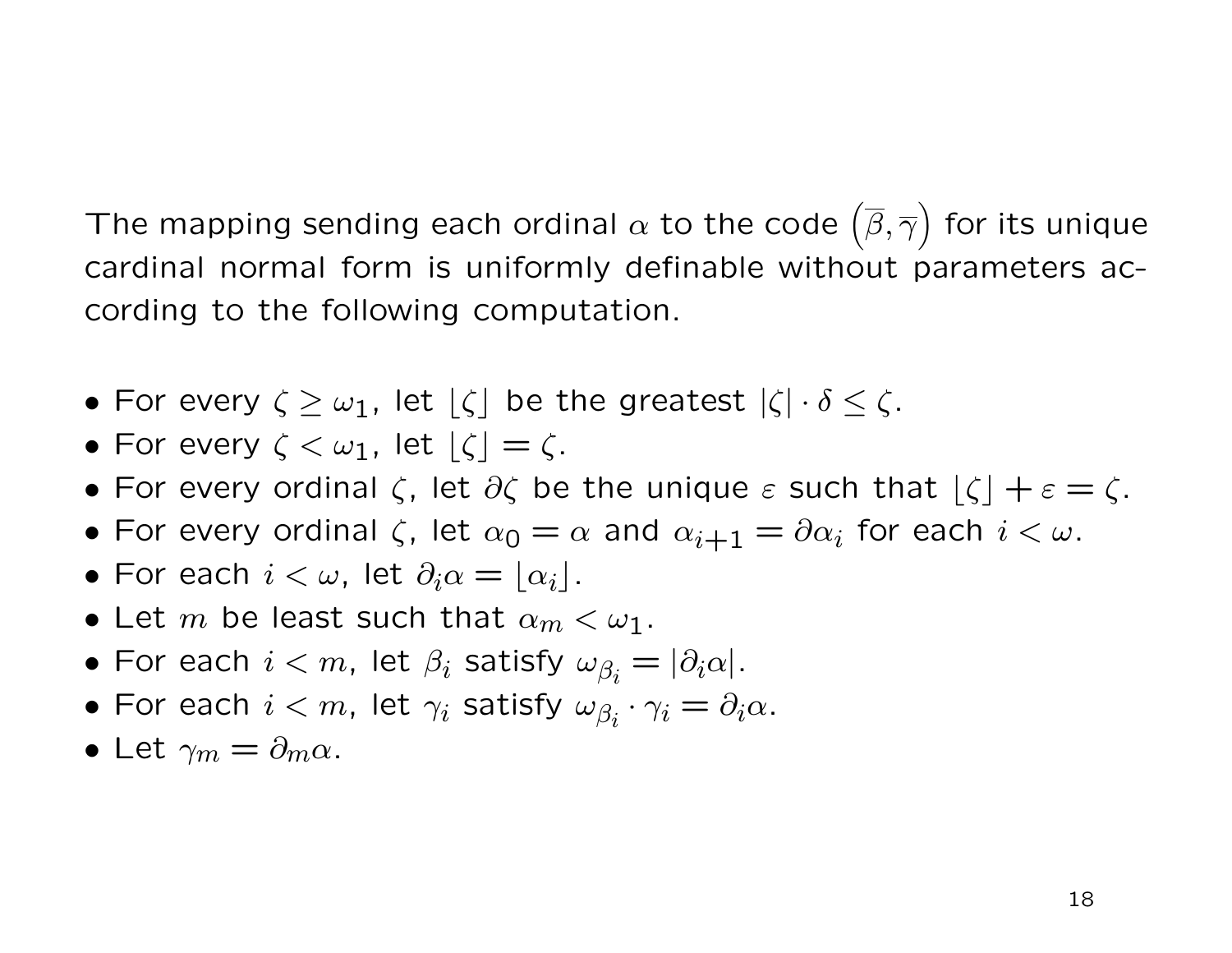Given a cardinal normal form  $\alpha = \sum_{i \leq m} \omega_{\beta_i} \cdot \gamma_i + \gamma_m$ :

We have  $\partial_i \alpha = \omega_{\beta_i} \cdot \gamma_i$  for each  $i < m$  and  $\partial_m \alpha = \gamma_m.$ 

Let  $\lfloor \alpha \rfloor_i = \sum_{j < i} \partial_j \alpha$  for each  $i \leq m$ .

Let  $\mathcal{T}(\alpha) = m + 1$  if  $\gamma_m > 0$  and  $\mathcal{T}(\alpha) = m$  if  $\gamma_m = 0$ .

Let  $I_i(\alpha) = [[\alpha]_i, [\alpha]_{i+1})$  for all  $i < \mathbb{I}(\alpha)$ .

**Fundamental Lemma.** If  $(M_\alpha)_{\alpha<\eta}$  is a long  $\omega_1$ -approximation sequence and  $i < \mathbb{I}(\eta)$ , then  $\{M_\alpha : \alpha \in I_i(\eta)\}\$  is directed (with respect to  $\subset$ ). Hence,  $\bigcup \{M_\alpha : \alpha \in I_i(\eta)\} \prec H(\theta)$ .

The lemma applies to every initial segment of  $\overline{M}$ . Therefore,  $\overline{M}$  has (the analog of) the Davies property.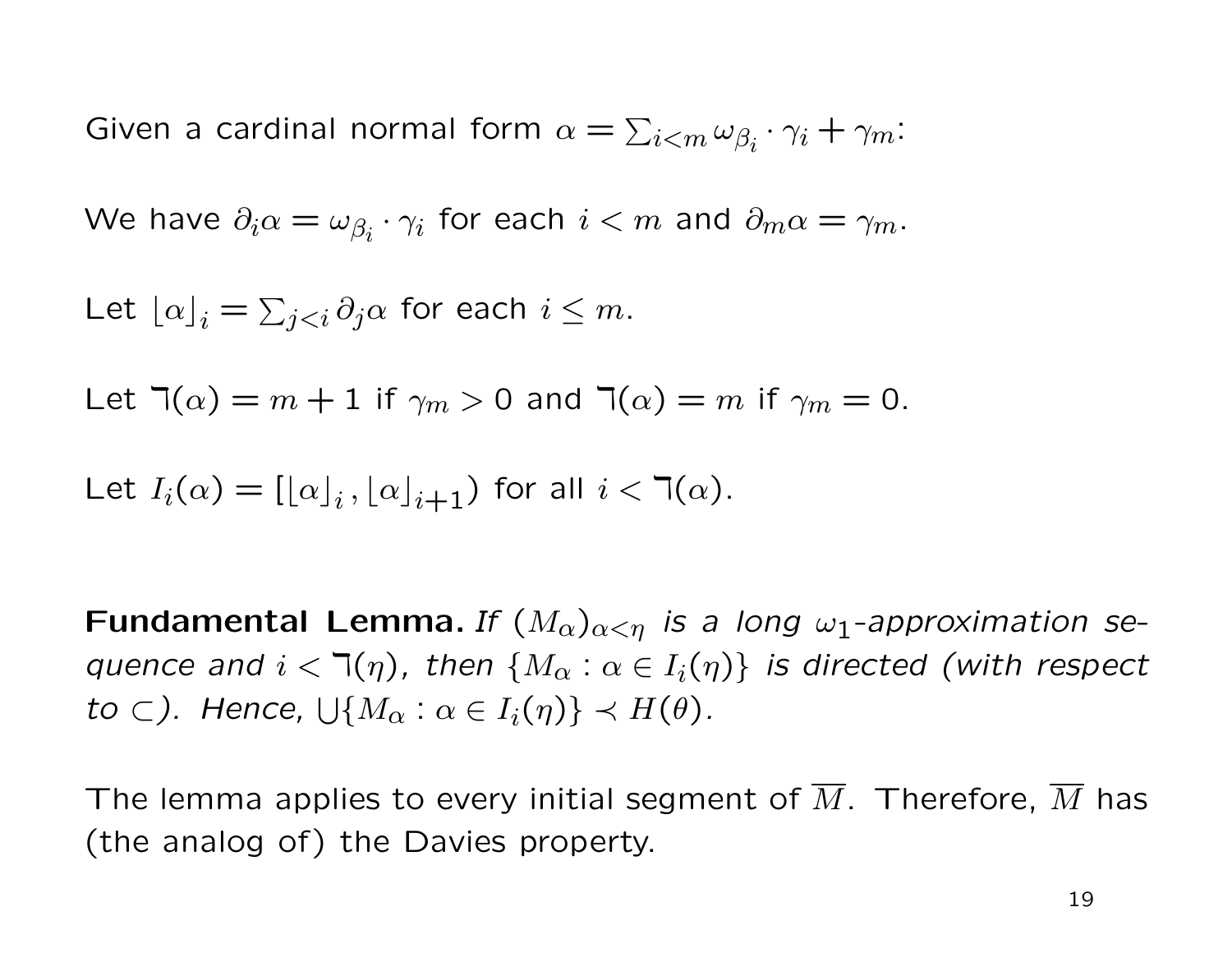*Proof.* Proceed by induction on  $\eta$ .

- If  $\eta \leq \omega_1$ , then  $I_i(\eta) = \eta$  and  $\{M_\alpha : \alpha < \eta\}$  is a chain.
- If  $\exists(\eta) \geq 2$ , then  $\{M_{\alpha} : \alpha \in I_i(\eta)\}\$  is directed by our induction hypothesis.

Why? First, 
$$
I_i(\eta) = [[\eta]_i, [\eta]_i + \partial_i \eta)
$$
 and  $I_0(\partial_i \eta) = \partial_i \eta < \eta$ .

Second,  $\lfloor \alpha \rfloor_i \ = \ \lfloor \eta \rfloor_i$  for all  $\alpha \ \in \ I_i(\eta)$ , so each  $M_{\alpha}$  can compute a decomposition  $\alpha = [\eta]_i + \beta$  from the cardinal normal of  $\alpha$ , so  $\left(M_{\lfloor\eta\rfloor_i+\beta}\right)$  $\beta{<}\partial_i\eta$ is retrospective.

• If  $\eta = \kappa \cdot \gamma$  where  $\kappa$  is a an uncountable cardinal,  $\gamma$  is a limit ordinal, and  $\gamma < \kappa^+$ , then  $I_i(\eta) = \eta$  and  $\{M_\alpha : \alpha < \eta\}$  is directed because by our induction hypothesis  $\{M_{\alpha}: \alpha < \kappa \cdot \beta\}$  is directed for all  $\beta < \gamma$ .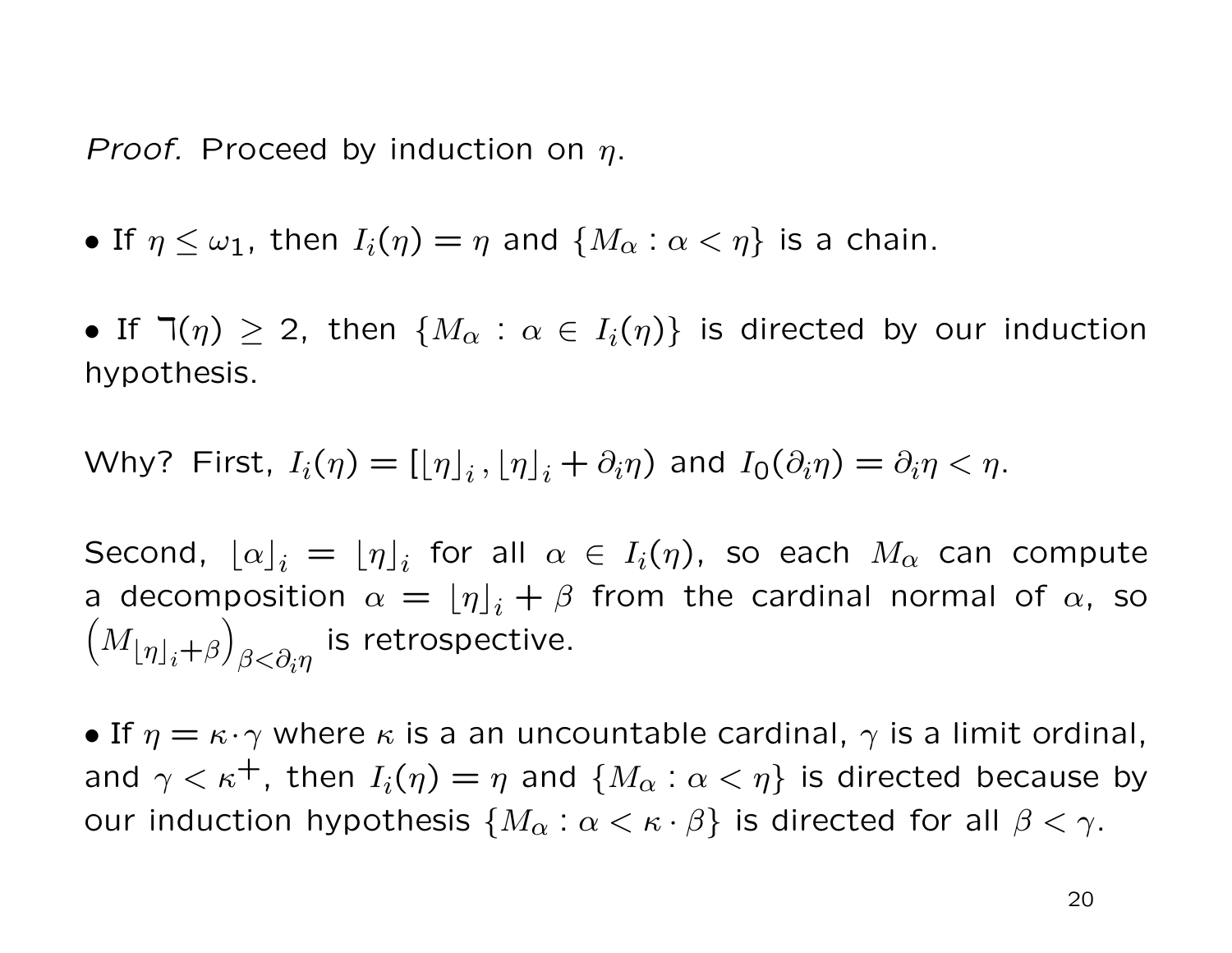• The only remaining case is that  $\eta = \kappa \cdot (\beta + 1)$  where  $\kappa$  is a an uncountable cardinal and  $1 \leq \beta < \kappa^+$ .

 $M_{\kappa,\beta}$  can compute  $\kappa$  and  $\beta$  from  $\kappa\cdot\beta$  and then compute  $\eta$ . Therefore,  $M_{\kappa\cdot\beta}$  knows that  $|\eta| = \kappa$ . Choose a surjection  $f: \kappa \to \eta$  in  $M_{\kappa\cdot\beta}$ .

For each  $\alpha < \kappa$ ,  $M_{\kappa \cdot \beta + \alpha}$  knows the cardinal normal form  $\kappa \cdot \beta + \alpha$ . Hence,  $f \in M_{\kappa}$ ,  $\in M_{\kappa}$ ,  $\beta+\alpha$  and  $\alpha \in M_{\kappa}$ ,  $\beta+\alpha$ ; hence,  $M_{f(\alpha)} \subset M_{\kappa}$ ,  $\beta+\alpha$ .

Thus,  $\{M_\alpha : \kappa \cdot \beta \leq \alpha < \eta\}$  is cofinal in  $\{M_\alpha : \alpha < \eta\}.$ 

 $\{M_{\alpha}: \kappa \cdot \beta \leq \alpha < \eta\}$  is directed by our induction hypothesis applied to  $(M_{\kappa\cdot\beta+\alpha})_{\alpha<\kappa}$ .  $\square$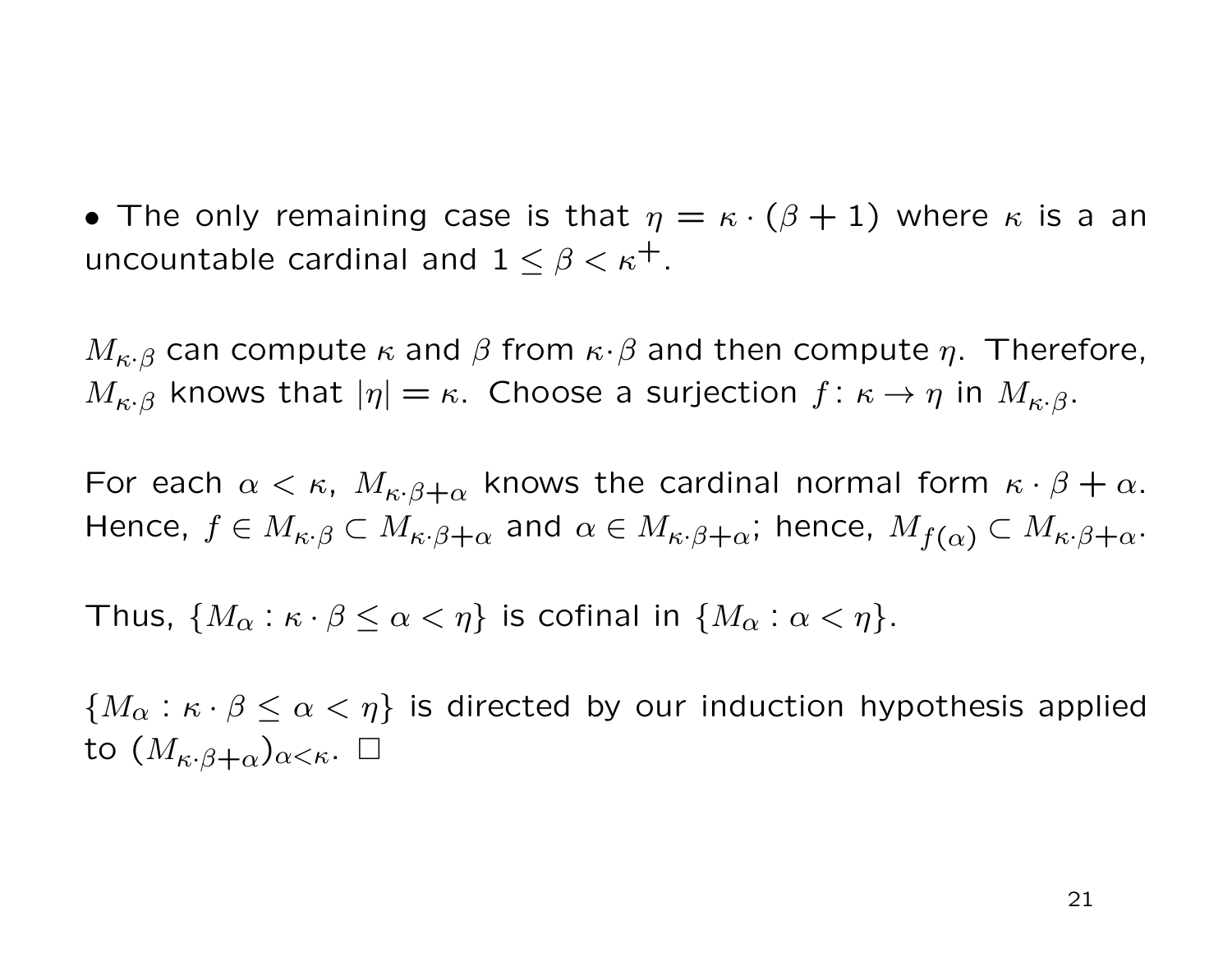The Fundamental Lemma implies that every  $M_{<\alpha}$  is the union of  $\mathcal{T}(\alpha)$ -many elementary substructures of  $H(\theta)$ .

By definition,  $|I_{\mathbb{I}(\alpha)-2}(\alpha)| \geq \aleph_1$  and

$$
|\alpha| = |I_0(\alpha)| > |I_1(\alpha)| > \cdots > |I_{\mathbb{I}(\alpha)-1}(\alpha)|.
$$

Hence, if  $1 \leq n < \omega$  and  $\alpha < \omega_n$ , then  $\exists (\alpha) \leq n$ .

Therefore, for all  $n \in [1, \omega)$  and all  $\alpha < \omega_n$ ,  $M_{\leq \alpha}$  is the union at most n elementary substructures of  $H(\theta)$ .

 $n = 1$  is the trivial case where  $\alpha < \omega_1$  and  $M_{<\alpha} \prec H(\theta)$  because  ${M_\beta : \beta < \alpha}$  is a chain.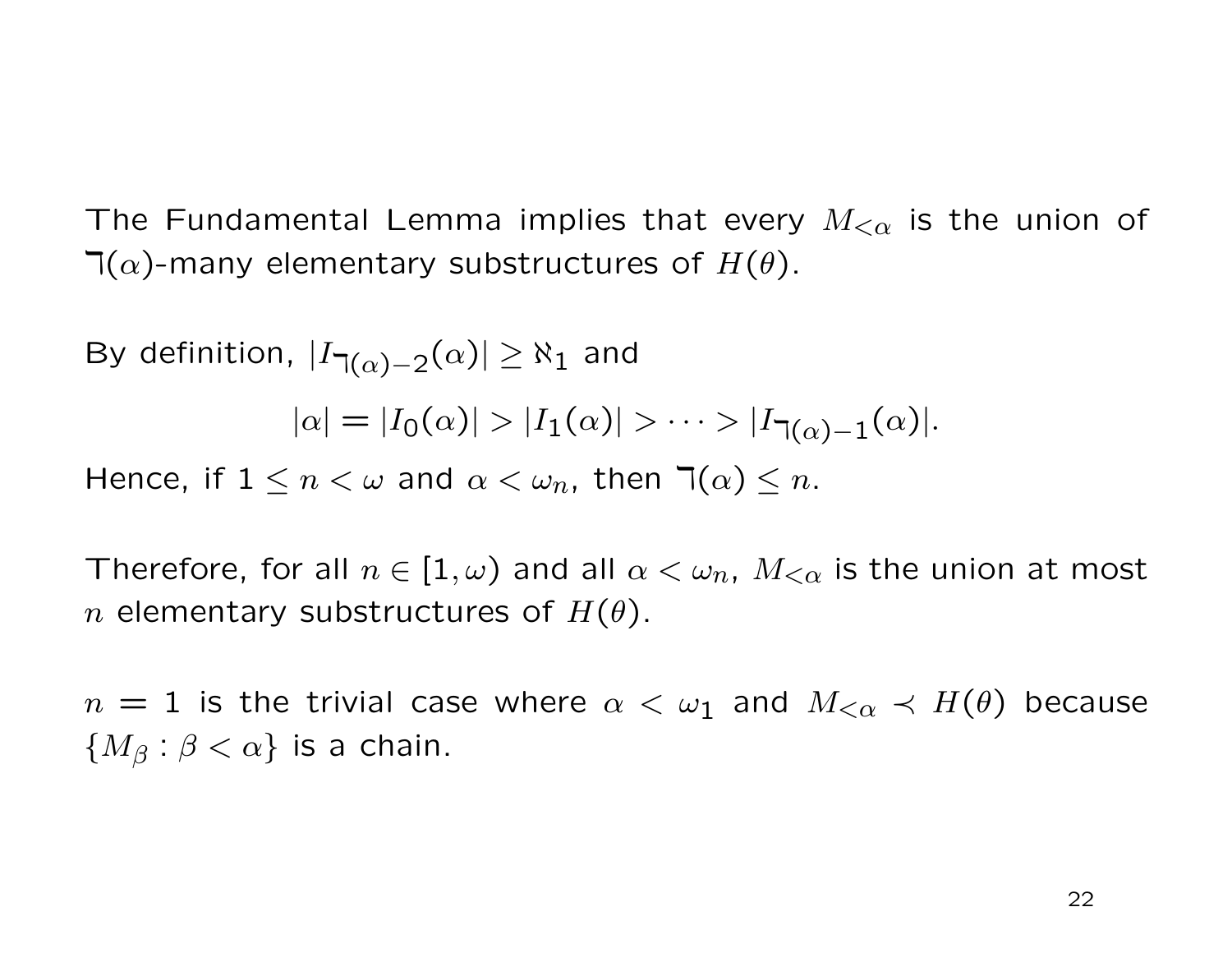Given a long  $\omega_1$ -approximation sequence  $(M_\alpha)_{\alpha<\eta}$ , let:

- $\bullet$   $M_{<\alpha}=\bigcup\{M_{\beta}:\beta<\alpha\}$  for each  $\alpha\leq\eta;$
- $\bullet\ N^i_\alpha=\cup\{M_\alpha:\alpha\in I_i(\eta)\}$  for each  $\alpha\leq\eta$  and  $i<\daleth(\alpha);$

• 
$$
P^i_\alpha = N^i_\alpha \cap M_\alpha
$$
 for each  $\alpha < \eta$  and  $i < \mathbb{I}(\alpha)$ .

By the Fundamental Lemma,  $M_{\leq \alpha} = \bigcup_{i \leq \mathbb{k}(\alpha)} N_{\alpha}^i$  and  $N_{\alpha}^i \prec H(\theta)$ .

Some easily proved coherence properties:

Starting from  $\overline{M}\restriction \alpha$ ,  $M_{\alpha}$  can compute  $\alpha$ , then  $I_{i}(\alpha)$ , and then  $N_{\alpha}^{i}.$ Hence,  $N^i_\alpha \in M_\alpha$  and, for every  $n < \omega$ ,  $M_\alpha$  knows that  $N^i_\alpha \prec_{\Sigma_n} H(\theta)$ . Hence,  $P^i_\alpha \prec M_\alpha$ .

If  $j < i < \daleth(\alpha)$ , then  $\lfloor \lfloor \alpha \rfloor_i \rfloor_j = \lfloor \alpha \rfloor_j$ , so  $N^j_\alpha \in M_{\lfloor \alpha \rfloor_i} \subset P^i_\alpha \subset N^i_\alpha.$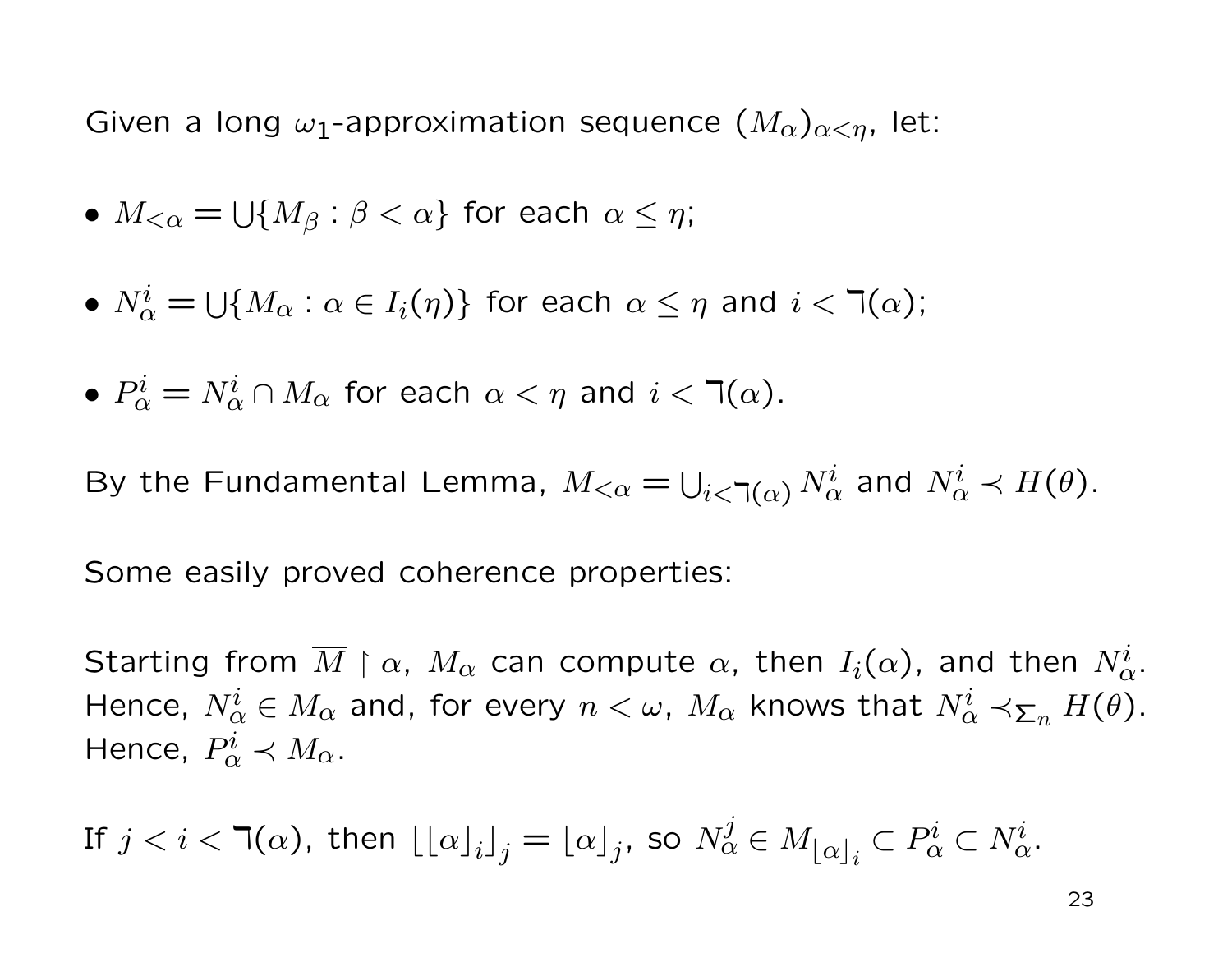Additional coherence properties of  $(M_\alpha)_{\alpha<\eta}$ :

- Each  $\{M_{\alpha}: \alpha \in I_i(\eta)\}\$  is a ∨-semilattice (with respect to  $\subset$ ).
- For every nonempty  $I \subset \eta$ , there exists  $J \subset \min(I) + 1$  such that  $\bigcup_{\beta \in J} M_\beta$  is a directed union equal to  $\bigcap_{\alpha \in I} M_\alpha.$
- For every nonempty  $s \subset \mathbb{k}(\eta)$ ,

$$
\bigcap_{i\in s} \{M_{\alpha} : \alpha < \eta \text{ and } \exists \beta \in I_i(\eta) \ M_{\alpha} \subset M_{\beta} \}
$$

is directed.

• If  $D \subset \eta$  and  $\{M_{\alpha} : \alpha \in D\}$  is directed (and nonempty), then there exists  $i < \mathbb{I}(\eta)$  such that for every  $\alpha \in D$  there exists  $\beta \in I_i(\eta)$  such that  $M_{\alpha} \subset M_{\beta}$ .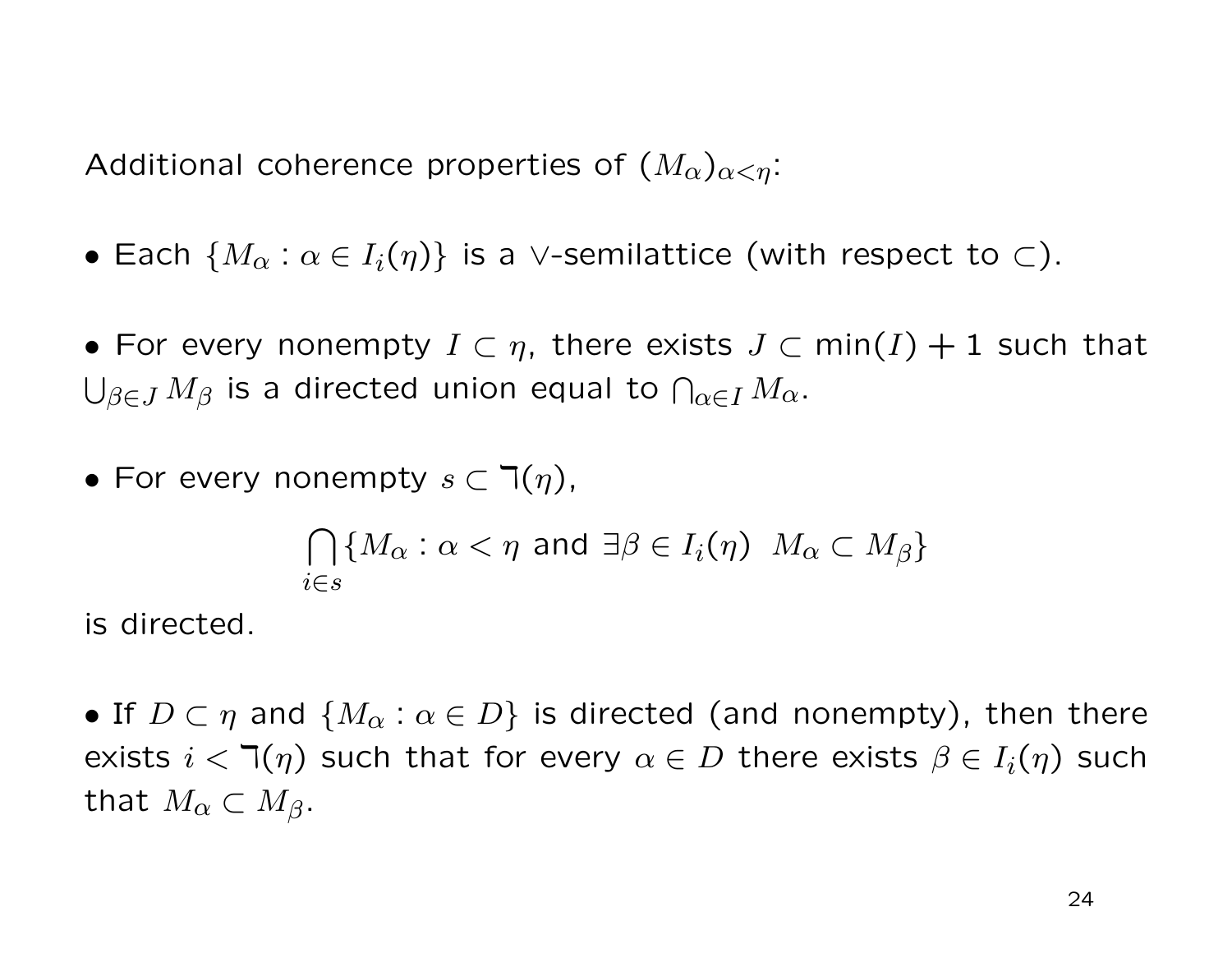Suppose  $\mathfrak A$  is an uncountable first order structure for a countable language  $\mathfrak{L}$ ,  $\left(M_{\alpha}\right)_{|\mathfrak{A}|}$  is a long  $\omega_1$ -approximation sequence, and  $\mathfrak{A} \in$  $M<sub>0</sub>$ . We can recover a Davies tree from  $\overline{M}$  as follows.

Let S denote the set of all  $\alpha \leq |\mathfrak{A}|$  whose cardinal normal forms  $\sum_{i < m} \omega_{\beta_i} \cdot \gamma_i + \gamma_m$  are such that  $\gamma_{\daleth(\alpha)}$  is a successor ordinal.

Let 
$$
\mathcal{C}_{\alpha} = \mathfrak{A} \cap N_{\alpha}^{(\alpha)-1}
$$
 for all  $\alpha \in S$ . (So  $\mathcal{C}_{\beta+1} = M_{\beta}$  for all  $\beta < |\mathfrak{A}|$ .)

For each  $\alpha \in S \cap |\mathfrak{A}|$ , let

$$
\alpha' = \begin{cases} \lfloor \alpha \rfloor_{\lceil \alpha \rceil - 1} + \lceil \partial_{\lceil \alpha \rceil - 2} \alpha \rceil & : \lceil \alpha \rceil \geq 2; \\ \lceil \mathfrak{A} \rceil & : \lceil \alpha \rceil = 1. \end{cases}
$$

Let  $\mathcal{T} = \{ \mathcal{C}_{\alpha} : \alpha \in S \}$  and order  $\mathcal{T}$  by declaring  $\mathcal{C}_{\alpha'}$  to be the parent of  $C_{\alpha}$  for all  $\alpha \in S \cap |\mathfrak{A}|$ .

 $T$  is a tree with root  $\mathfrak{A}$ ; nodes are leaves iff they are countable; the children of each non-leaf node  $\mathcal{C}_{\alpha}$  are well-ordered by  $\subset$ , have cardinality less than  $|\mathcal{C}_{\alpha}|$ , and have union  $\mathcal{C}_{\alpha}$ .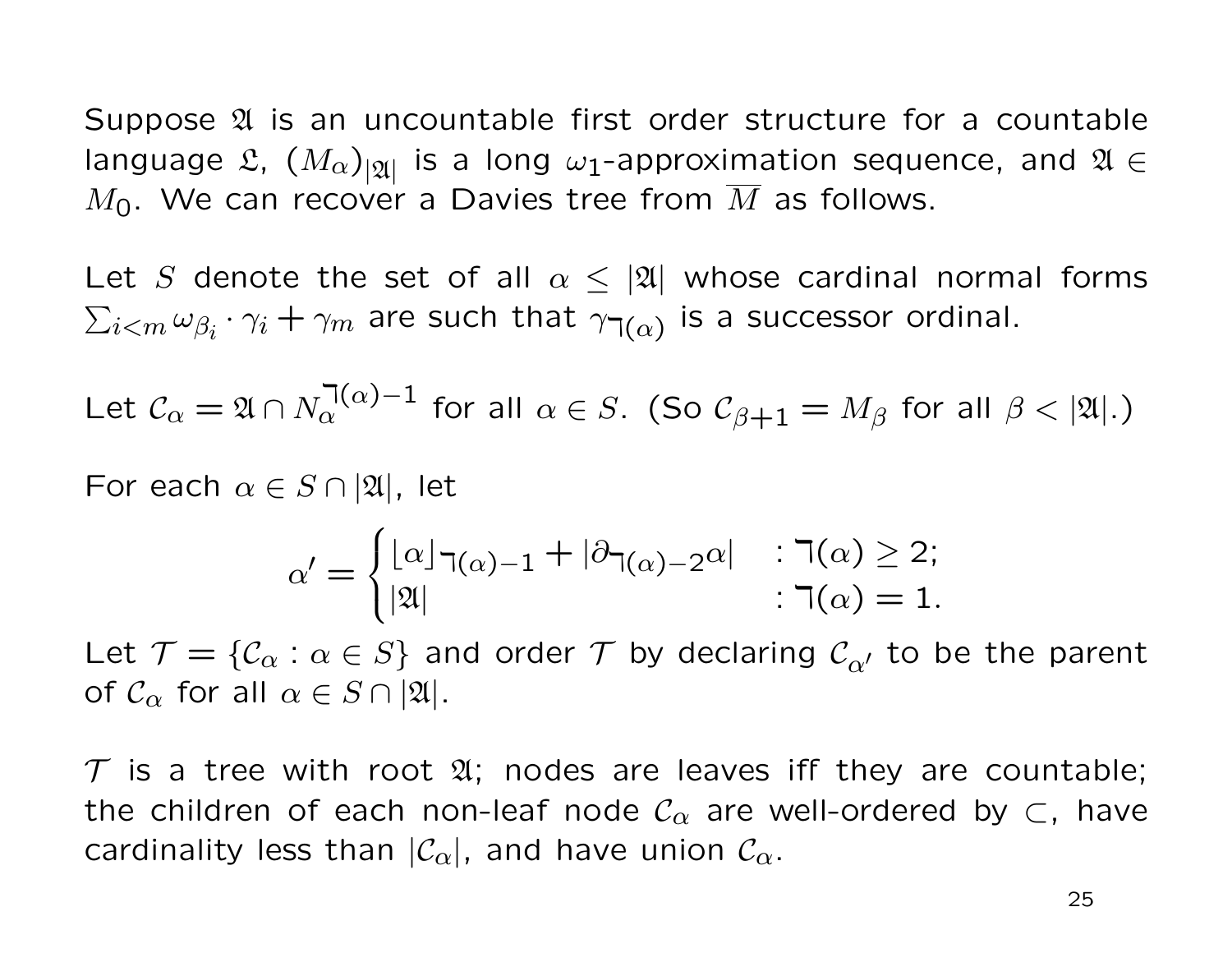Given a regular uncountable cardinal  $\lambda$ , define a long  $\lambda$ -approximation sequence to be a retrospective sequence  $(M_{\alpha})_{\alpha<\eta}$  of elementary substructures of  $H(\theta)$  such that  $|M_{\alpha}| < \lambda$  and  $\lambda \cap M_{\alpha} \in \lambda$  for all  $\alpha$ .

Requiring  $\lambda \cap M_\alpha \in \lambda$  is equivalent to requiring that if  $X \in M_\alpha$  and  $|X| < \lambda$ , then  $X \subset M_{\alpha}$ .

To prove the Fundamental Lemma for long  $\lambda$ -approximation sequences, simply replace  $\omega_1$  with  $\lambda$  in the proof of the lemma and in the definition of cardinal normal form.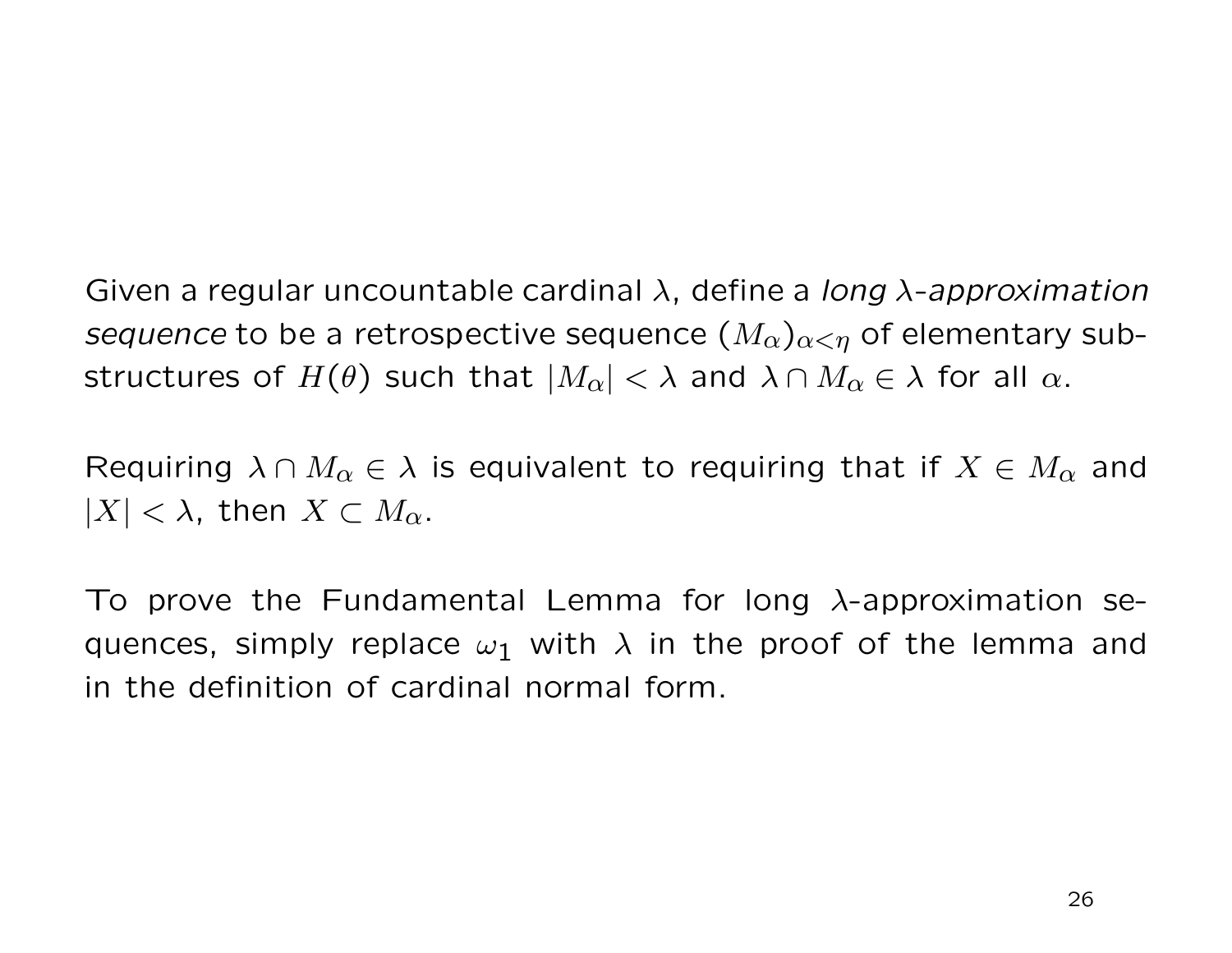# Topological applications of long  $\omega_1$ -approximation sequences II

David Milovich Texas A&M International University

2015 Winter School in Abstract Analysis Hejnice, Czech Republic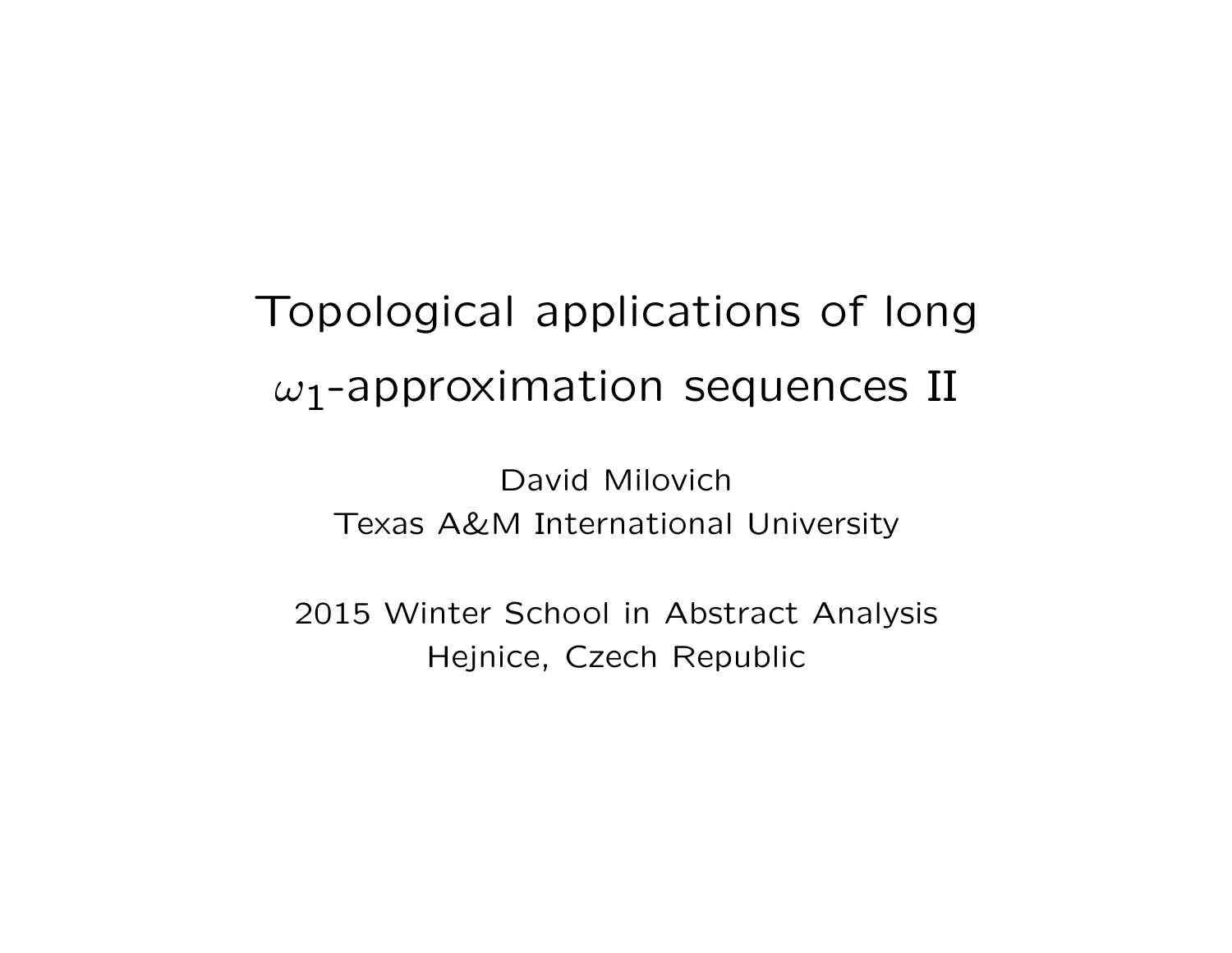Let P be a poset. For  $p \in P$ , let  $p \uparrow = \{q : q \geq p\}.$ 

**Definition** (Peregudov). Define the Noetherian type  $Nt(P)$  of P to be the least infinite cardinal  $\kappa$  for which  $|p\uparrow| < \kappa$  for all  $p \in P$ .

Define the Noetherian type  $Nt(X)$  of a topological space X to be the least  $Nt(B)$  where B is a base of X and B is ordered with respect to ⊂.

(Recall that a topological base is a family  $\beta$  of open sets such that for every  $p \in U$  with U open, some  $B \in \mathcal{B}$  satisfies  $p \in B \subset U$ .)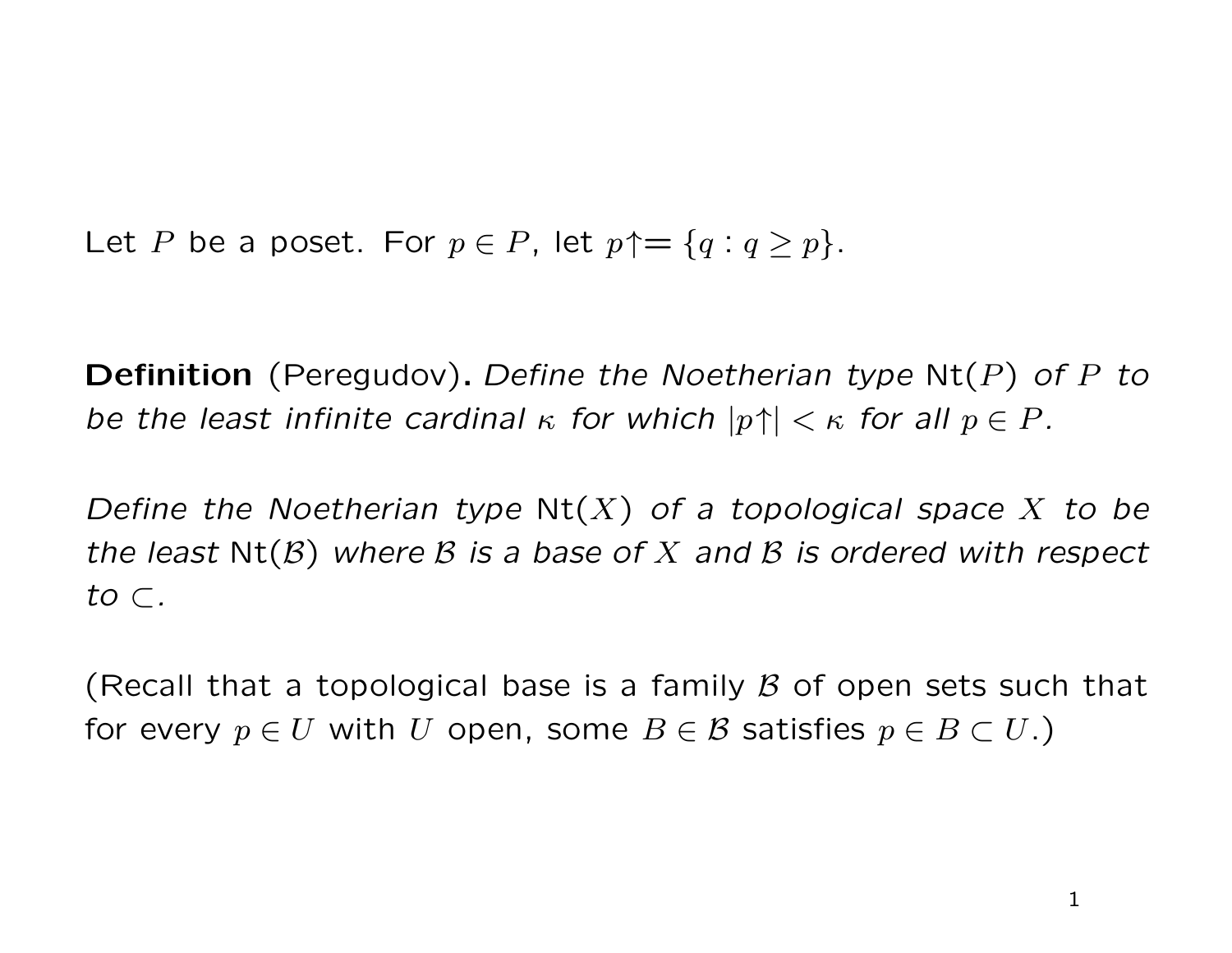As a topological cardinal function, Nt is somewhat unusual. A few examples:

• If B is a base of X, then  $Nt(X^{|\mathcal{B}|}) = \aleph_0$ . Hence, there are compact spaces X, Y such that  $Nt(X \times Y) < \max\{Nt(X), Nt(Y)\}.$ 

• There are Tychonoff spaces  $X$ ,  $Y$  such that

 $Nt(X \times Y) < min\{Nt(X),Nt(Y)\}.$ 

We do not know if there is a compact example of this. However, GCH implies that  $Nt(X^n) = Nt(X)$  for all compact homogeneous X.

• The countably supported box product topology on  $2^{\aleph_{\omega}}$  has Noetherian type in  $[\aleph_1, \aleph_4]$ , with  $\aleph_1$  and  $\aleph_2$  consistent, and the consistency of  $\aleph_3$  and  $\aleph_4$  unknown.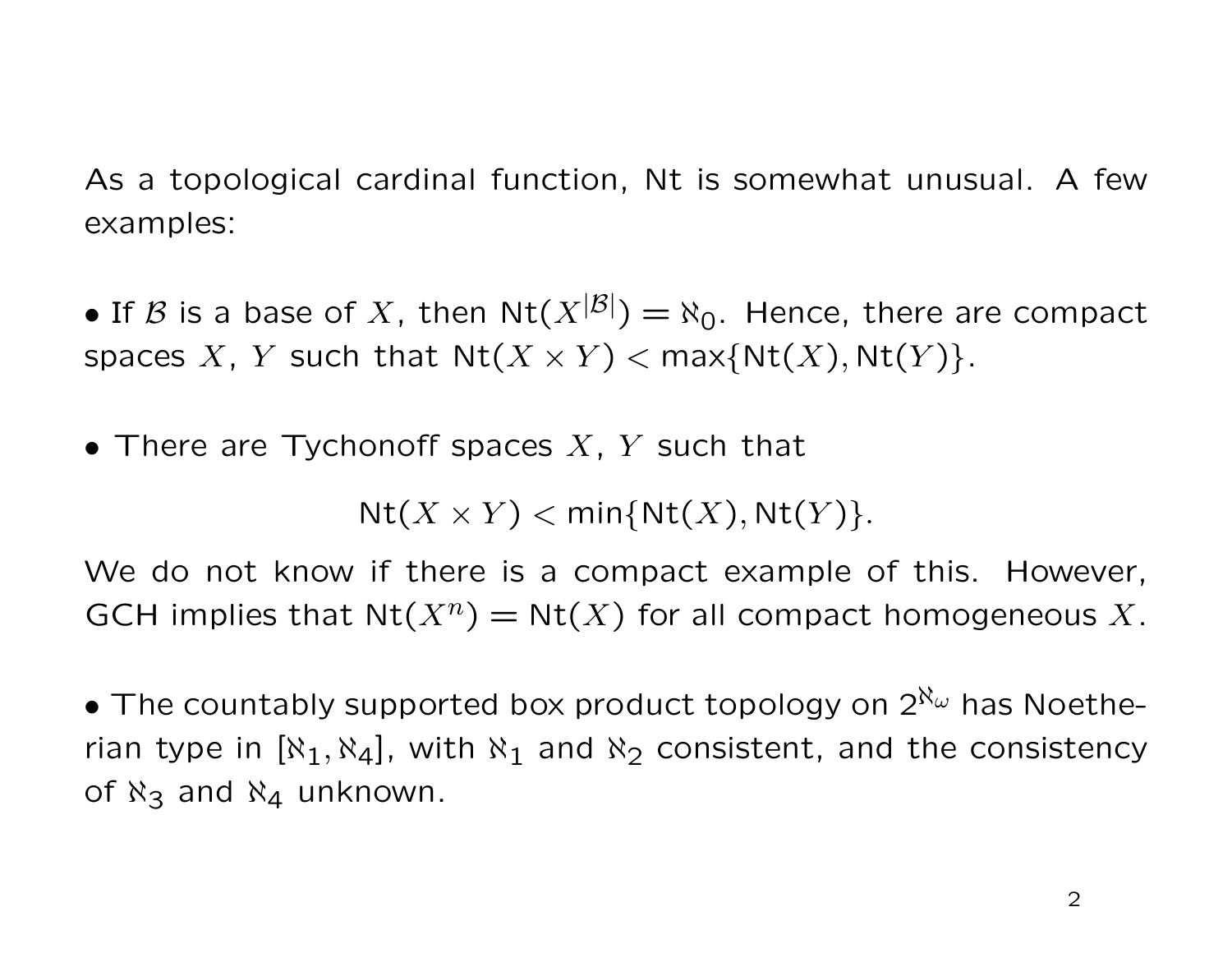### References

M. Kojman, D. Milovich, and S. Spadaro, Noetherian type in topological products, Israel Journal of Mathematics 202 (2014), 195– 225.

D. Milovich, Noetherian types of homogeneous compacta and dyadic compacta, Topology and its Applications 156 (2008), 443–464.

S. A. Peregudov, On the Noetherian type of topological spaces, Comment. Math. Univ. Carolin. 38 (1997), no. 3, 581–586.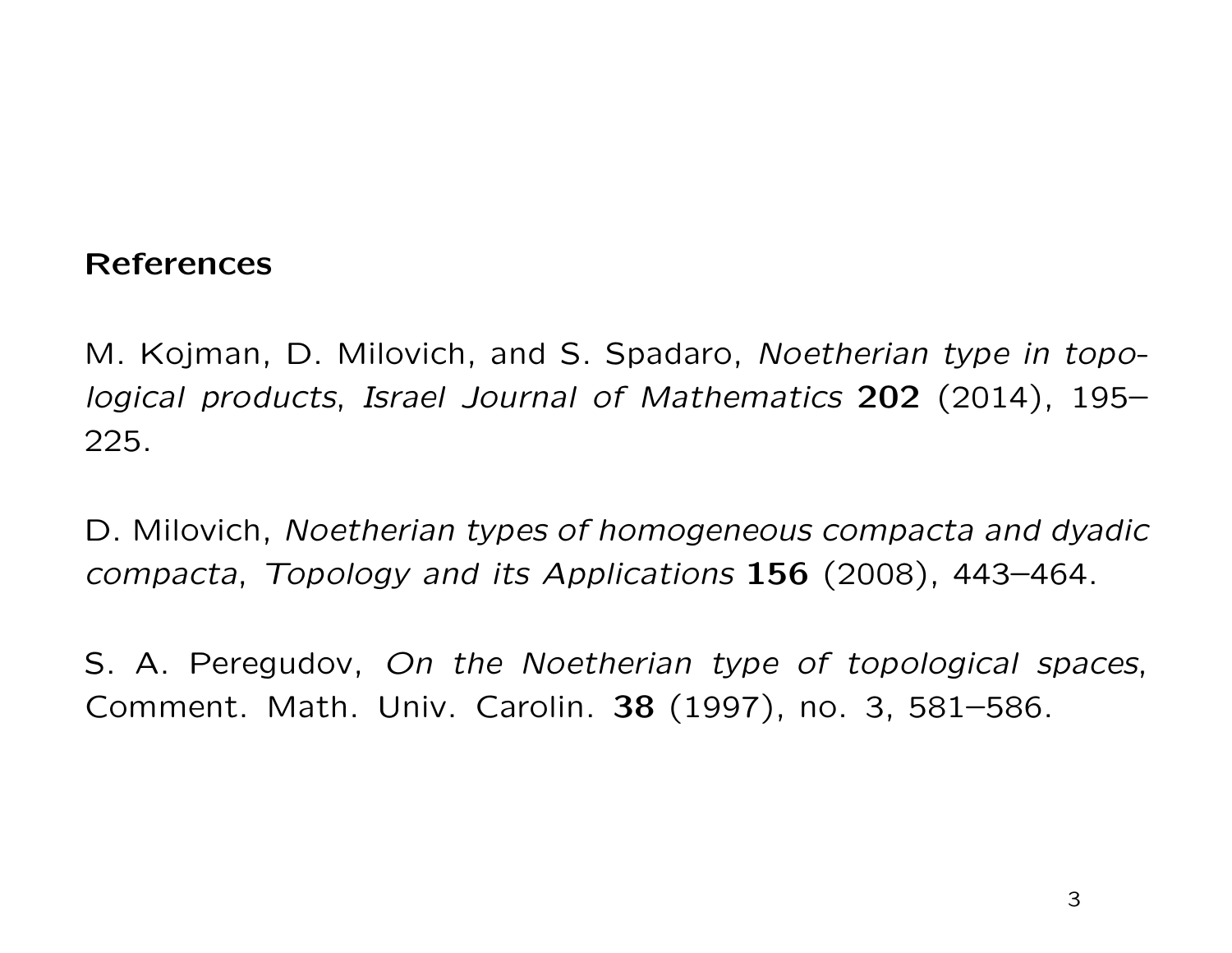A compact space is dyadic if it is a continuous image of some  $2^k$ .

If  $X$  is the quotient of  $2^\omega \oplus 2^{\omega_1}$  induced by identifying  $(0)_{n<\omega}$  and  $(0)_{\alpha<\omega_1}$ , then X is dyadic and  $Nt(X)=\aleph_2$ .

More generally,  $Nt(X) > \kappa$  if  $\kappa$  is a regular cardinal, X is a space,  $p \in X$ , some local  $\pi$ -base at p is smaller than  $\kappa$ , and no local base at p is smaller than  $\kappa$ .

Recall that a local base (local  $\pi$ -base) at p is a coinitial family  $U$  of open neighborhoods of p. That is,  $p \in U$   $(U \neq \varnothing)$  and U is open for all  $U \in \mathcal{U}$ , and if  $p \in O$  and O is open, then  $U \subset O$  for some  $U \in \mathcal{U}$ .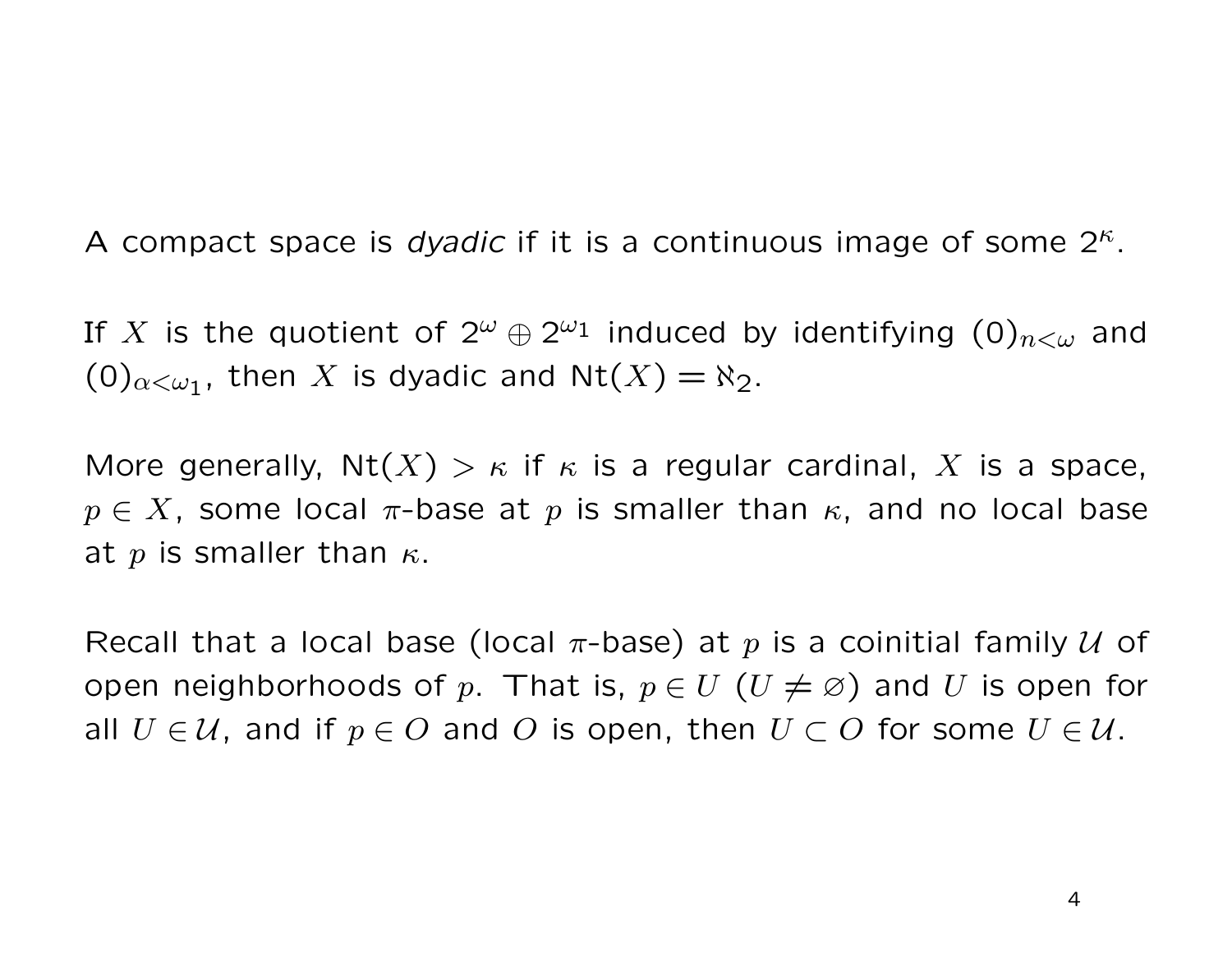A space H is homogeneous if for all  $p, q \in H$  there exists a homeomorphism  $f: H \to H$  such that  $f(p) = q$ .

**Theorem** (Milovich, 2008). Nt(X) =  $\aleph_0$  for all homogeneous dyadic compact X.

**Corollary.** Nt(G)  $=$   $\aleph_0$  for all compact groups G.

*Proof.* All topological groups are homogeneous. By the Ivanovski $\overline{I}$ Kuz'minov Theorem  $(1959)$ , compact groups are also dyadic.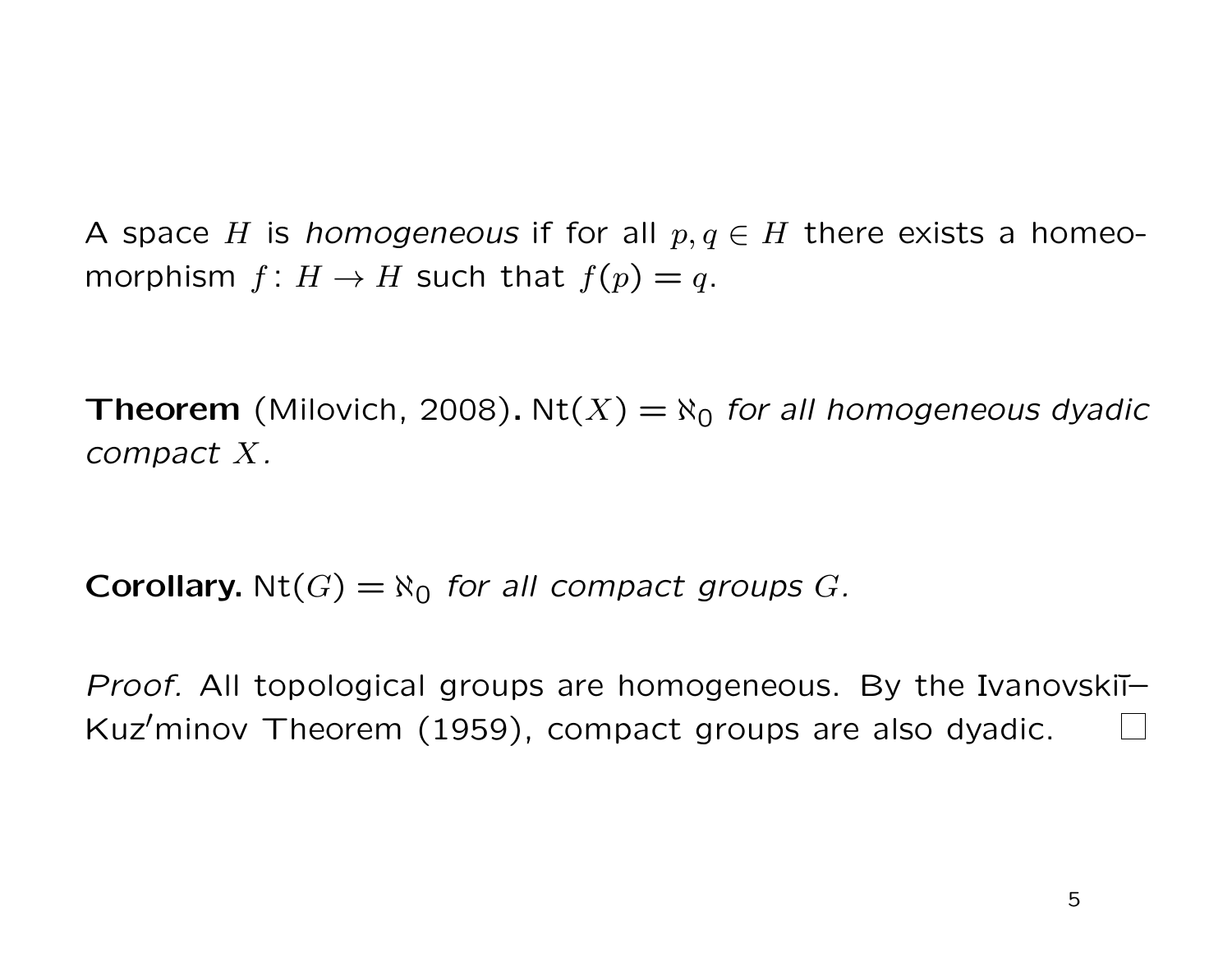The weight w(X) of a space X is the least infinite cardinal  $\kappa$  such that X has a base not larger than  $\kappa$ .

The  $\pi$ -character  $\pi \chi(p, X)$  of a point p in a space X is the least infinite cardinal  $\kappa$  such that p has a local  $\pi$ -base not larger than  $\kappa$ .

**Theorem** (Gerlits, 1976; Efimov, 1977). If X is compact and dyadic, then  $\sup_{p\in X}\pi\chi(p,X)=\mathsf{w}(X)$ .

**Corollary.** If  $X$  is compact, homogeneous, and dyadic, then, for all  $p \in X$ ,  $\pi \chi(p, X) = \mathsf{w}(X)$ .

**Theorem** (Milovich–Spadaro, 2014). If X is compact,  $\kappa$  is a regular uncountable cardinal,  $w(X) \geq \kappa$ , and  $\pi \chi(p, X) < \kappa$  on a dense set of  $p \in X$ , then  $Nt(X) > \kappa$ .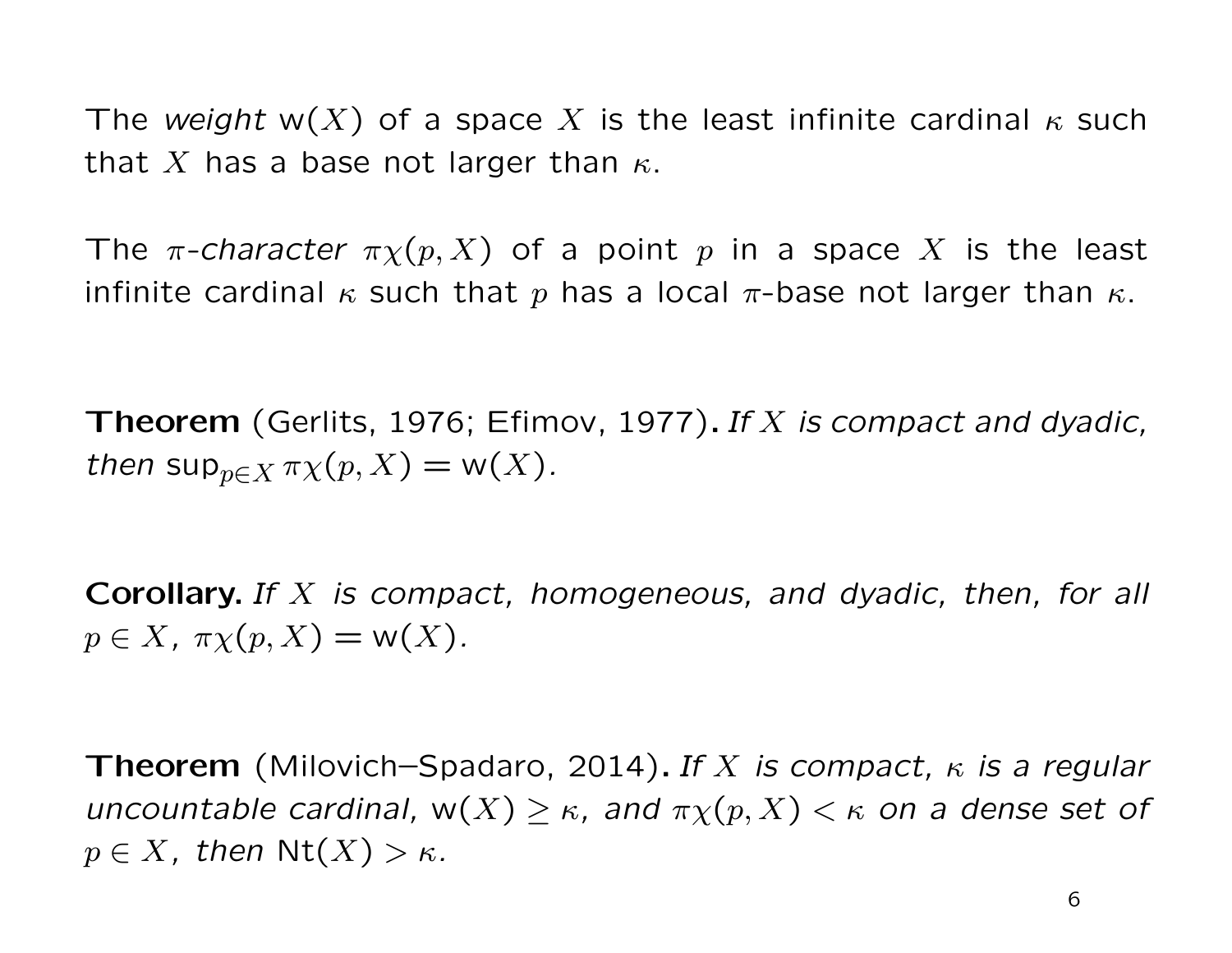Every metric space has Noetherian type  $\aleph_0$ . Why? Take  $\beta =$  $\bigcup_{n<\omega}\mathcal{R}_n$  where each  $\mathcal{R}_n$  is a locally finite open cover refining the balls of diameter  $2^{-n}$ .

A topological base  $\beta$  is called *efficient* if

- it has Noetherian type  $\aleph_0$ ,
- $U \subseteq V \Rightarrow \overline{U} \subset V$  for all  $U, V \in \mathcal{B}$ , and
- for all infinite  $\mathscr{S} \subset \mathcal{B}$ , the set  $\{T \in \mathcal{B} : \exists S \in \mathscr{S} \: S \subseteq T\}$  is infinite.

**Lemma.** Every base of a compact metric space K contains an efficient base of K.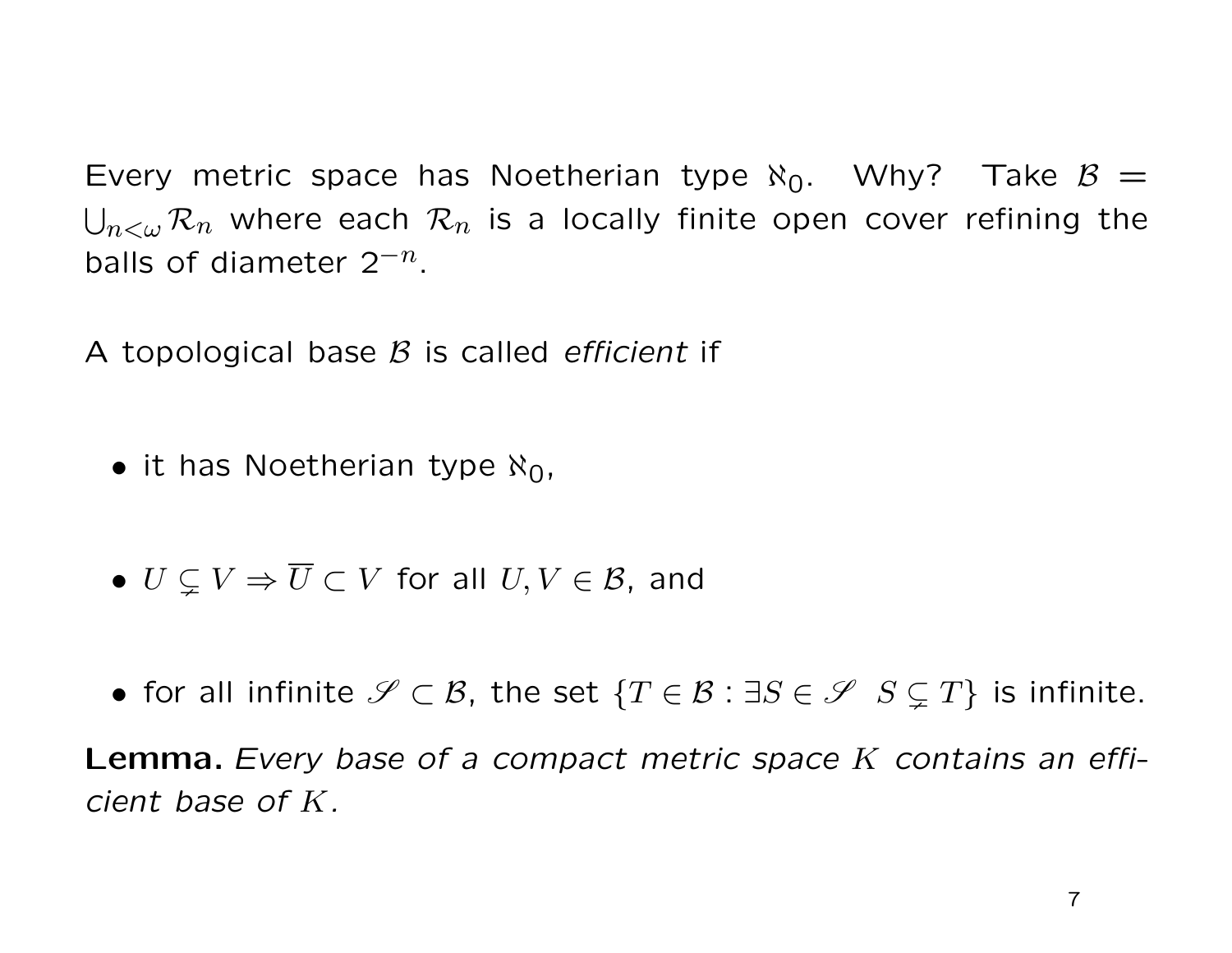*Proof.* Given a base B of K, we will choose a sequence  $(A_n)_{n<\omega}$  of finite open subcovers of  ${\mathcal{B}}$  such that  ${\mathcal{A}} = \bigcup_{n<\omega}{\mathcal{A}}_n$  will be an efficient base.

Given  $n < \omega$  and  $(\mathcal{A}_m)_{m \leq n}$ , choose, for each  $p \in K$ , an neighborhood  $N_p$  of p in B sufficently small that

- 1. diam $(N_p) \leq 2^{-n}$ ,
- 2.  $\overline{N_p} \subset \bigcap \{ A : p \in A \in \bigcup_{m < n} A_m \},\$
- 3.  $N_p \cap A = \varnothing$  or  $N_p = A$  for all singleton  $A \in \bigcup_{m \leq n} A_m$ , and
- 4. diam $(N_p)<$  diam $(A)$  for all non-singleton  $A\in\bigcup_{m< n}\mathcal{A}_m.$

Choose  $\mathcal{A}_n$  to be a minimal (finite) subcover of  $\{N_p : p \in K\}$ .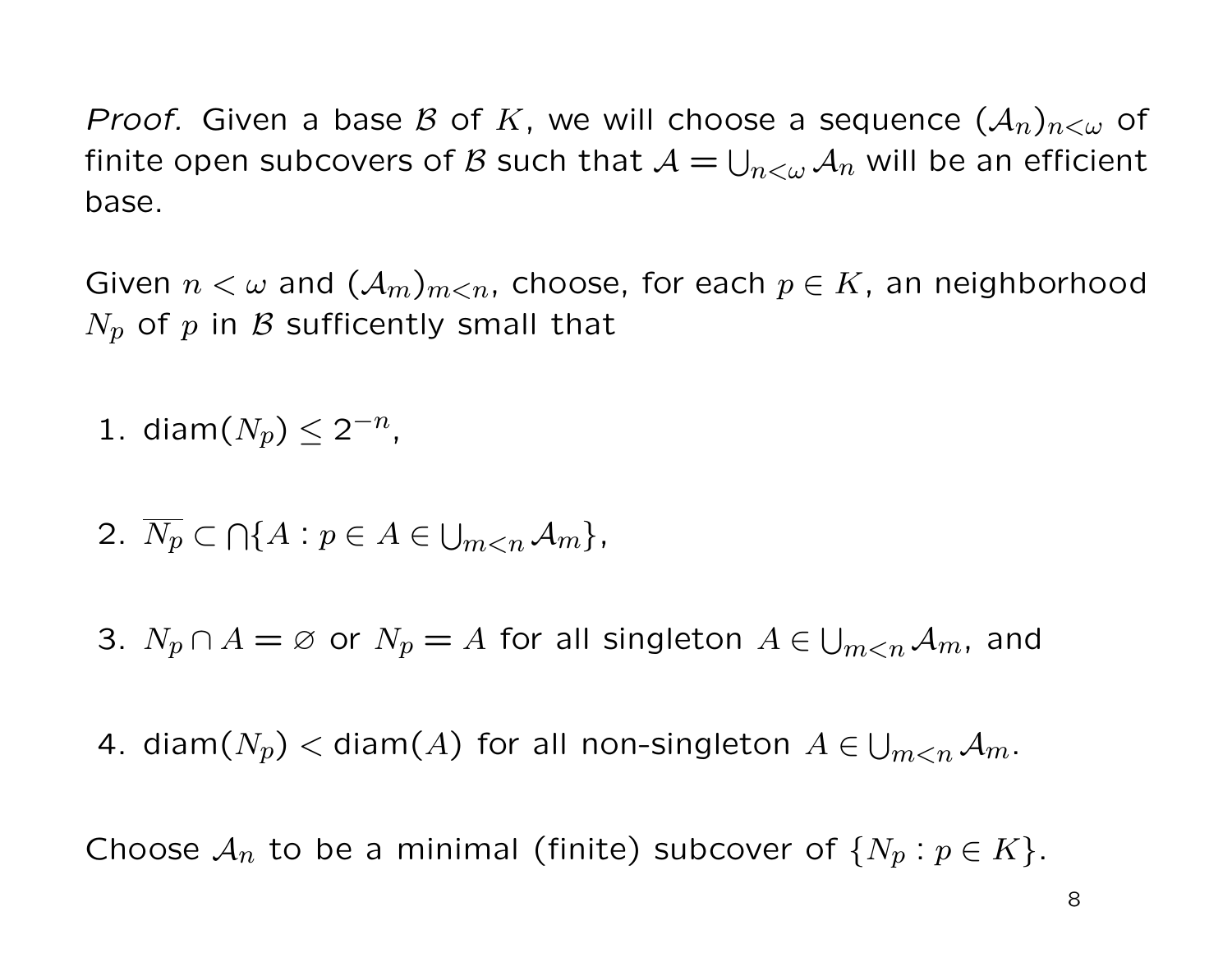Since max $_{A\in\mathcal{A}_n}$ diam $(A)\leq 2^{-n}$ ,  $\mathcal{A}$  will be a base.

Since also each  $A_n$  is finite,  $Nt(A) = \aleph_0$ .

Since diam $(A) <$  diam $(B)$  for all  $m > n$ ,  $A \in A_m$ , and  $B \in \mathcal{A}_n \setminus [K]^1$ ,

if  $A_i \ni U \supsetneq V \in A_j$ , then  $i \leq j$ .

Since also each  $A_n$  is a minimal cover,

$$
\text{if } A_i \ni U \supsetneq V \in \mathcal{A}_j \text{, then } i < j.
$$

Since also  $A_i \ni U \supsetneq V \in A_j$  and  $i < j$  imply  $U \supset \overline{V}$ ,

 $U \supseteq V \Rightarrow U \supset \overline{V}$  for all  $U, V \in \mathcal{A}$ .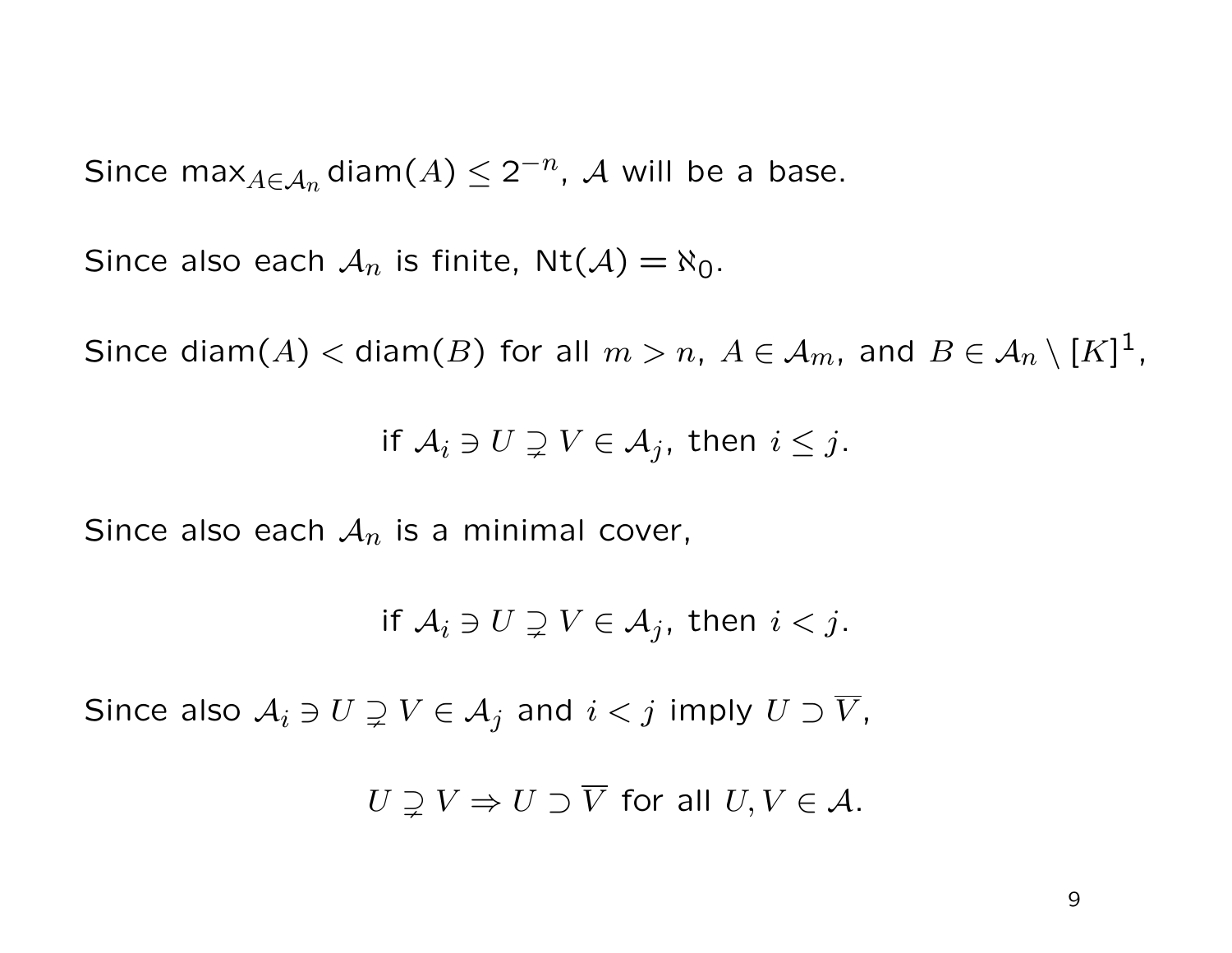Finally, given a finite  $\mathcal{F} \subset \mathcal{A}$  and a non-repeating sequence  $(U_n)_{n<\omega}$ of elements of A, it suffices to find some  $U_n$  with a strict superset in  $A \setminus F$ .

Since  $(U_n)_{n<\omega}$  is non-repeating and each  $\mathcal{A}_n$  is finite, we may pass to a subsequence  $(V_n)_{n<\omega}$  of  $(U_n)_{n<\omega}$  that diam $(V_n)\to 0$ .

We may then pass to a subsequence  $(W_n)_{n<\omega}$  such that  $(W_n)_{n<\omega}$ converges to a singleton  $\{p\}$  (in the (compact) Vietoris hyperspace).

Since  $(W_n)_{n<\omega}$  is non-repeating, p is not an isolated point.

Hence, p has a neighborhoods  $Y, Z \in \mathcal{A} \setminus \mathcal{F}$  such that  $Y \subsetneq Z$ .

For m sufficiently large,  $W_m \subset Y \subsetneq Z$ .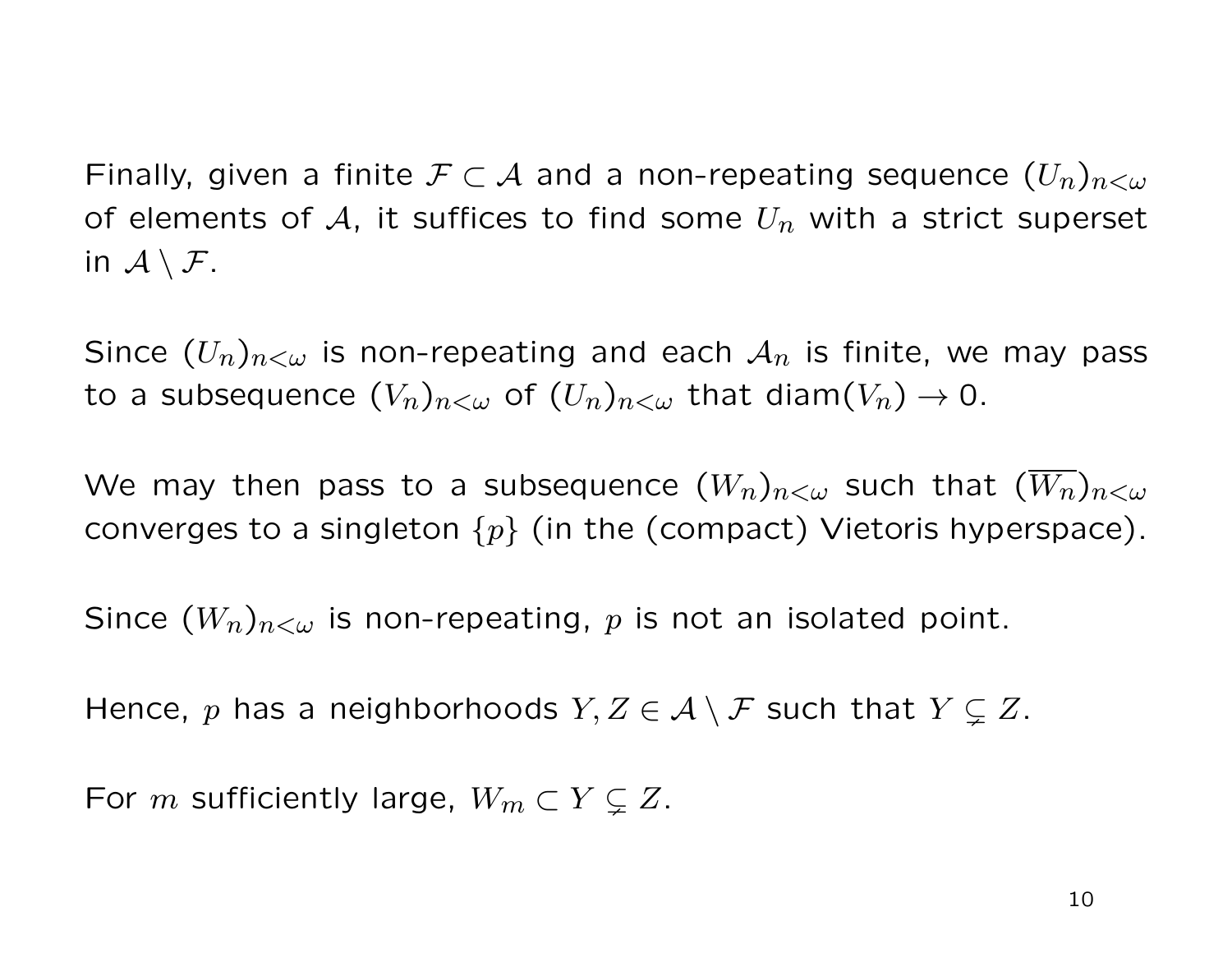Let X be a compact space of uncountable weight  $\kappa$ . Without loss of generality, X is a subspace of  $[0,1]^{\kappa}$ .

Let A be a base of X of size  $\kappa$  and consisting only of nonempty open  $F_{\sigma}$  sets.

(To find such a base, take any base  $\mathcal Z$  of size  $\kappa$  and, for each finite subcover of  $\mathcal{Z}$ , choose a refining finite cover by open  $F_{\sigma}$  sets; take  $A$  to be the union these refinements.)

Given a function f and a set I, let  $f \restriction I$  denote the restriction of f to dom $(f) \cap I$ . Given a set E of functions, let  $E \restriction I$  denote  $\{f \restriction I : f \in I\}$ E}. Given a set  $\mathcal J$  of sets of functions, let  $\mathcal J \restriction I = \{E \restriction I : E \in \mathcal J\}.$ 

We say that  $E \subset X$  is supported on a set I if, for all  $p, q \in X$ , if  $p \restriction I = q \restriction I$ , then  $p \in E \Leftrightarrow q \in E$ .

By compactness of X, every open  $F_{\sigma}$  set has a countable support.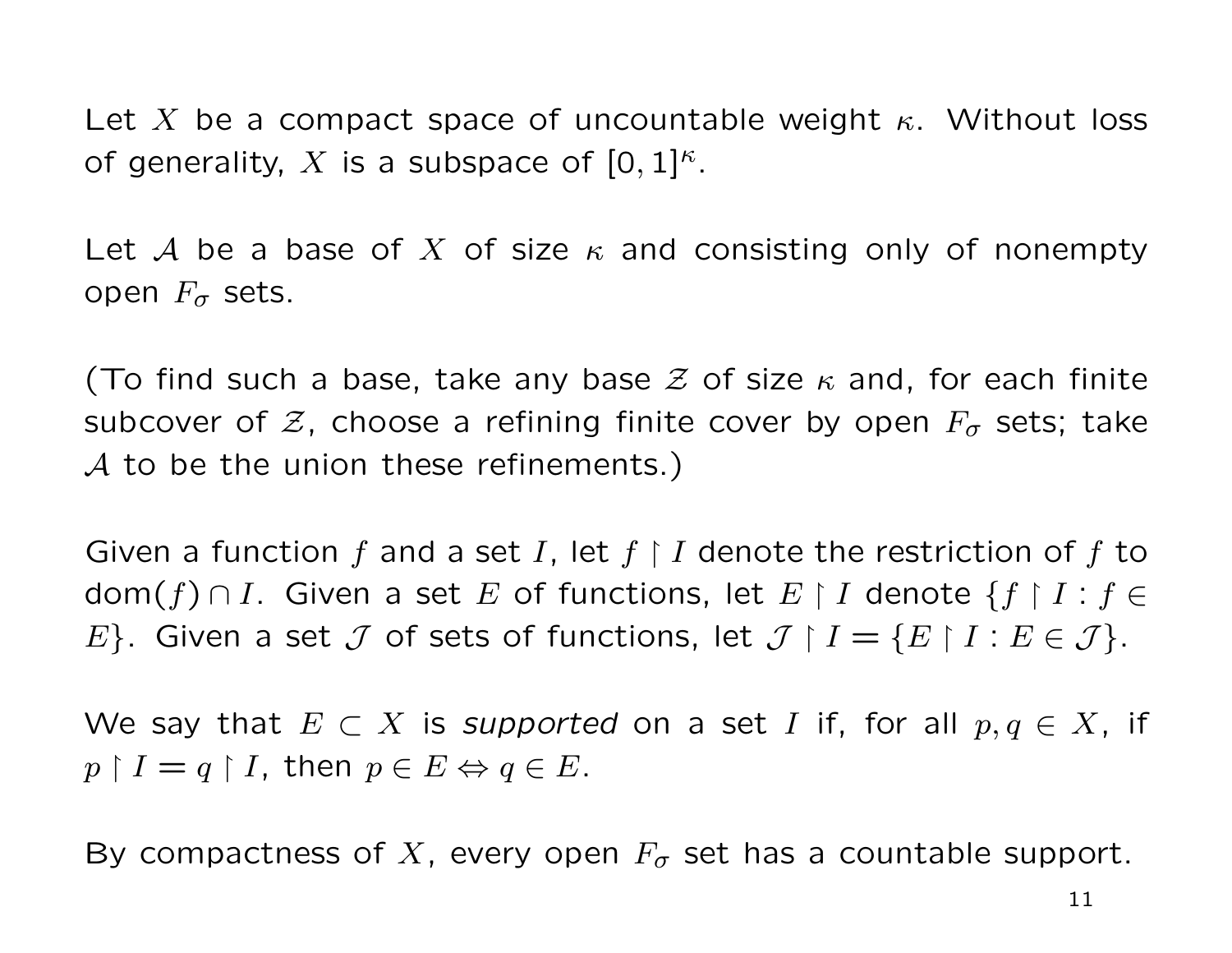Assume that there is a continuous surjection  $h: 2^{\lambda} \to X$ .

Let  $(M_{\alpha})_{\alpha<\kappa}$  be a long  $\omega_1$ -approximation sequence with  $\mathcal{A}, h\in M_0$ .

Letting  $A_{\alpha} = A \cap M_{\alpha}$ , each  $U \in A_{\alpha}$  is supported on  $M_{\alpha}$ . Why? Each  $U \in \mathcal{A} \cap M_{\alpha}$  is supported on some countable C.  $M_{\alpha}$ knows this; hence, we may choose  $C \in M_{\alpha}$ ; hence,  $C \subset M_{\alpha}$ .

For each  $\alpha < \kappa$ ,  $\mathcal{A}_{\alpha} \restriction M_{\alpha}$  is a base of  $X \restriction M_{\alpha}$ .

Why? Given  $p \in X$ , if R is an open product of rational intervals such that  $p \in R$  and  $R \cap X$  is supported on  $M_{\alpha}$ , then  $R \cap X$  is supported on a finite  $F \subset M_\alpha$  and there is a closed product Q of rational intervals such that  $p \in Q \subset R$  and  $Q \cap X$  is suppported on F.  $M_{\alpha}$  knows about a finite cover of  $Q \cap X$  by elements of A with union contained in  $R \cap X$ . Hence,  $p \in A \subset R \cap X$  and  $A \in A \cap M_{\alpha}$  for some A in this cover. Hence,  $p \restriction M_\alpha \in A \restriction M_\alpha \subset (R \cap X) \restriction M_\alpha$  and  $A \restriction M_\alpha$  is open in  $X \restriction M_{\alpha}$  because A is supported on  $M_{\alpha}$ .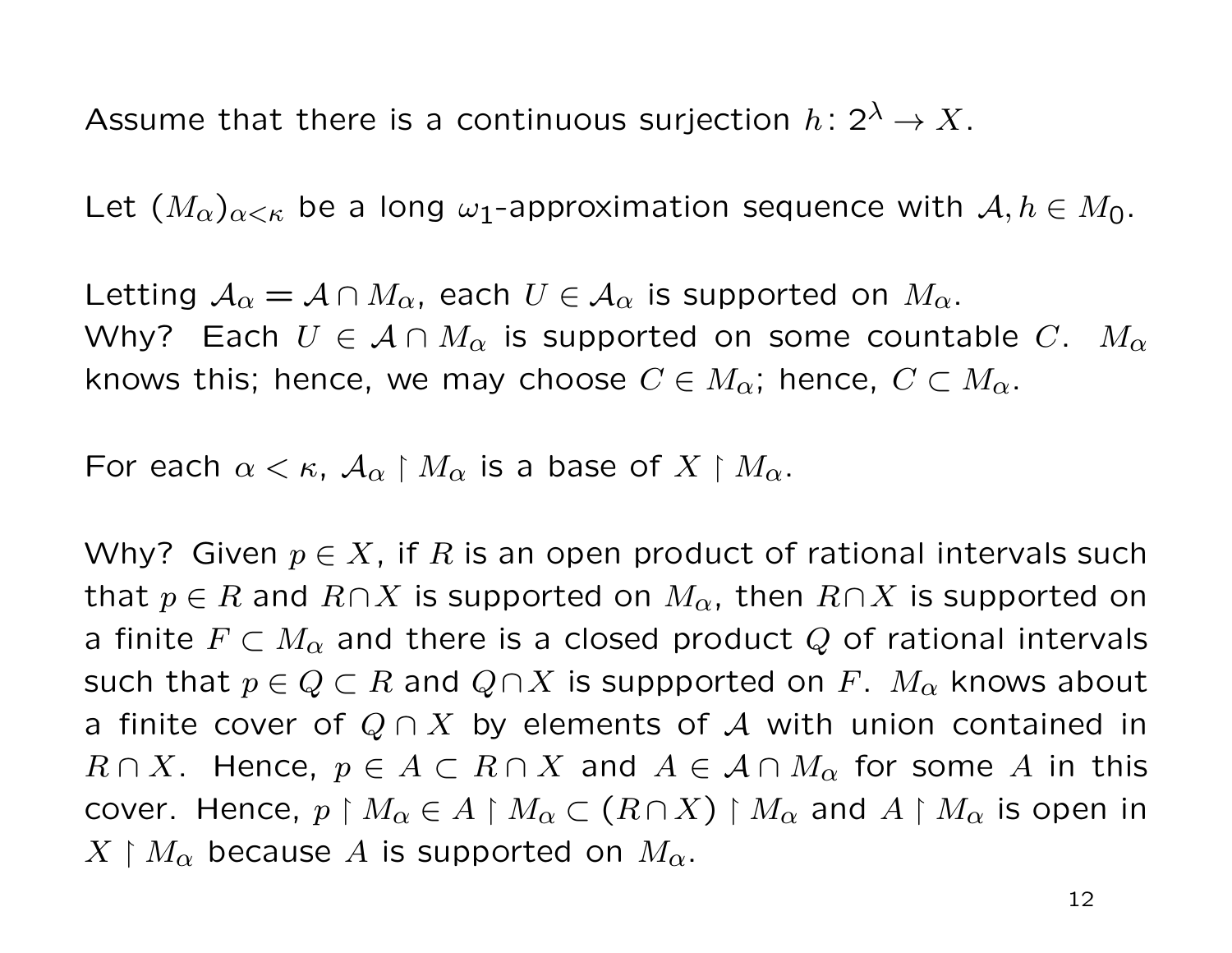We may choose  $\mathcal{Y}_\alpha \subset \mathcal{A}_\alpha \restriction M_\alpha$  to be an efficient base of  $X \restriction M_\alpha$ . (Why? Every compact space with countable weight is metrizable.)

Because each  $A \in \mathcal{A}_{\alpha}$  is supported on  $M_{\alpha}$ , there is a unique  $\mathcal{W}_{\alpha} \subset \mathcal{A}_{\alpha}$ such that  $\mathcal{Y}_{\alpha} = \mathcal{W}_{\alpha} \restriction M_{\alpha}$ .

Given E a subset of a poset P, let  $\uparrow E = \bigcup \{p \uparrow : p \in E\}.$ 

Let 
$$
V_{\alpha} = W_{\alpha} \setminus \uparrow W_{<\alpha}
$$
 where  $W_{<\alpha} = \bigcup_{\beta<\alpha} W_{\beta}$ .

Let  $U_{\alpha} = \{U \in \mathcal{V}_{\alpha} : \exists V \in \mathcal{V}_{\alpha} \ \overline{U} \subset V\}.$ 

Assume that  $\min_{p \in X} \pi \chi(p, X) = \kappa$ .

We claim that  $\mathcal{U} = \mathcal{U}_{\leq \kappa}$  is a base of X with Noetherian type  $\aleph_0$ .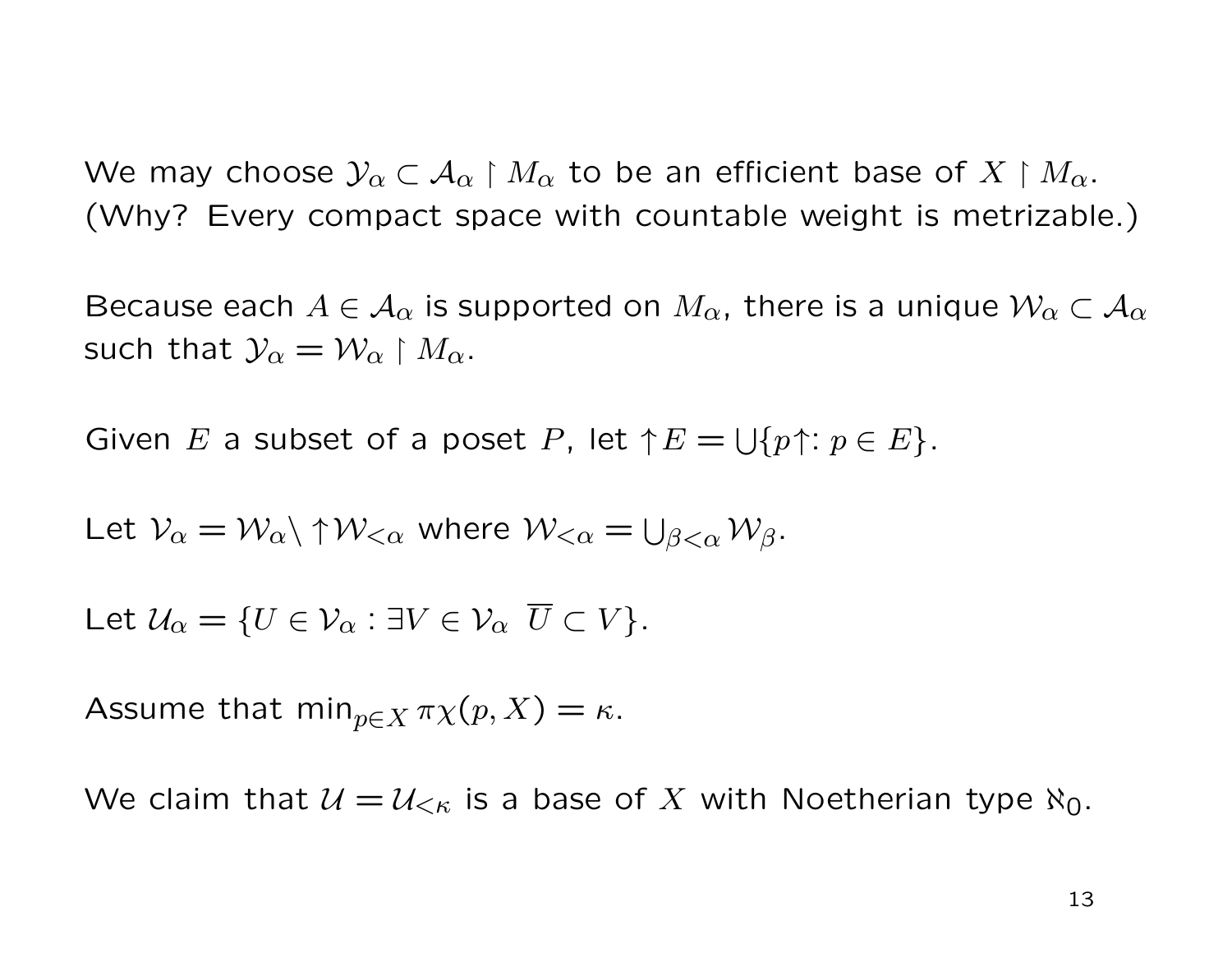First, we show that  $U$  is a base.

Given  $p \in A \in \mathcal{A}$ , we need to find  $U \in \mathcal{U}$  such that  $p \in U \subset A$ . Choose  $\alpha < \kappa$  such that  $A \in M_{\alpha}$ . Then A is supported on  $M_{\alpha}$  just as each  $U\in\mathcal{U}_{\alpha}$  is, so it suffices to show that  $\mathcal{U}_{\alpha}\restriction M_{\alpha}$  is a base of  $X\restriction M_{\alpha}$ .

 $U_{\alpha}$  is a downward-closed subset of  $\mathcal{W}_{\alpha}$ . Therefore,  $\mathcal{U}_{\alpha} \restriction M_{\alpha}$  is a downard-closed subset of the base  $\mathcal{W}_{\alpha} \restriction M_{\alpha}$ . Hence, it suffices to show that  $\mathcal{U}_{\alpha} \restriction M_{\alpha}$  covers  $X \restriction M_{\alpha}$ .

Because  $A_{\leq \alpha}$  is too small to contain a local  $\pi$ -base,  $M_{\alpha}$  knows about a finite cover of X by elements of  $\mathcal{A}\setminus\uparrow\mathcal{A}_{\leq\alpha}$ . We have  $p\in T\in M_\alpha$ for some  $T$  in this cover.

 $T \restriction M_{\alpha}$  is open, so we may choose  $R, S \in \mathcal{W}_{\alpha} \restriction M_{\alpha}$  such that

$$
p \upharpoonright M_{\alpha} \in \overline{R} \subset S \subset T \upharpoonright M_{\alpha}.
$$

R meets all the requireements for being in  $\mathcal{U}_{\alpha} \restriction M_{\alpha}$ .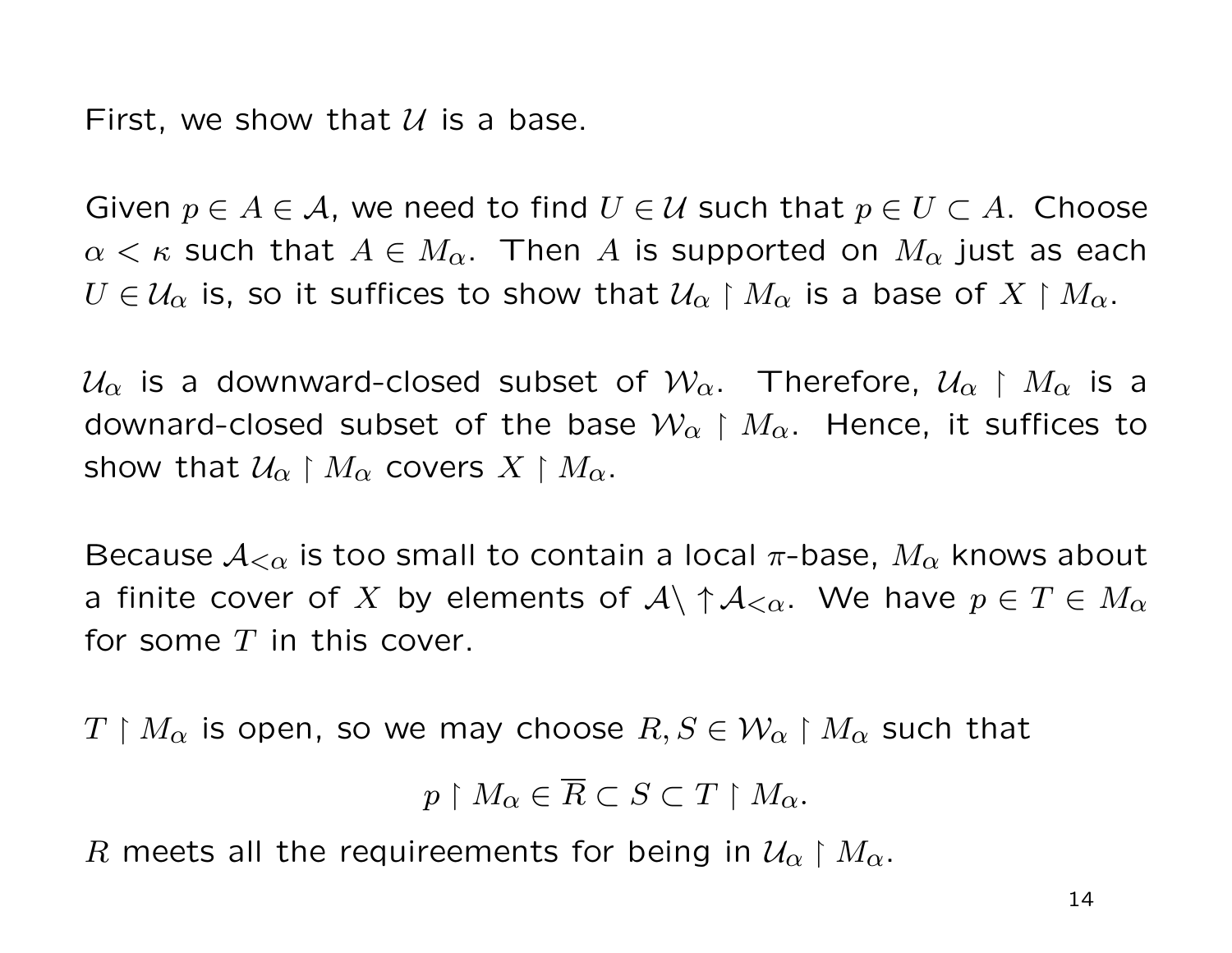It remains to show that  $Nt(\mathcal{U}) = \aleph_0$ .

For this, we must actually use the continuous surjection  $h: 2^{\lambda} \to X$ .

Let B denote the clopen algebra Clop( $2^{\lambda}$ ).

Since  $W_{\alpha} \restriction M_{\alpha}$  is an efficient base, for each  $\alpha$  and  $W \in W_{\alpha}$ , there is an  $E_{\alpha,W} \in \mathcal{B} \cap M_{\alpha}$  such that

$$
h^{-1}[\overline{W}] \subset E_{\alpha,W} \subset \bigcap \{ h^{-1}[Z] : \overline{W} \subset Z \in \mathcal{W}_{\alpha} \}
$$

because only there are only finitely many  $Z$  as above.

Letting  $\mathcal{E}_{\alpha} = \{E_{\alpha,W} : W \in \mathcal{W}_{\alpha}\}\$ , we have  $\mathrm{Nt}(\mathcal{E}_{\alpha}) = \aleph_0$ .

Why? If  $E_{\alpha,R}\subsetneq E_{\alpha,S_m}\neq E_{\alpha,S_n}$  for all  $m < n < \omega$ , then, for all  $m < \omega$ and  $\overline{S_m} \subset T \in \mathcal{W}_{\alpha}$ , we have  $R \subset T$ . By the definition of efficient base, there are infinitely many  $T$  as above, in contradiction with  $Nt(\mathcal{W}_{\alpha}) = \aleph_0.$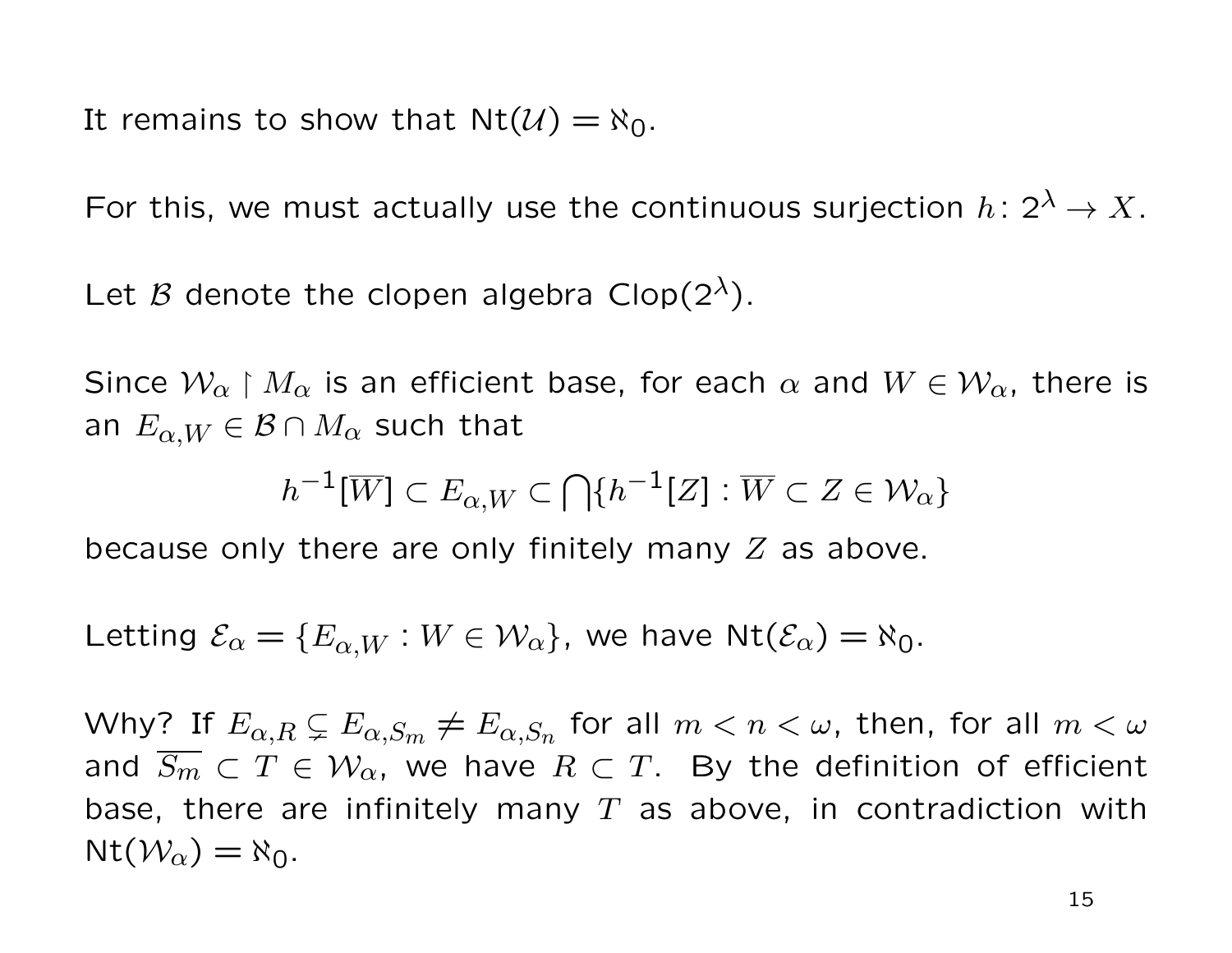Let  $\mathcal{D}_{\alpha} = \{E_{\alpha,U} : U \in \mathcal{U}_{\alpha}\}\$ . We have  $\mathsf{Nt}(\mathcal{D}_{\alpha}) = \aleph_0$  because  $\mathcal{D}_{\alpha} \subset \mathcal{E}_{\alpha}$ . Let  $C = \mathcal{B} \cap \{h^{-1}[U] : U \in \mathcal{U}\}.$ 

Let  $\mathcal{C}_{\alpha} = \mathcal{C} \cap M_{\alpha}$ . Note that  $\mathcal{D}_{\alpha} \subset \mathcal{C}_{\alpha}$ .

Letting  $\mathcal{D} = \mathcal{D}_{<\kappa}$ , we claim that  $\text{Nt}(\mathcal{D}) = \aleph_0$ .

To prove this, it suffices to show that, for all  $\alpha < \kappa$  and  $H \in \mathcal{C}_{<\alpha}$ ,

1.  $\mathcal{C}_{\alpha} \subset \Uparrow \mathcal{D}_{\alpha}$ ,

2.  $H \uparrow \cap \mathcal{D}_{< \alpha}$  is finite, and

3.  $H \uparrow \cap \mathcal{D}_{\alpha} = \varnothing$ .

To be continued...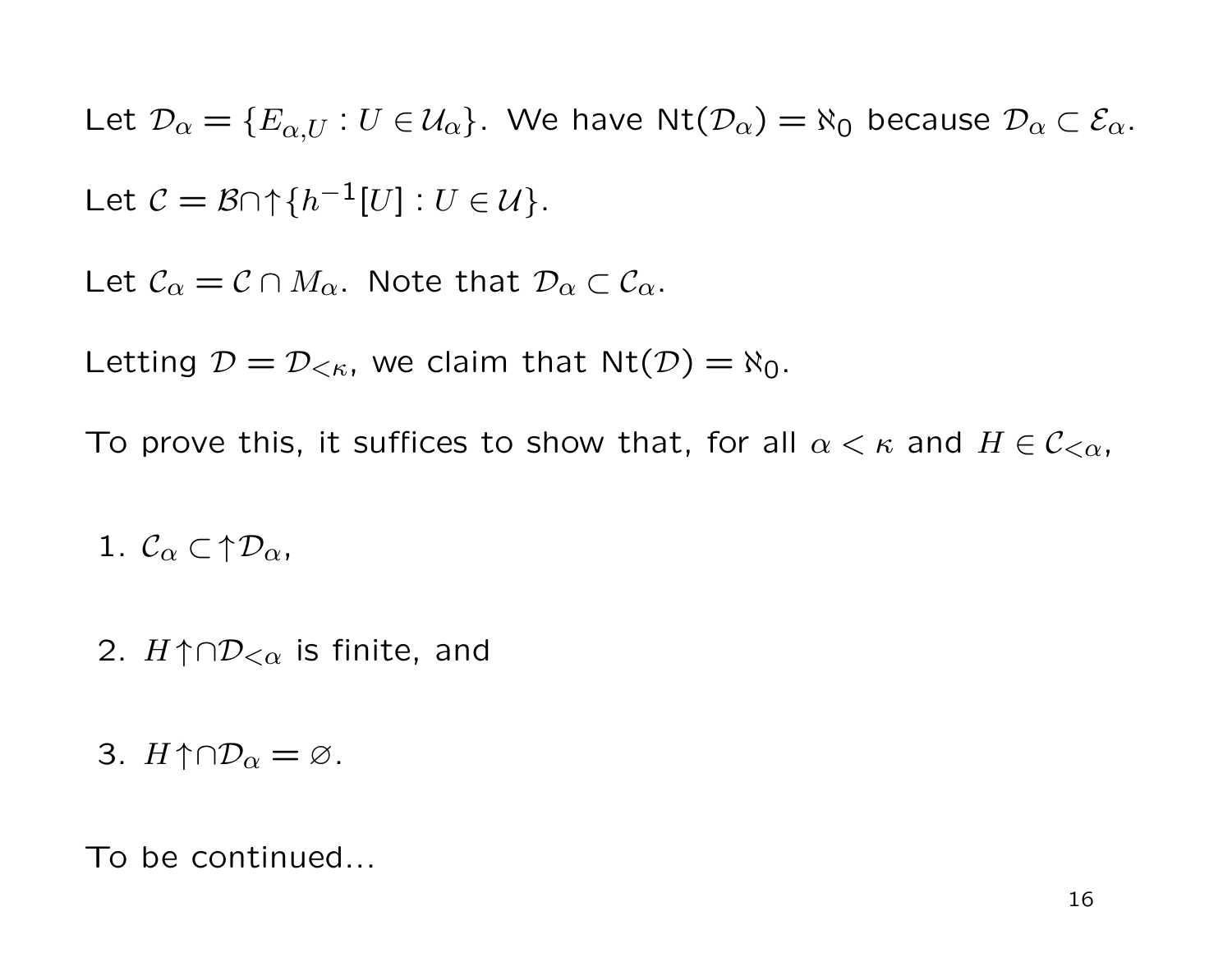# Topological applications of long  $\omega_1$ -approximation sequences III

David Milovich Texas A&M International University

2015 Winter School in Abstract Analysis Hejnice, Czech Republic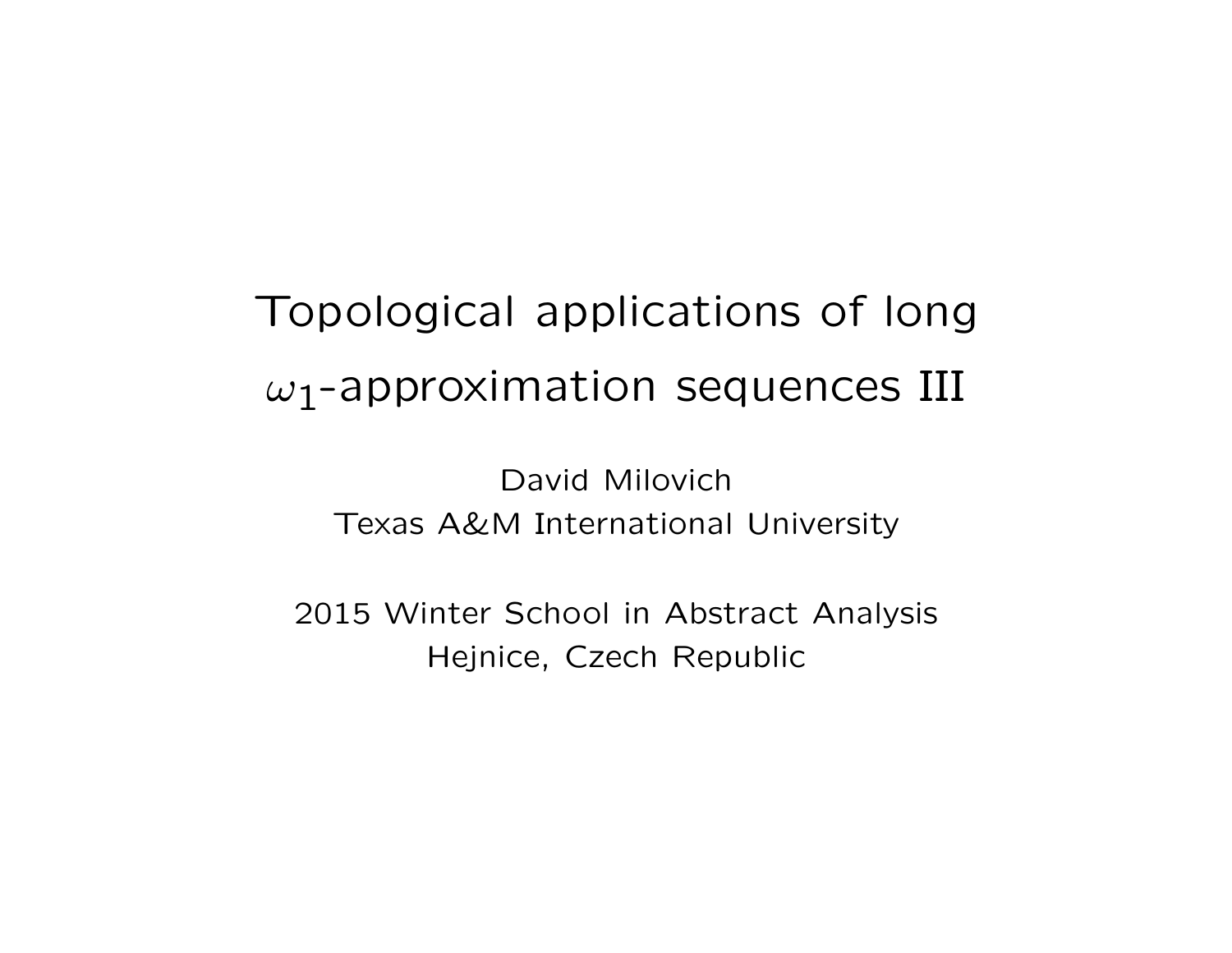Outline of a proof of Nt $(X) = \aleph_0$  where  $h: 2^{\lambda} \to [0, 1]^{\kappa}$  is continuous,  $X = h[2^{\lambda}]$ , and  $\pi \chi(p, X) = w(X) = \kappa$  for all  $p \in X$ :

- 1. A is a base of X of size  $\kappa$  consisting of  $F_{\sigma}$  sets.
- 2.  $(M_{\alpha})_{\alpha<\kappa}$  is a long  $\omega_1$ -approximation sequence with  $h, A\in M_0$ .
- 3.  $W_{\alpha} \restriction M_{\alpha} \subset A_{\alpha} \restriction M_{\alpha}$  is an efficient base of  $X \restriction M_{\alpha}$ .

4. 
$$
\mathcal{V}_{\alpha} = \mathcal{W}_{\alpha} \setminus \uparrow \mathcal{W}_{<\alpha}.
$$

- 5.  $U_{\alpha} = \{U \in \mathcal{V}_{\alpha} : \exists V \in \mathcal{V}_{\alpha} \ \overline{U} \subset V\}.$
- 6.  $\mathcal{U} = \mathcal{U}_{\leq \kappa}$  is a base of X.
- 7.  $h^{-1}[\overline{U}]\subset E_{\alpha,U}$  clopen  $\subset\bigcap\{h^{-1}[W]:\overline{U}\subset W\in\mathcal{W}_\alpha\}.$
- 8. Nt $(\mathcal{D}_{\alpha}) = \aleph_0$  where  $\mathcal{D}_{\alpha} = \{E_{\alpha,U} : U \in \mathcal{U}_{\alpha}\}.$

9. 
$$
\text{Nt}(\mathcal{D}) = \aleph_0
$$
 where  $\mathcal{D} = \mathcal{D}_{\lt \kappa}$ .  
10.  $\text{Nt}(\mathcal{U}) = \aleph_0$ .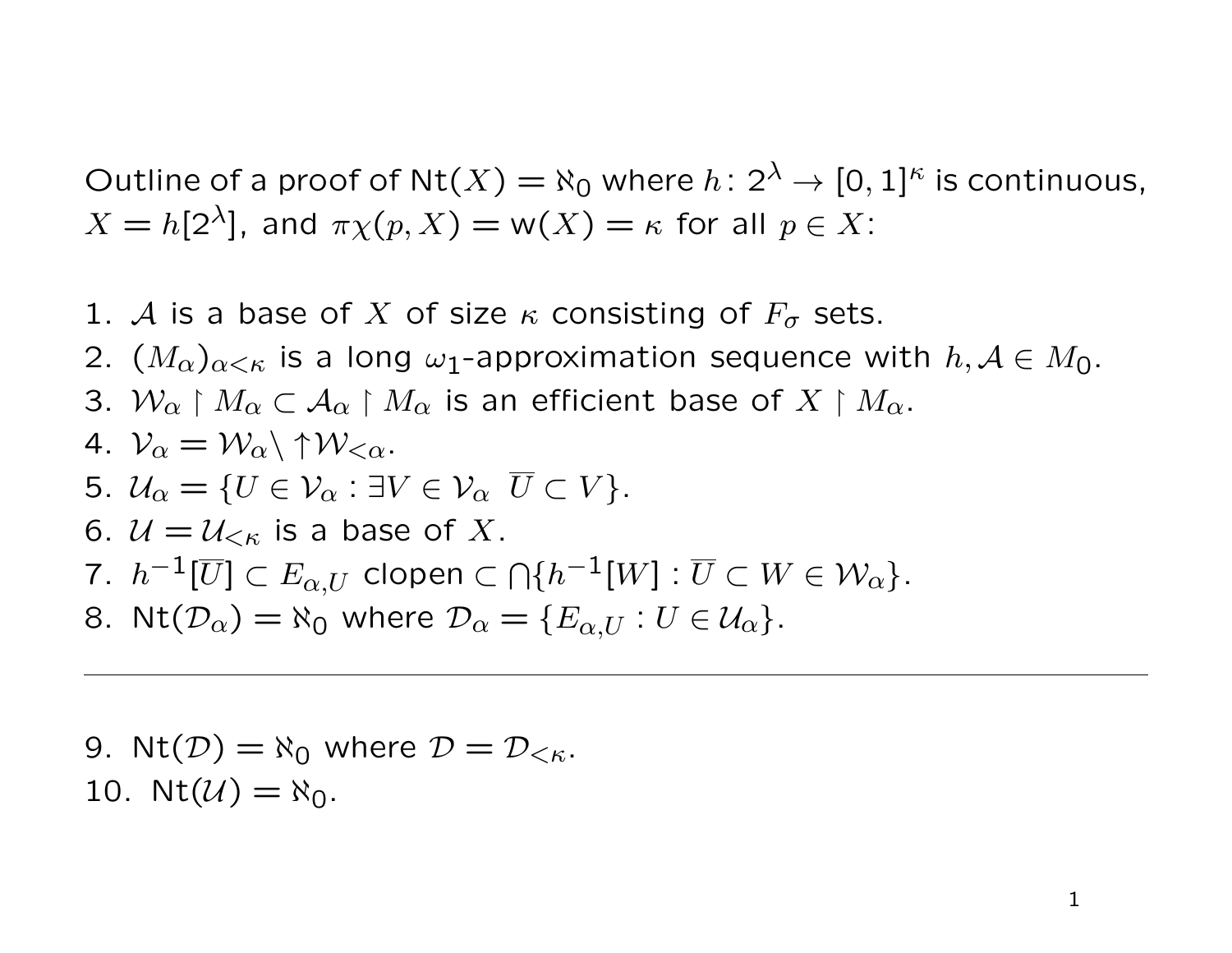Let  $\mathcal{B} = \text{Clop}(2^{\lambda})$ .

Let 
$$
C = \mathcal{B} \cap \{h^{-1}[U] : U \in \mathcal{U}\}.
$$

Let  $C_{\alpha} = C \cap M_{\alpha}$ . Note that  $\mathcal{D}_{\alpha} \subset \mathcal{C}_{\alpha}$ .

To prove  $Nt(\mathcal{D}) = \aleph_0$ , it suffices to show that, for all  $\alpha < \kappa$  and  $H \in \mathcal{C}_{\leq \alpha}$ ,

1.  $\mathcal{C}_{\alpha} \subset \uparrow \mathcal{D}_{\alpha}$ ,

2.  $H \uparrow \cap \mathcal{D}_{< \alpha}$  is finite, and

3.  $H \uparrow \cap \mathcal{D}_{\alpha} = \emptyset$ .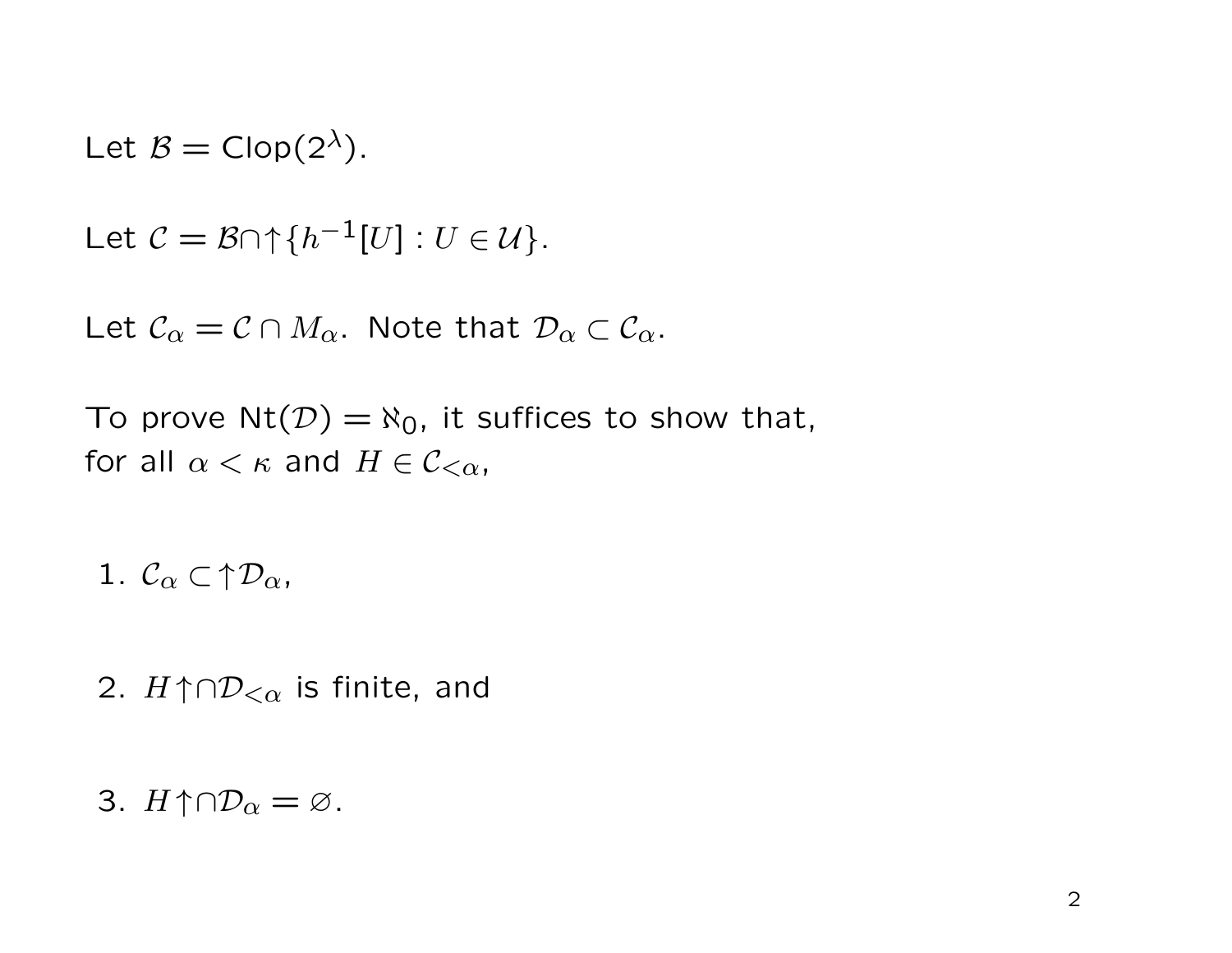For all  $\alpha < \kappa$  and  $H \in C_{\leq \alpha}$ , (1)  $\mathcal{C}_{\alpha} \subset \uparrow \mathcal{D}_{\alpha}$ (2)  $H \uparrow \cap \mathcal{D}_{<\alpha}$  is finite, and (3)  $H \uparrow \cap \mathcal{D}_{\alpha} = \varnothing$ :

To prove  $\mathcal{C}_{\alpha} \subset \uparrow \mathcal{D}_{\alpha}$ , suppose that  $K \in \mathcal{C}_{\alpha}$ .

Then  $M_{\alpha}$  knows that  $h^{-1}[A] \subset K$  for some  $A \in \mathcal{A}$ .

So, choosing A as above in  $\mathcal{A}_{\alpha}$ , we then find  $\overline{U} \subset W \subset A$  where  $U \in \mathcal{U}_{\alpha}$  and  $W \in \mathcal{W}_{\alpha}$ , using the fact that  $\mathcal{W}_{\alpha} \restriction M_{\alpha}$  is a base and  $\mathcal{U}_{\alpha}$ is a downward-closed subset of  $\mathcal{W}_{\alpha}$ .

We then have  $\mathcal{D}_{\alpha}\ni E_{\alpha,U}\subset h^{-1}[W]\subset h^{-1}[A]\subset K.$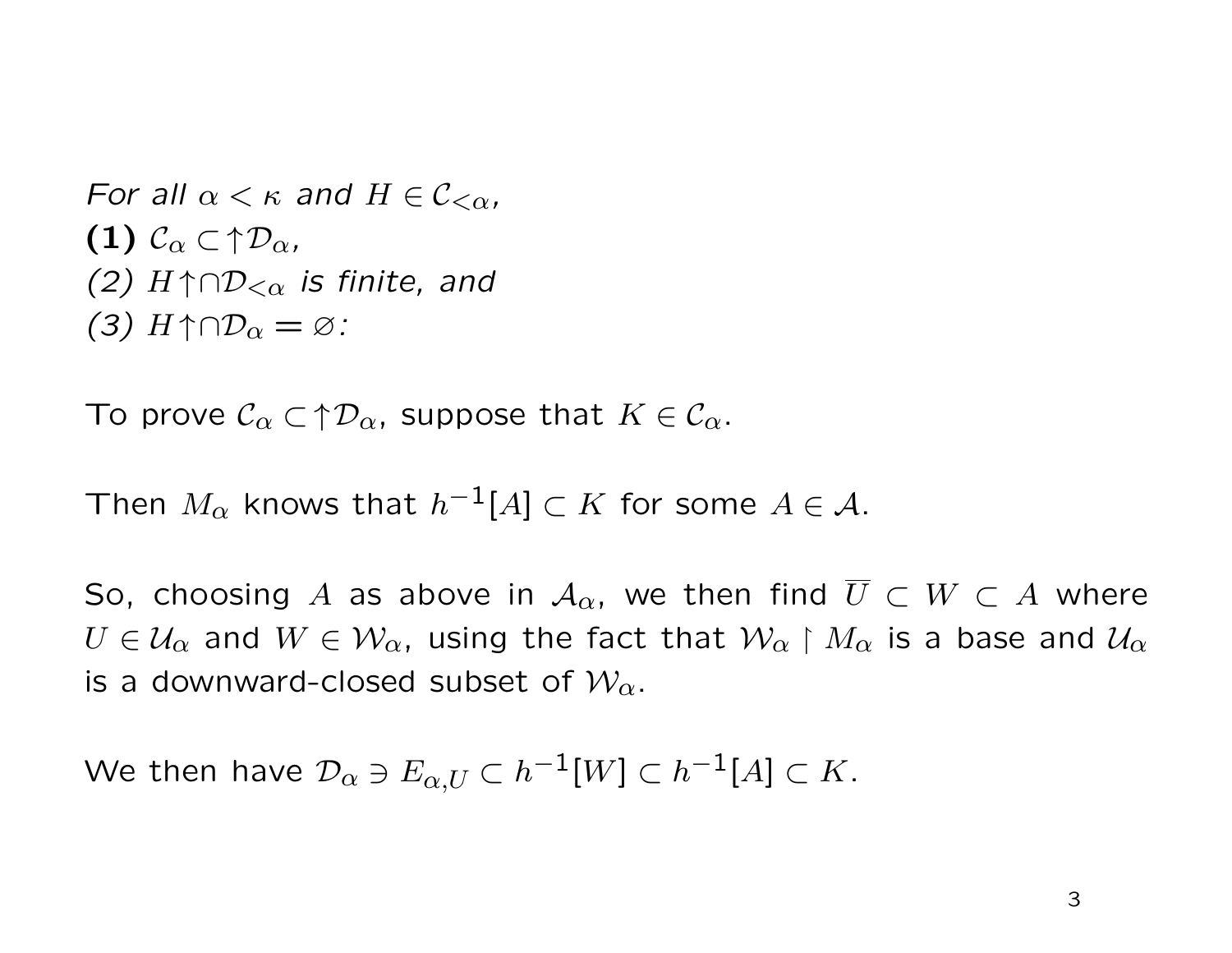For all  $\alpha < \kappa$  and  $H \in C_{\leq \alpha}$ , (1)  $\mathcal{C}_{\alpha} \subset \Uparrow \mathcal{D}_{\alpha}$ (2)  $H \uparrow \cap \mathcal{D}_{<\alpha}$  is finite, and (3)  $H \uparrow \cap \mathcal{D}_{\alpha} = \varnothing$ :

To prove  $H \uparrow \cap \mathcal{D}_\alpha = \varnothing$ , we suppose  $H \subset E_{\alpha,U} \in \mathcal{D}_\alpha$  and deduce a contradiction.

By definition of  $U_{\alpha}$ , we have  $\overline{U} \subset V$  for some  $V \in \mathcal{V}_{\alpha}$ .

Inductively assuming  $C_{\leq \alpha} \subset \uparrow \mathcal{D}_{\leq \alpha}$ , there exist  $\beta < \alpha$  and  $E_{\beta,T} \in \mathcal{D}_{\beta}$ such that  $E_{\beta,T} \subset H$ . Hence,

$$
h^{-1}[T] \subset E_{\beta,T} \subset H \subset E_{\alpha,U} \subset h^{-1}[V].
$$

Hence,  $T \subset V$ . But  $T \in \mathcal{U}_{\beta} \subset \mathcal{W}_{<\alpha}$  and  $V \in \mathcal{V}_{\alpha} = \mathcal{W}_{\alpha} \setminus \uparrow \mathcal{W}_{<\alpha}$ . Contradiction.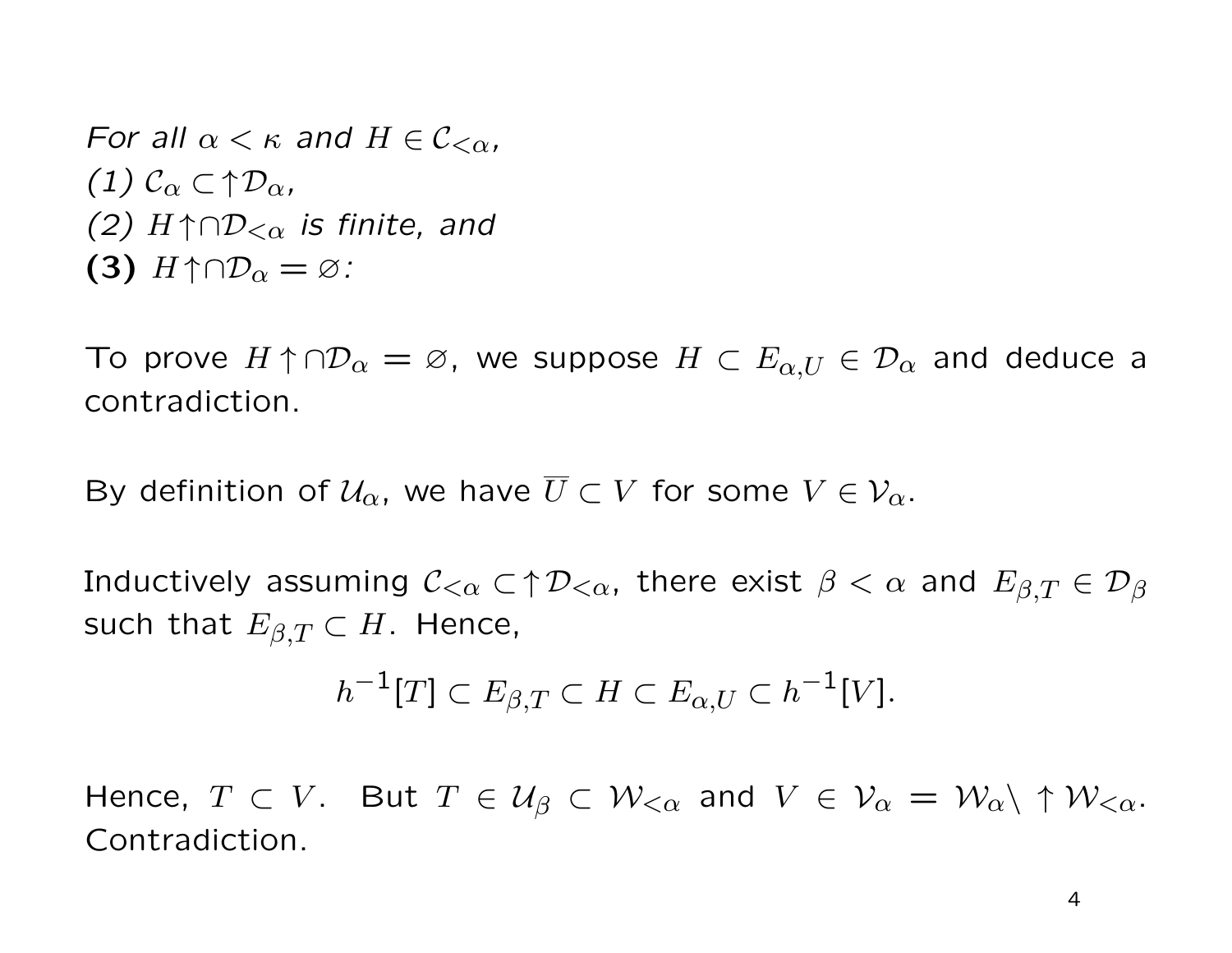For all  $\alpha < \kappa$  and  $H \in C_{\leq \alpha}$ , (1)  $\mathcal{C}_{\alpha} \subset \Uparrow \mathcal{D}_{\alpha}$ (2)  $H \uparrow \cap \mathcal{D}_{<\alpha}$  is finite, and (3)  $H \uparrow \cap \mathcal{D}_{\alpha} = \varnothing$ :

To prove that every  $H \uparrow \cap \mathcal{D}_{< \alpha}$  is finite, proceed by induction on  $\alpha$ . (3) makes limit steps trivial.

Suppose that  $K \in \mathcal{D}_{\leq \alpha+1}$ . We will show that  $K \uparrow \cap \mathcal{D}_{\leq \alpha+1}$  is finite.

If  $K \in \mathcal{D}_{<\alpha}$ , then  $K \uparrow \cap \mathcal{D}_{<\alpha+1}$  equals  $K \uparrow \cap \mathcal{D}_{<\alpha}$ , which is finite by our induction hypothesis.

So, assume that  $K \in \mathcal{D}_{\alpha}$ . Since Nt $(\mathcal{D}_{\alpha}) = \aleph_0$ , the set  $K \uparrow \cap \mathcal{D}_{\alpha}$  is finite.

Therefore, it suffices to show that  $K \nuparrow \cap \mathcal{D}_{< \alpha}$  is finite.

Recall that  $\daleth(\alpha)$  is finite,  $M_{\leq \alpha} = \bigcup_{i \in \daleth(\alpha)} N^i_{\alpha}$ , and  $N^i_{\alpha} \prec H(\theta)$ .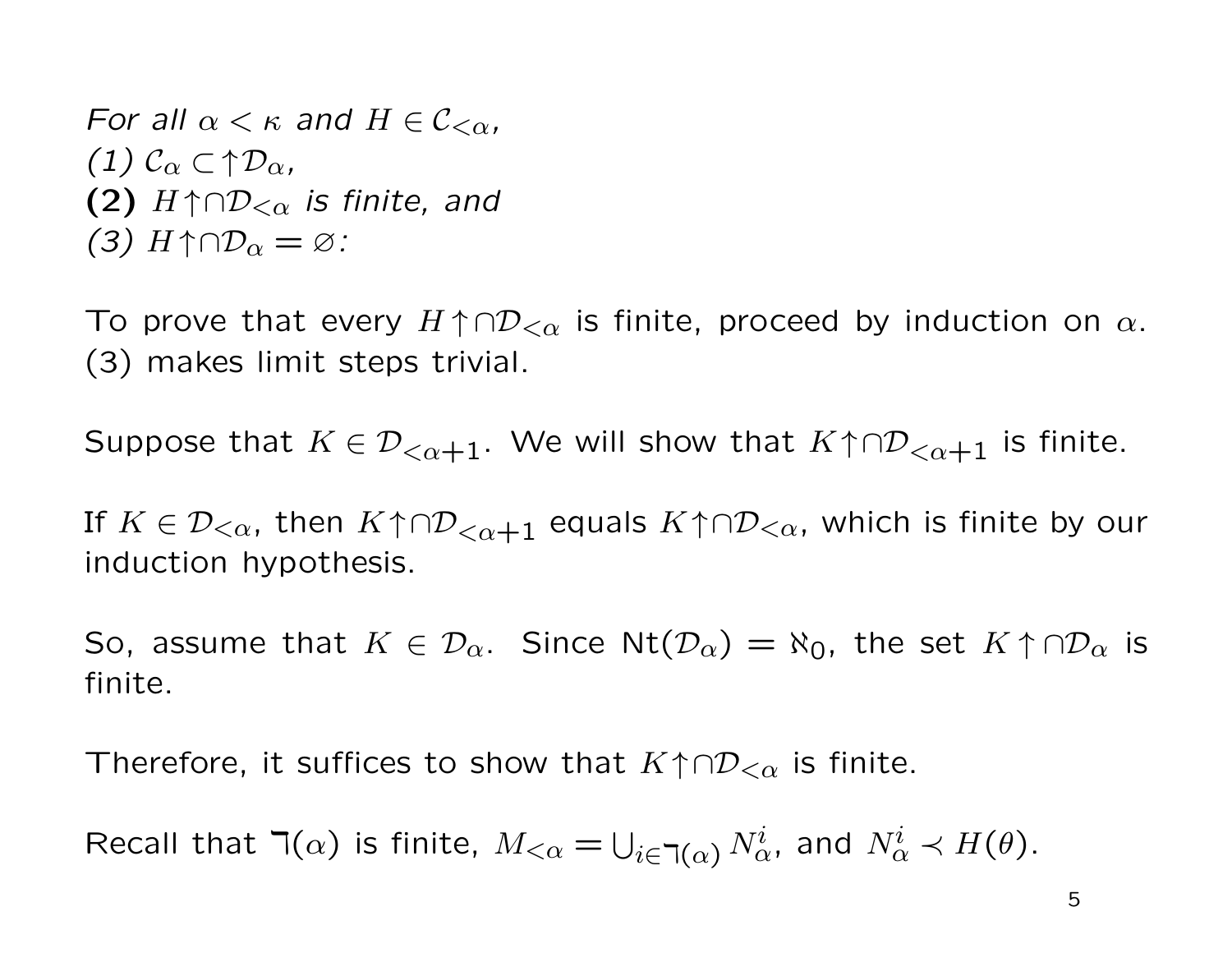For all  $\alpha < \kappa$  and  $H \in C_{\leq \alpha}$ , (1)  $\mathcal{C}_{\alpha} \subset \Uparrow \mathcal{D}_{\alpha}$ (2)  $H \uparrow \cap \mathcal{D}_{< \alpha}$  is finite, and (3)  $H \uparrow \cap \mathcal{D}_{\alpha} = \varnothing$ :

It suffices to show that each  $K \!\uparrow \cap\! {\cal D}_{<\alpha}\cap N^i_\alpha$  is finite.

By our induction hypothesis, it suffices to find  $H \in \mathcal{C}_{\leq \alpha}$  such that  $K \uparrow \cap \mathcal{D}_{<\alpha} \cap N^i_{\alpha} = H \uparrow \cap \mathcal{D}_{<\alpha} \cap N^i_{\alpha}.$ 

Since  ${\cal B}$  is just Clop $(2^\lambda ),\; H=\{p\in 2^\lambda : p\restriction N^i_\alpha \in K\restriction N^i_\alpha \}$  satisfies  $K\subset H\in {\cal B}\cap N^i_{\alpha}$  and  $K\!\uparrow\cap\!{\cal B}\cap N^i_{\alpha}=H\!\uparrow\cap\!{\cal B}\cap N^i_{\alpha}.$ 

Since  $K\in\mathcal{C}$  and  $\mathcal{C}$  is upward closed in  $\mathcal{B}$ , we have  $H\in\mathcal{C}\cap N^i_\alpha\subset\mathcal{C}_{<\alpha}.$ 

Since  $\mathcal{D}_{<\alpha}\subset\mathcal{C}_{<\alpha}\subset\mathcal{B}$ , we have  $K\!\uparrow\cap\mathcal{D}_{<\alpha}\cap N^i_\alpha=H\!\uparrow\cap\mathcal{D}_{<\alpha}\cap N^i_\alpha.$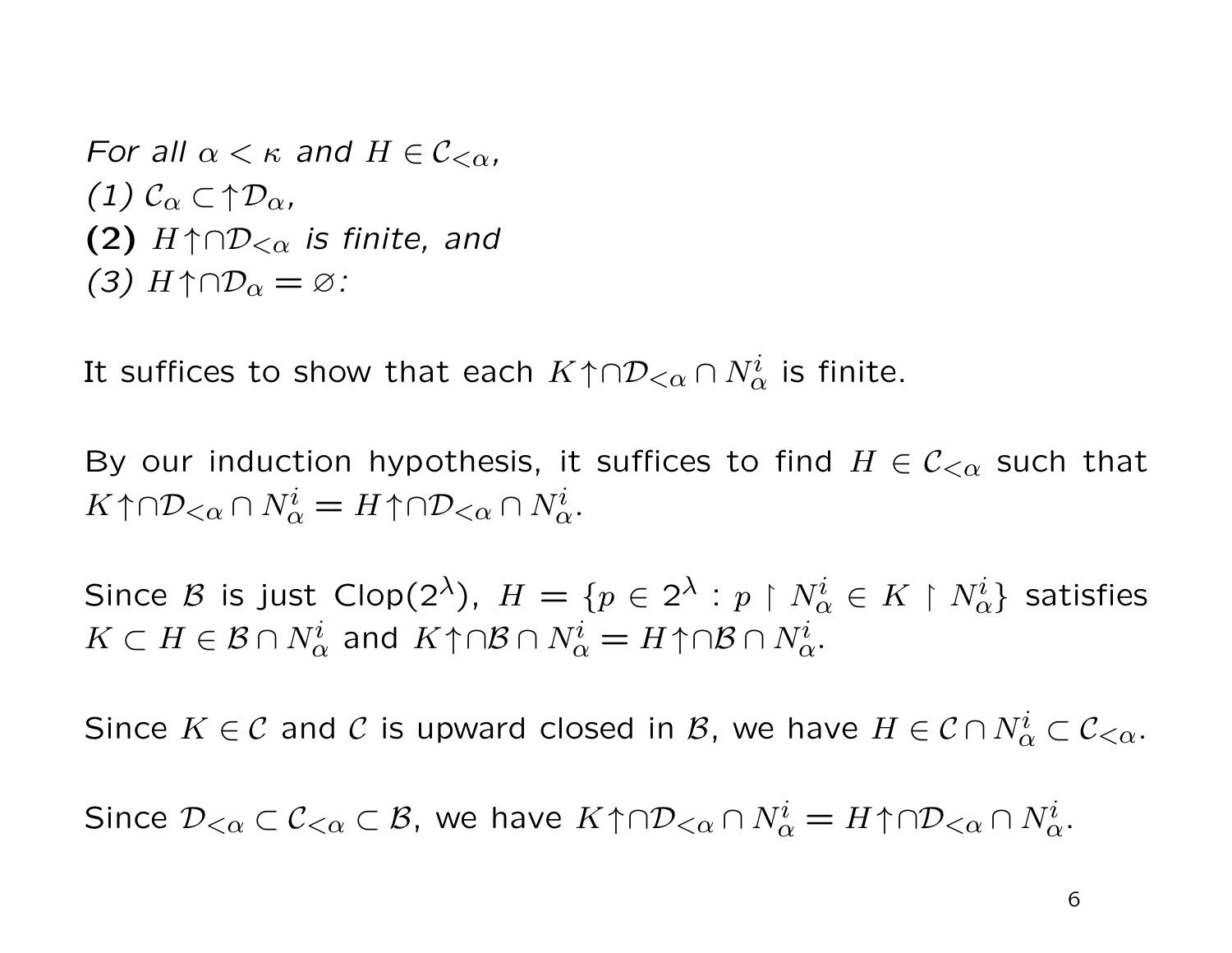Outline of a proof of Nt(X) =  $\aleph_0$  where  $h: 2^{\lambda} \to [0, 1]^{\kappa}$  is continuous,  $X = h[2^{\lambda}]$ , and  $\pi \chi(p, X) = w(X) = \kappa$  for all  $p \in X$ :

- 1. A is a base of X of size  $\kappa$  consisting of  $F_{\sigma}$  sets.
- 2.  $(M_{\alpha})_{\alpha<\kappa}$  is a long  $\omega_1$ -approximation sequence with  $h, A\in M_0$ .
- 3.  $W_{\alpha} \restriction M_{\alpha} \subset A_{\alpha} \restriction M_{\alpha}$  is an efficient base of  $X \restriction M_{\alpha}$ .

4. 
$$
\mathcal{V}_{\alpha} = \mathcal{W}_{\alpha} \setminus \uparrow \mathcal{W}_{<\alpha}.
$$

- 5.  $U_{\alpha} = \{U \in \mathcal{V}_{\alpha} : \exists V \in \mathcal{V}_{\alpha} \ \overline{U} \subset V\}.$
- 6.  $\mathcal{U} = \mathcal{U}_{\leq \kappa}$  is a base of X.

7. 
$$
h^{-1}[\overline{U}] \subset E_{\alpha,U}
$$
 clopen  $\subset \bigcap \{h^{-1}[W] : \overline{U} \subset W \in \mathcal{W}_{\alpha}\}.$ 

- 8. Nt $(\mathcal{D}_{\alpha}) = \aleph_0$  where  $\mathcal{D}_{\alpha} = \{E_{\alpha,U} : U \in \mathcal{U}_{\alpha}\}.$
- 9. Nt $(D) = \aleph_0$  where  $D = D_{\leq \kappa}$ .

10. Nt $(\mathcal{U}) = \aleph_0$ .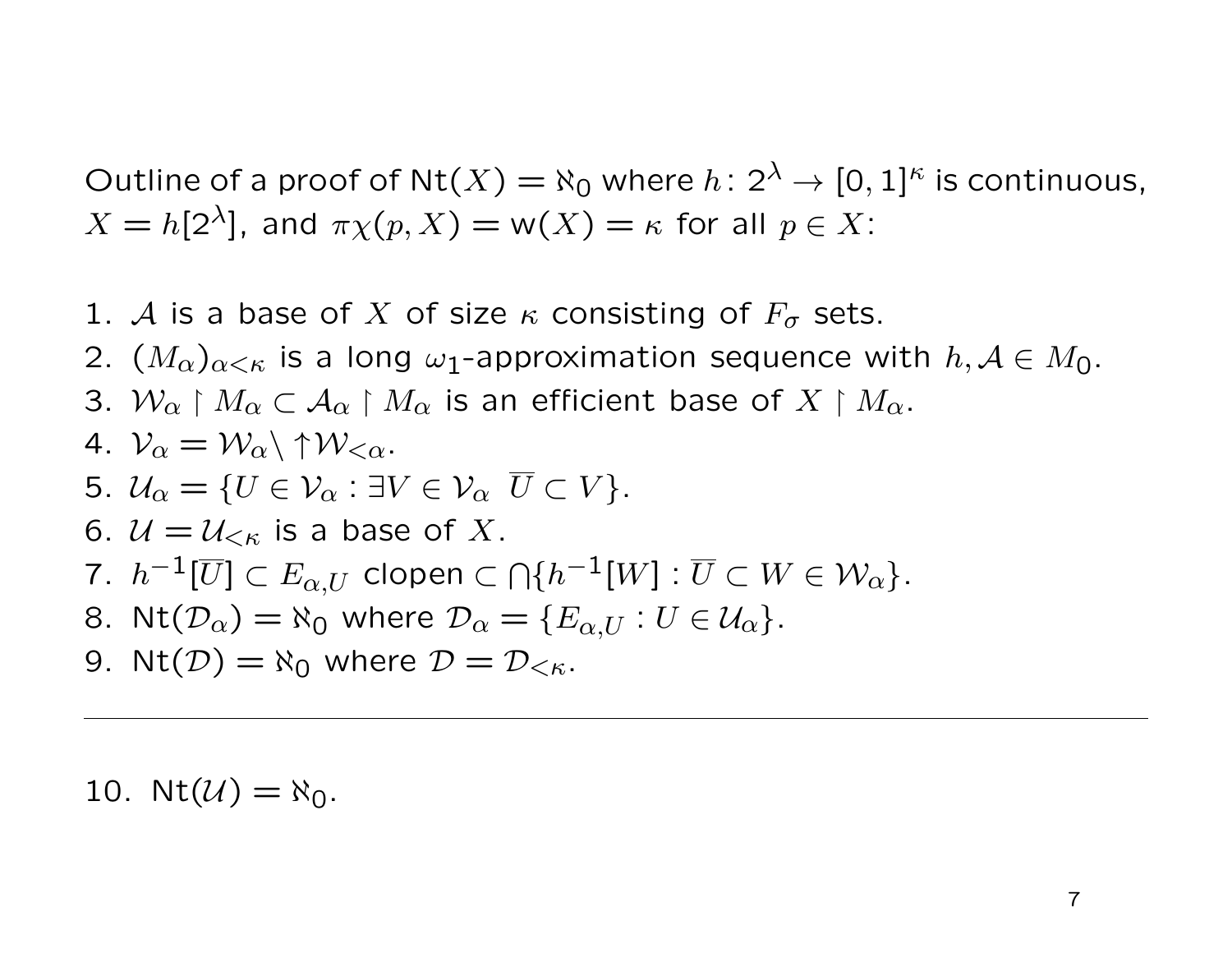Seeking a contradiction, suppose that

 $T \subset U_m \neq U_n$  and  $T, U_m, U_n \in \mathcal{U}$  for all  $m < n < \omega$ .

Let  $T \in \mathcal{U}_{\alpha}$  and let  $U_m \in \mathcal{U}_{\beta_m}$  for all  $m < \omega$ .

Choose  $S \in \mathcal{U}_{\alpha}$  such that  $\overline{S} \subset T$ . Then, for all m, we have  $\mathcal{D} \ni E_{\alpha,S} \subset h^{-1}[T] \subset h^{-1}[U_m] \subset E_{\beta_m,U_m} \in \mathcal{D}.$ 

Since Nt( $\mathcal{D}$ ) =  $\aleph_0$ , we may thin out  $(\beta_m)_{m<\omega}$  such that,

for some  $\beta<\kappa$  and  $U\in\mathcal{U}_{\beta}$ , we have  $\forall m$   $E_{\beta_m,U_m}=E_{\beta,U}.$ 

Thin out  $(\beta_m)_{m<\omega}$  again to make it constant or strictly increasing.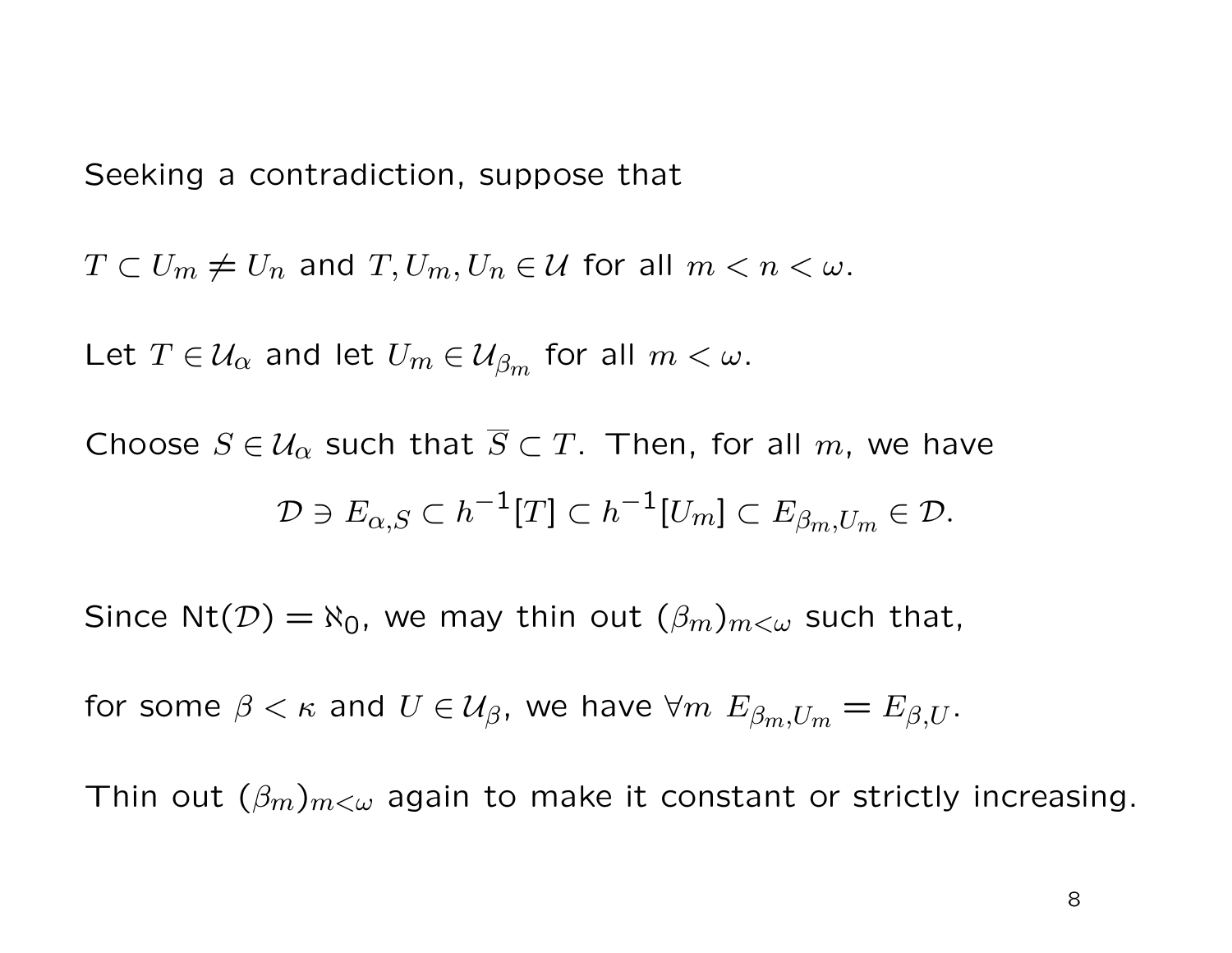In the case  $\beta_0<\beta_1$ , we have  $\overline{U_1}\subset V$  for some  $V\in\mathcal{V}_{\beta_1}$ , so  $h^{-1}[U_0]\subset E_{\beta,U}\subset h^{-1}[V],$ 

in contradiction with  $U_0\in \mathcal{U}_{\beta_0}\subset \mathcal{W}_{<\beta_1}$  and  $V\in \mathcal{V}_{\beta_1}=\mathcal{W}_{\beta_1}\backslash\uparrow\mathcal{W}_{<\beta_1}.$ 

So, we are in the other case,  $\beta_0 = \beta_m$  for all  $m < \omega$ .

Since  $\mathcal{W}_{\beta_0}$  |  $M_{\beta_0}$  is an efficient base, each  $U_m$  a finite set  $\mathcal{F}_m$  of strict supersets in  $\mathcal{W}_{\beta_{\mathsf{0}}},$  but  $\bigcup_{m<\omega}\mathcal{F}_m$  is infinite.

Given an arbitrary  $i < \omega$ , choose  $j > i$  such that  $\mathcal{F}_j \not\subseteq \mathcal{F}_i$ .

Choose  $W \in \mathcal{F}_j \setminus \mathcal{F}_i$ . Since  $\mathcal{W}_\alpha \restriction M_\alpha$  is an efficient base,  $\overline{U_j} \subset W$ .

Hence,  $h^{-1}[\overline{U_i}]\subset E_{\beta,U}\subset h^{-1}[W]$ ; hence,  $\overline{U_i}\subset W.$  But  $\neg(U_i\subsetneq W).$ 

Hence  $U_i = \overline{U_i} = W$ ; hence,  $h^{-1}[U_i] = E_{\beta,U}$ .

Thus,  $U_i = h[E_{\beta,U}]$  for all  $i < \omega$ . Contradiction.  $\square$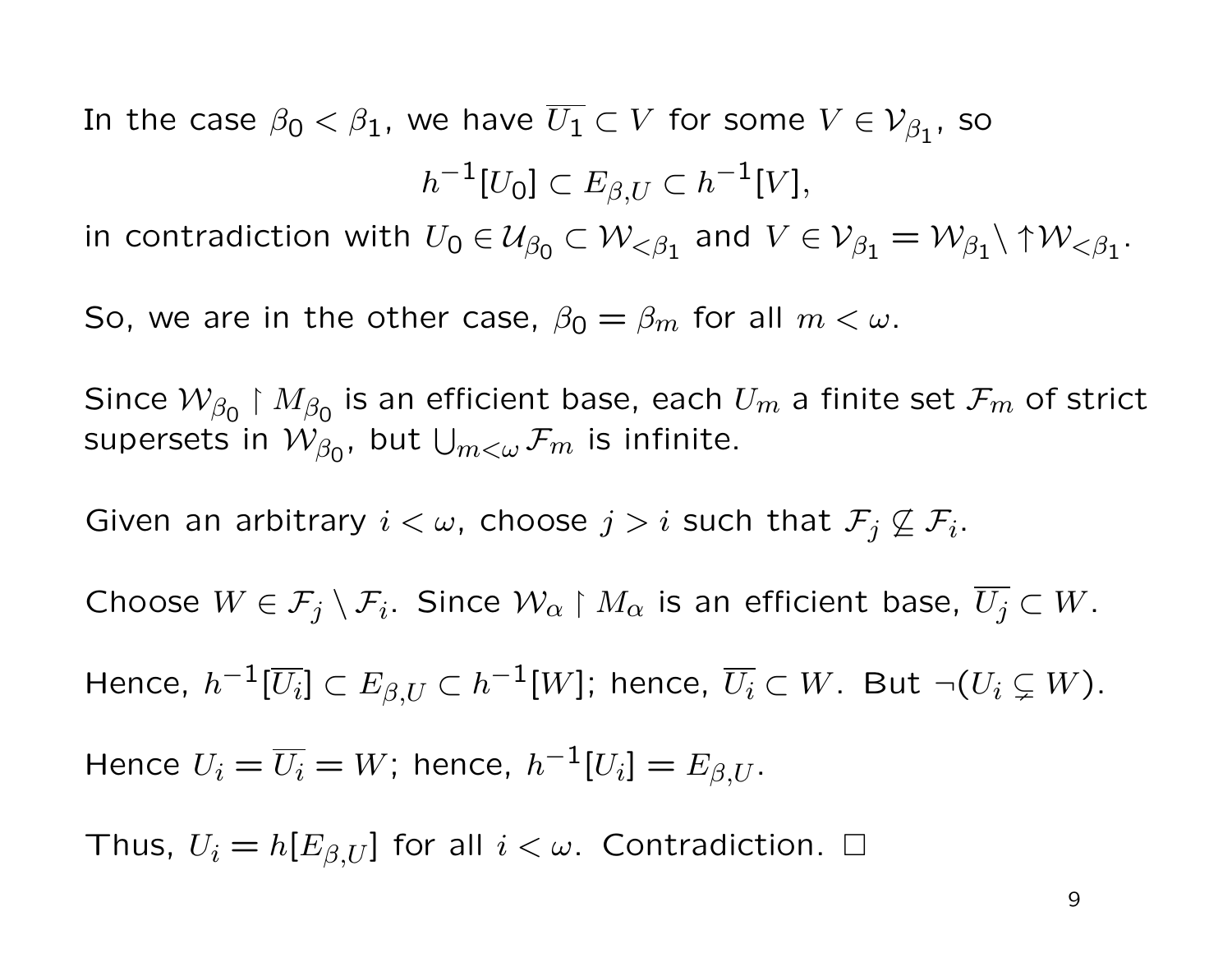An FN-map on a boolean algebra B is a function  $f\colon B\to [B]^{<\aleph_0}$ such that, for all weakly increasing pairs  $x \leq y$  in B, there exists  $z \in f(x) \cap f(y)$  such that  $x \leq z \leq y$ .

B has the Freese-Nation (FN) property if it has an FN map.

A boolean subalgebra A of B is relatively complete if, for every  $b \in B$ , there exists  $a \in A$  such that  $A \cap \uparrow b = A \cap \uparrow a$ . In this case we write  $A \leq_{\mathsf{rc}} B$ .

(Fuchino, 1994) The following are equivalent.  $(1)$  B has the FN. (2)  $B \cap M \leq_{\text{rc}} B$  for all countable  $M \prec H(\theta)$  with  $B \in M$ . (3)  $B \cap M \leq_{\text{rc}} B$  for all  $M \prec H(\theta)$  with  $B \in M$ .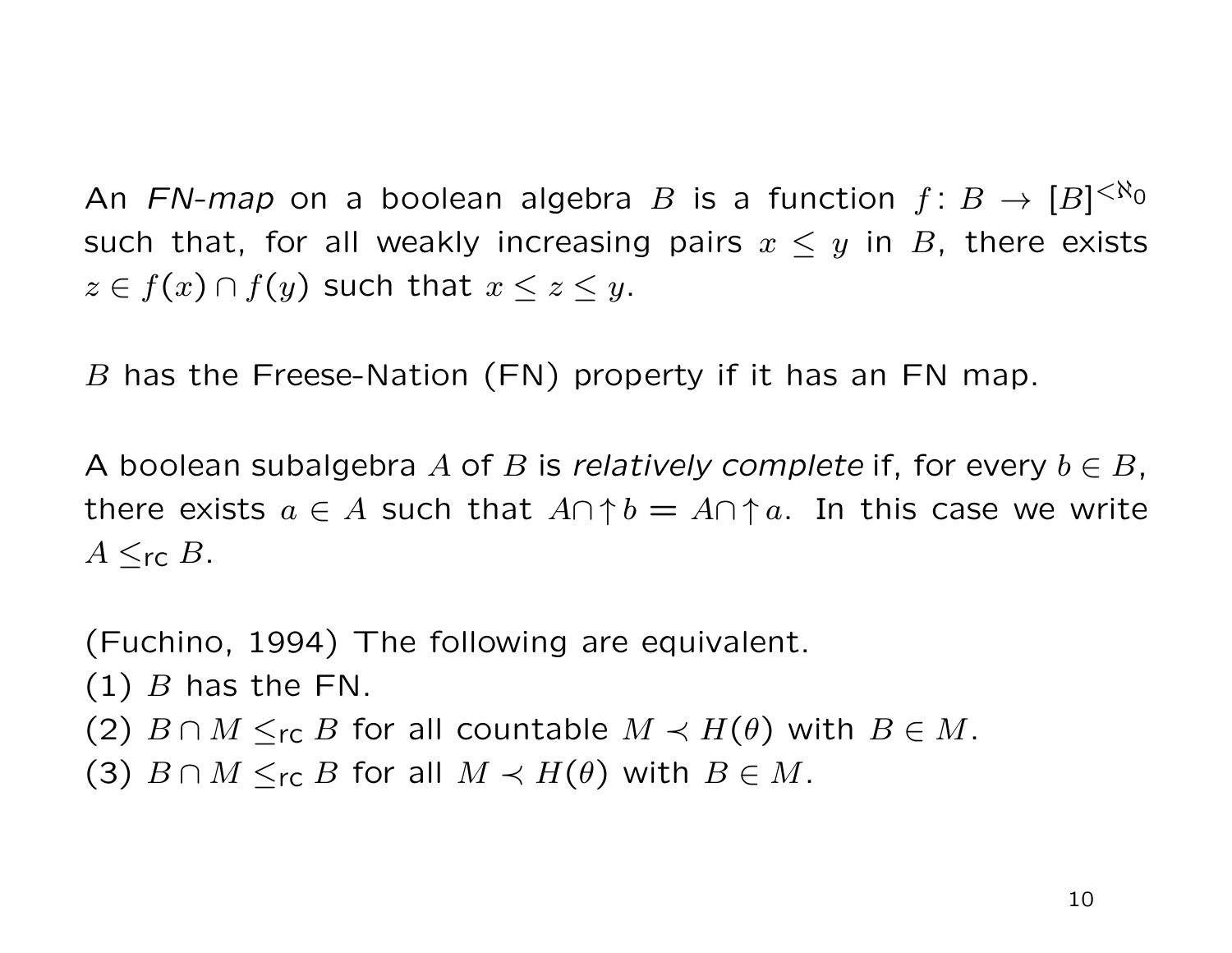(Fuchino, 1994) The following are equivalent.  $(1)$  B has the FN. (2)  $B \cap M \leq_{\text{rc}} B$  for all countable  $M \prec H(\theta)$  with  $B \in M$ . (3)  $B \cap M \leq_{\sf rc} B$  for all  $M \prec H(\theta)$  with  $B \in M$ .

Proof of  $(3) \Rightarrow (1)$  using a long  $\omega_1$ -approximation sequence:

Let  $(M_\alpha)_{\alpha<|B|}$  be a long  $\omega_1$ -approximation sequence with  $B\in M_0$ . For each  $x \in B$ , let  $\rho(x) = \min\{\alpha : x \in M_\alpha\}.$ 

For each  $\alpha < |B|$ , choose a well-ordering  $\sqsubseteq_{\alpha}$  of  $\{x \in B : \rho(x) = \alpha\}$ with length at most  $\omega.$  Set  $\sqsubseteq = \bigcup_{\alpha<|A|}\sqsubseteq_\alpha$ 

For each  $\alpha$ ,  $i < \daleth(\alpha)$ , and  $x$  with  $\alpha = \rho(x)$ , since  $B \cap N_\alpha^i \leq_{\sf rc} B$ , there exist  $\pi^i_+(x) = \min(B \cap N^i_{\alpha} \cap {\uparrow} x)$  and  $\pi^i_-(x) = \max(B \cap N^i_{\alpha} \cap {\downarrow} x).$ 

 $\rho(\pi^i_\text{+}(x)), \rho(\pi^i_\text{-}(x)) < \rho(x)$  for all  $i < \daleth(\alpha)$ . (There is no  $i < \daleth(0).$ )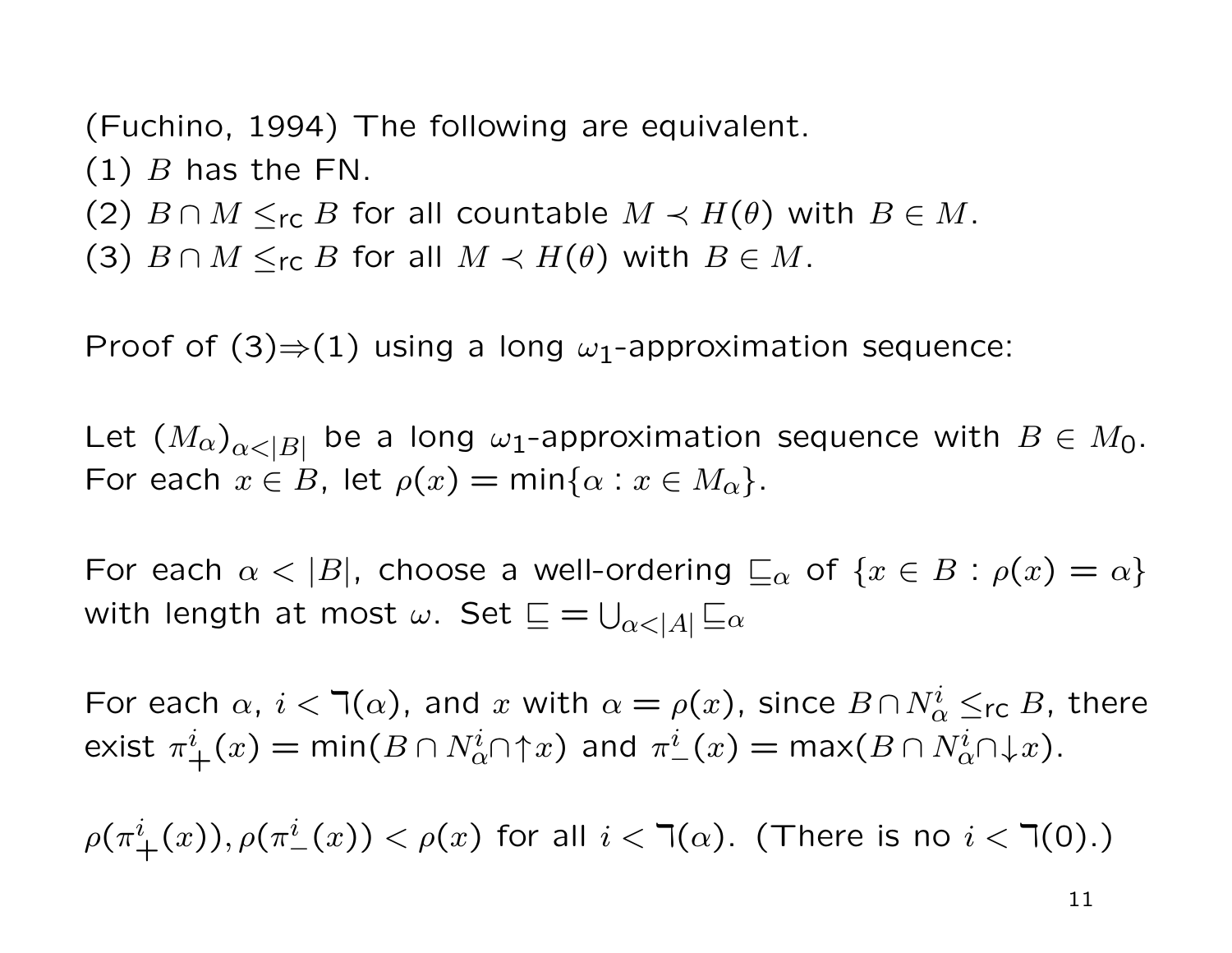Recursively define  $f: B \to [B]^{<\aleph_0}$  by

$$
f(x) = \{y : y \sqsubseteq x\} \cup \bigcup_{i < \mathsf{T}(\rho(x))} \left( f(\pi^i_+(x)) \cup f(\pi^i_-(x)) \right).
$$

Suppose  $x \leq y$ . We verify that  $S = [x, y] \cap f(x) \cap f(y)$  is nonempty by induction on max $\{\rho(x), \rho(y)\}.$ 

If  $\rho(x) = \rho(y)$ , then  $x \sqsubseteq y$ , in which case  $x \in S$ , or  $y \sqsubseteq x$ , in which case  $y \in S$ .

If  $\rho(x)<\rho(y)$ , then  $x\in N^i_{\rho(y)}$  for some  $i$ , in which case  $[x, \pi^i_-(y)] \cap f(x) \cap f(\pi^i_-(y))$  is a nonempty subset of S.

If  $\rho(y)<\rho(x)$ , then  $y\in N_{\rho(x)}^i$  for some  $i$ , in which case  $[\pi^i_+(x),y] \cap f(\pi^i_+(x)) \cap f(y)$  is a nonempty subset of S.  $\square$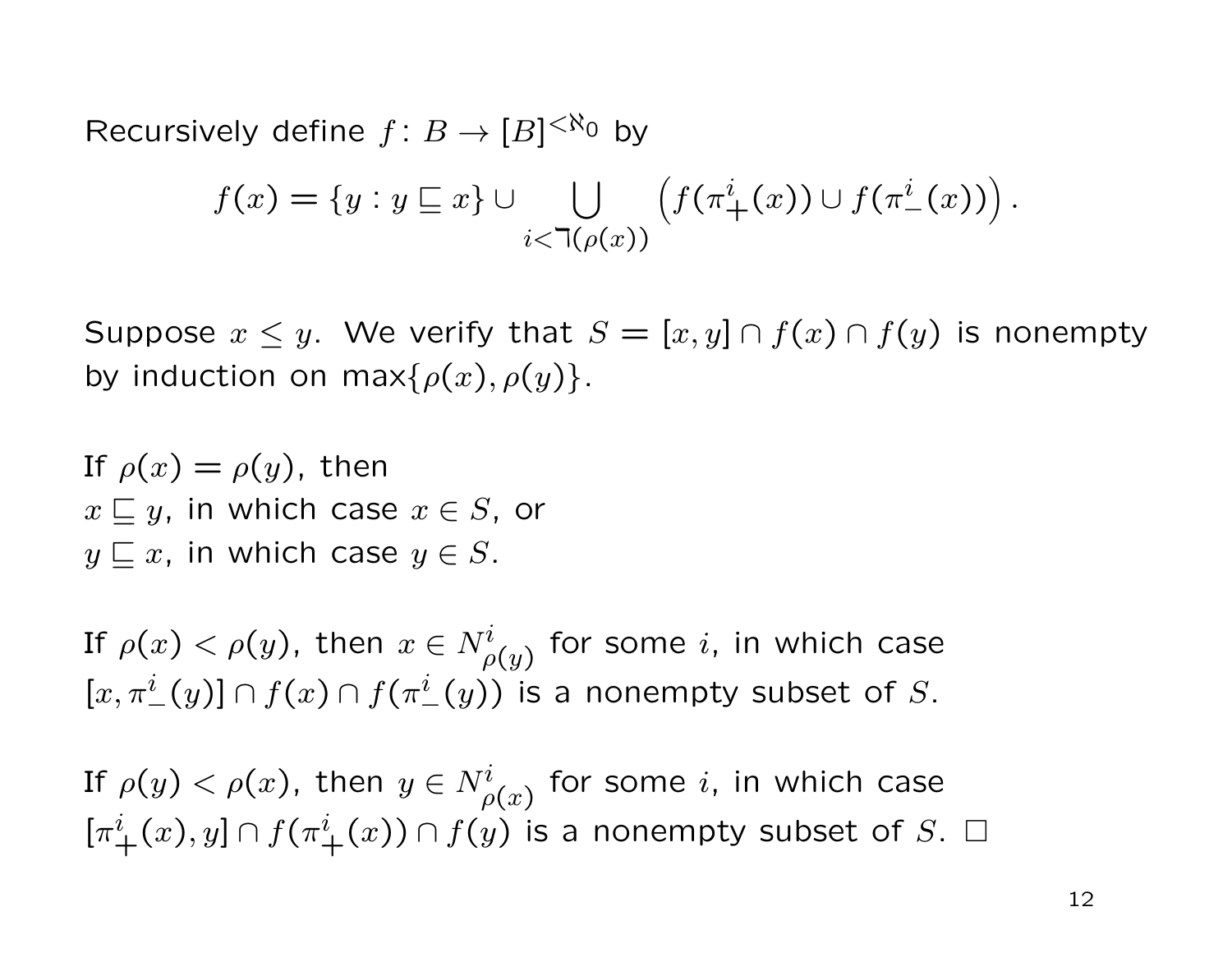All free boolean algebras (*i.e.*, algebras isomorphic to some  $Clop(2^{\lambda})$ ) and their retracts (i.e., projective boolean algebras) have the FN.

All countable boolean algebras are retracts of  $Clop(2^{\omega})$ .

All  $\aleph_1$ -sized boolean algebras with the FN are retracts of Clop( $2^{\omega_1}$ ).

If  $\kappa \geq \omega_2$ , then the clopen algebra  $\exp(\text{Clop}(2^{\omega_2}))$  of the Vietoris hyperspace  $\exp(2^k)$  of nonempty closed subsets of  $2^k$  has the FN but is not a retract of a free boolean algebra and not even a subalgebra of a free boolean algebra.

Topologically speaking,  $exp(2^{\kappa})$  is openly generated but is not Dugundji and not even dyadic.

Our theorem about homogeneous dyadic compacta generalizes a bit:

If X is a homogeneous continuous image of the Stone space  $\text{Ult}(B)$ of a boolean algebra B with the FN, then  $Nt(X) = N_0$ .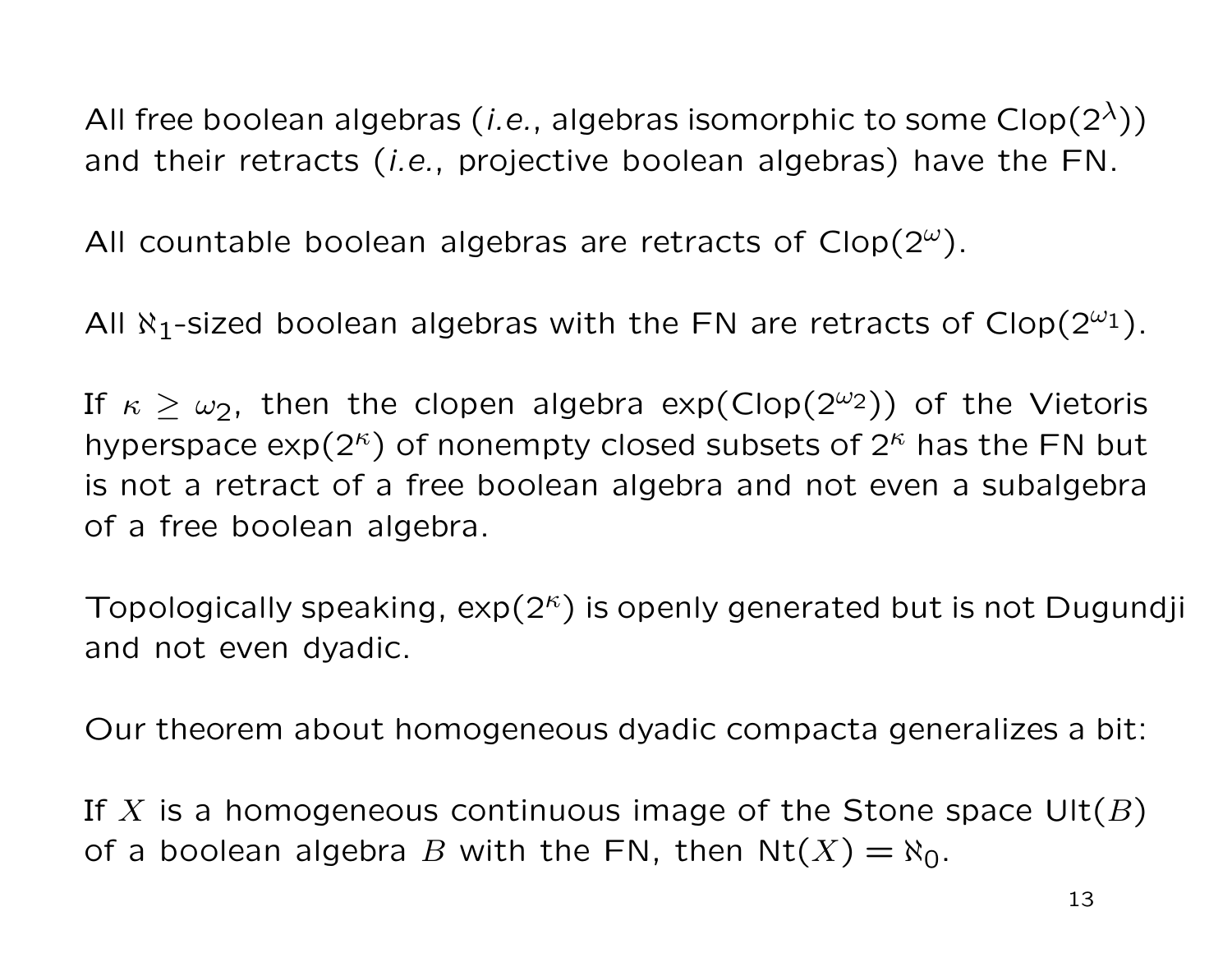Two boolean subalgebras  $A, B \subset C$  commute if, for all pairs  $A \ni x \leq$  $y \in B$ , there exists  $z \in A \cap B$  such that  $x \leq z \leq y$ .

(Heindorf–Shapiro, 1994)

• A boolean algebra has the strong Freese-Nation property (SFN) if

it has a pairwise commuting cofinal family of finite subalgebras.

- Retracts of free boolean algebras have the SFN.
- $exp(Clop(2^{\omega_2}))$  has SFN.
- The SFN implies the FN.
- Does the FN imply the SFN?

**Theorem** (Milovich, 2014). There is a boolean algebra of size  $\aleph_2$ with the FN but not the SFN.

The proof uses a long  $\omega_1$ -approximation sequence and uses almost all of coherence properties mentioned in Part I.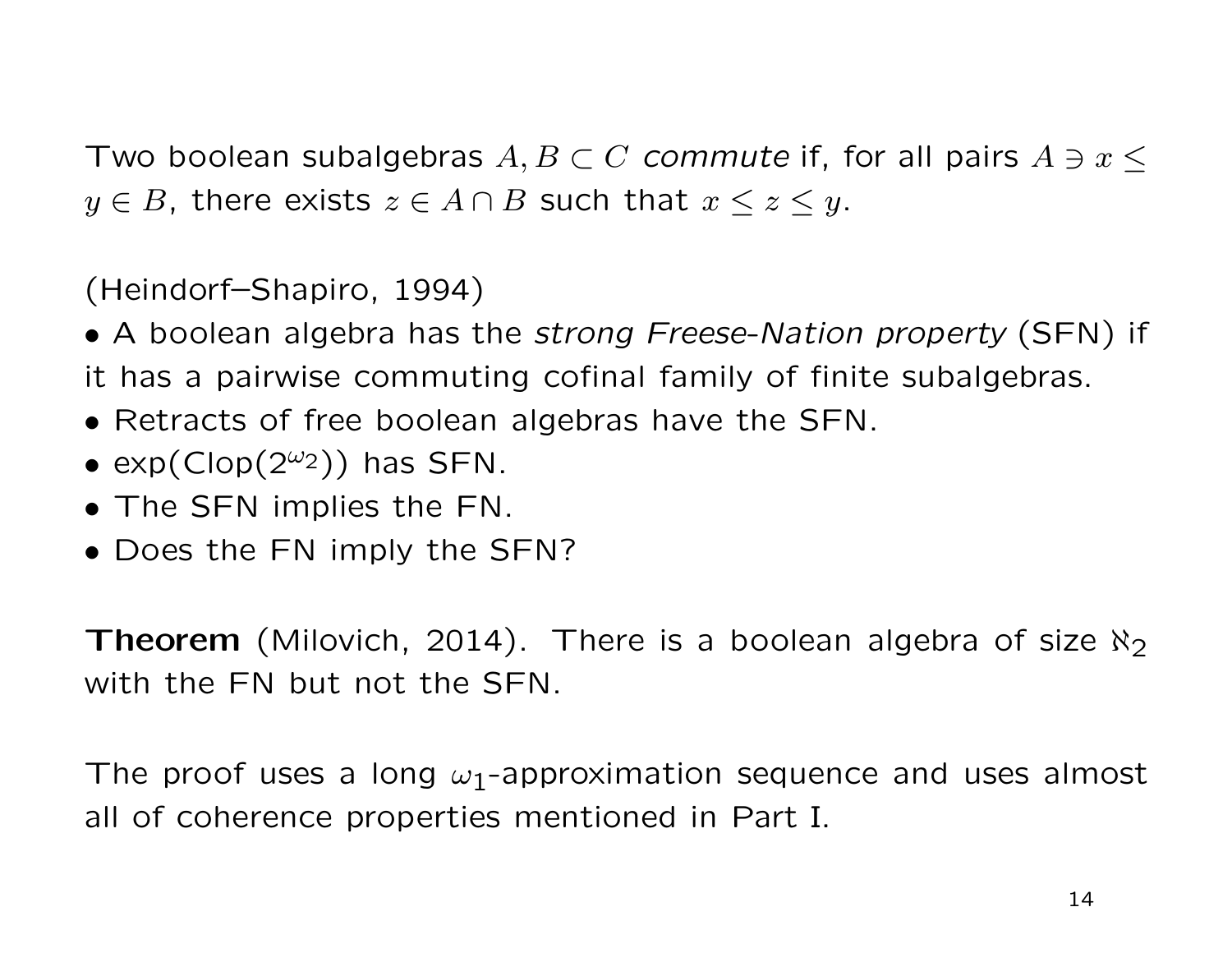Lajos Soukup has recently announced a  $\sigma$ -closed version of long  $\omega_1$ -approximation sequences:

Assume GCH and  $\Box_{\mu}^{**}$  for all regular uncountable  $\mu$ . Then, for every cardinal  $\kappa$  and set  $x$ , there exist  $(M_\alpha)_{\alpha<\kappa}$  and  $(N^i_\alpha)_{i<\omega;\alpha<\kappa}$  such that

- $\bullet \ \kappa \subset \bigcup_{\alpha<\kappa} M_{\alpha}.$
- $\bullet \; x \in M_{\alpha}$
- $\bullet$   $|M_{\alpha}| = \aleph_1$ ,
- $M_{<\alpha} = \bigcup_{i < \omega} N^i_{\alpha}$
- $\bullet~~ [M_{\alpha}]^{\omega} \subset M_{\alpha} \prec H(\theta),$  and
- $\bullet~~ [N^i_{\alpha}]^{\omega} \subset N^i_{\alpha} \prec H(\theta).$